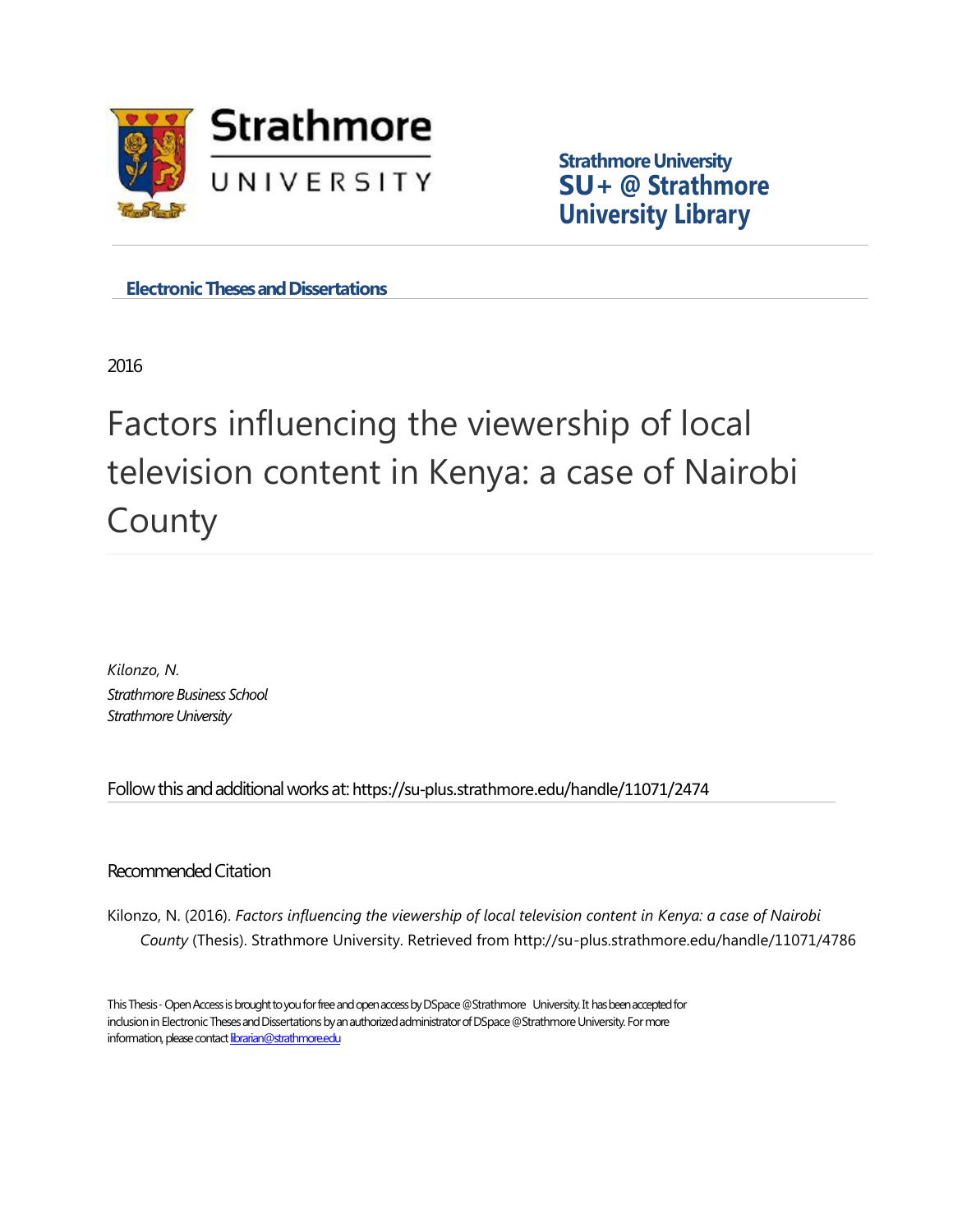# **FACTORS INFLUENCING THE VIEWERSHIP OF LOCAL TELEVISION CONTENT IN KENYA: A CASE OF NAIROBI COUNTY**

**BY**

**KILONZO NDANU (MBA/76842/13)**



**March, 2016**

This thesis is available for Library use on the understanding that it is copyright material and that no quotation from the thesis may be published without proper acknowledgement.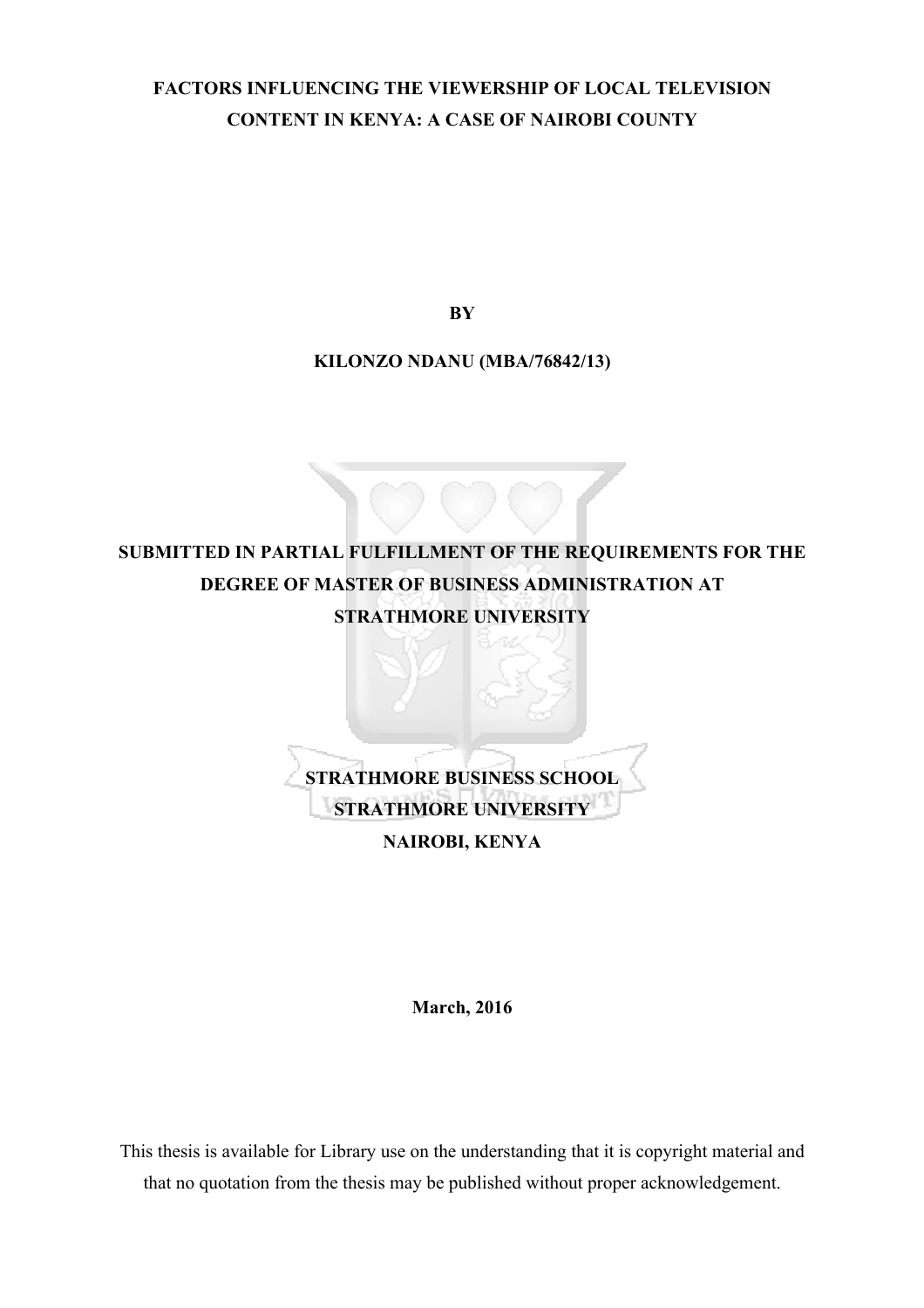#### **DECLARATION**

I hereby declare that this work has not been previously submitted and approved for the award of a degree by this or any other University. To the best of my knowledge and belief, the thesis contains no material previously published or written by another person except where due reference is made in the thesis itself.

#### KILONZO NDANU

…………………………………….. ………………………………………..

## **APPROVAL**

The thesis of Kilonzo Ndanu was reviewed and approved by the following:

Name of Supervisor: Dr Everlyne Makhanu

Faculty Affiliation: Information Technology (@Ilab Africa)

Institution: Strathmore University

# Head of School/ Insitute/ Faculty: Dr. George Njenga

School Name: Strathmore Business School

Dean, School of Graduate Studies: Prof. Ruth Kiraka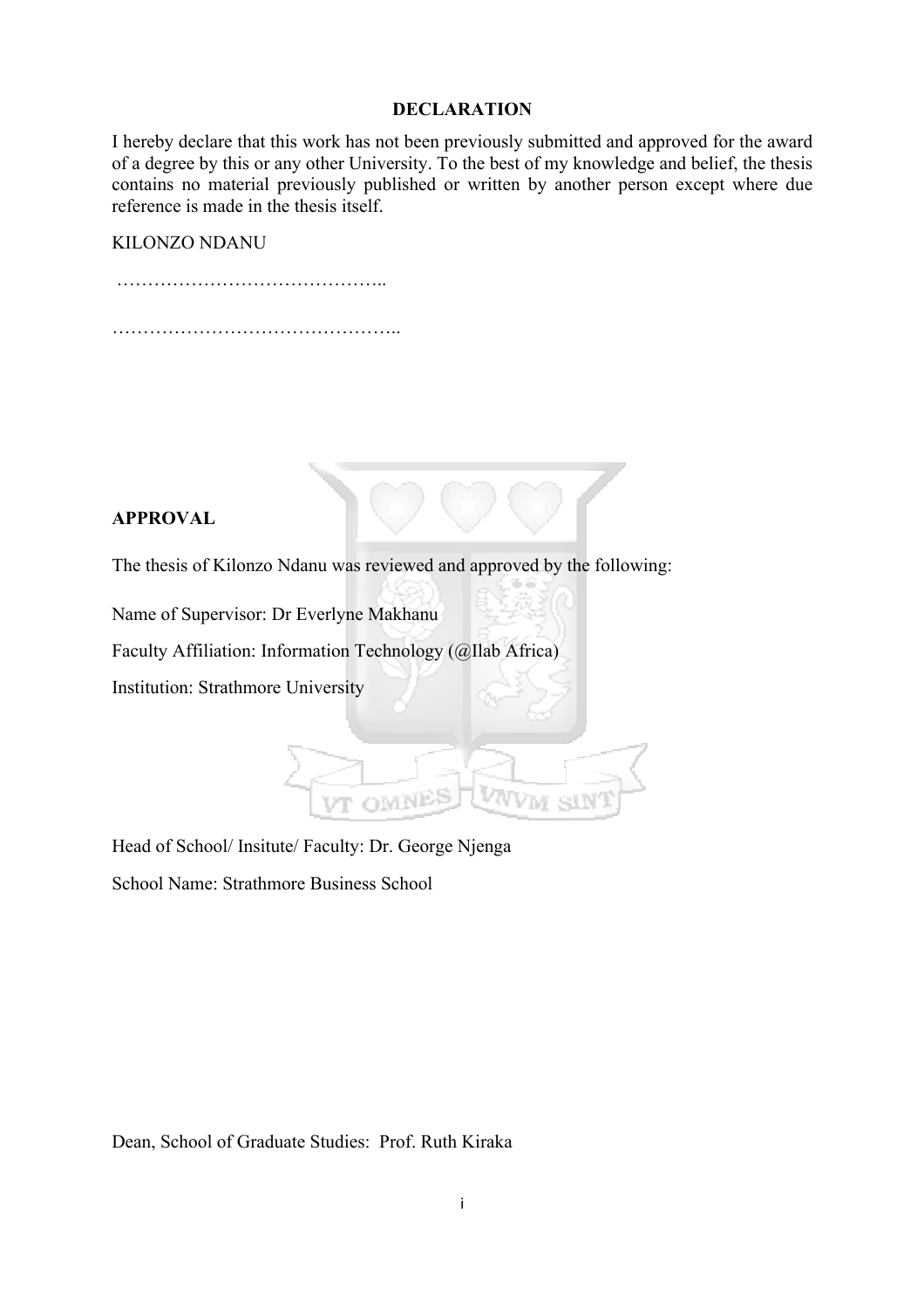# **DEDICATION**

This dissertation is dedicated to my parents, for their inspiration and Love. Secondly, to my husband for his support, encouragement and love. Thirdly, to my brother for his words of encouragement. All in all to God, the Author and Finisher of my Faith.

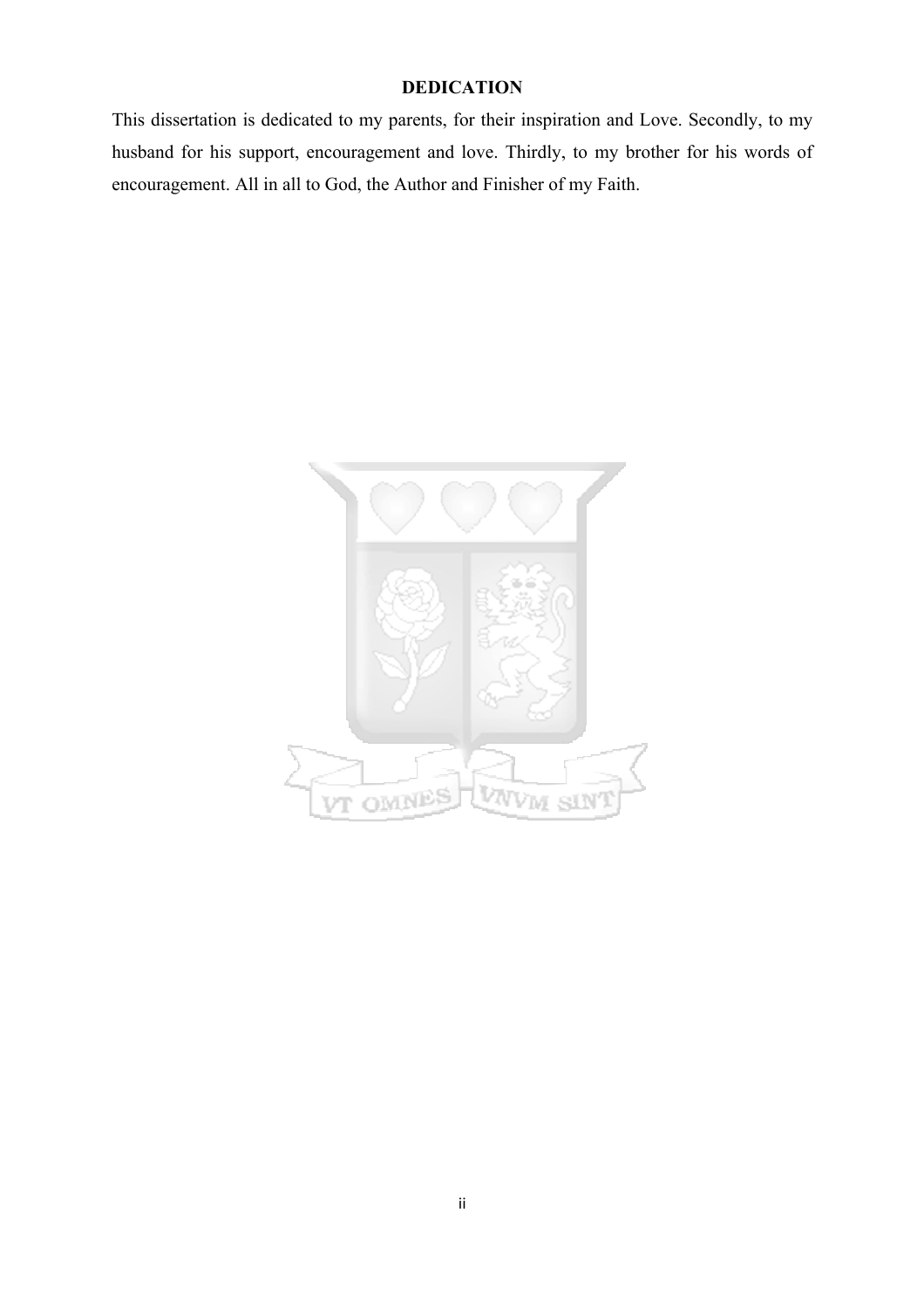#### **ACKNOWLEDGEMENT**

I would like to express my sincere gratitude and appreciation to the entire department of Strathmore Business School and fellow colleagues who have contributed their time towards the completion of my dissertation. Secondly, I would like to thank my supervisor, Dr. Everlyne Makhanu for her cooperation, sacrifice, assistance and valuable contribution that she made in the successful completion of my Project. Finally, I would like to thank the panelists for their input, diligence and support.

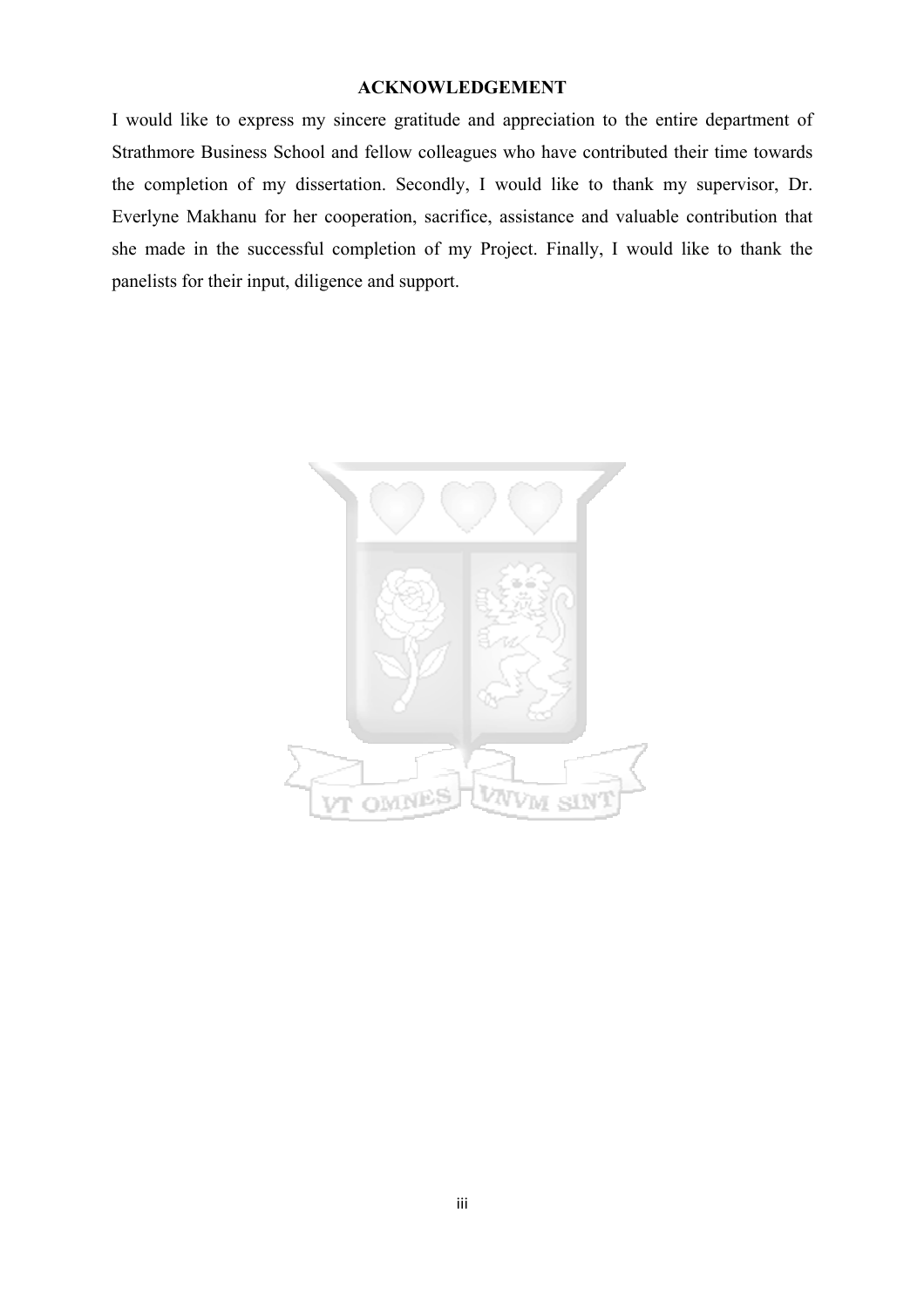#### **ABSTRACT**

This study's main aim was to determine factors that influence the viewership of local content in Kenya. Companies are interested in knowing about consumer preference towards their products because attitudes influence consumers' purchase and consumption intentions. By measuring the factors that influence viewer's preferences, television stations can develop marketing strategies that are responsive to customer's needs and wants thus gaining a competitive advantage. The study adopted a descriptive survey research design and the population for this study was 3,138,295 people living in Nairobi. Using multistage stratified random sampling a sample size of 385 individuals was surveyed, and this study managed to get 120 responses, which were analyzed. A semi-structured questionnaire was used in the data collection and analyzed using descriptive statistics methods such as the frequencies, means and the standard deviations. The findings revealed that a positive relationship exists between viewership of local TV content and the following independent variables: Content quality, consumer perceptions and demographics while a negative relationship exists between viewership of local TV content and distribution platforms. The study recommended duplication of this study in other areas in Kenya particularly rural areas to look at more factors like the effects of culture on viewership of local TV content.

**Key words:** *Local content, Viewership, Marketing strategies, Distribution channels, Government policies*

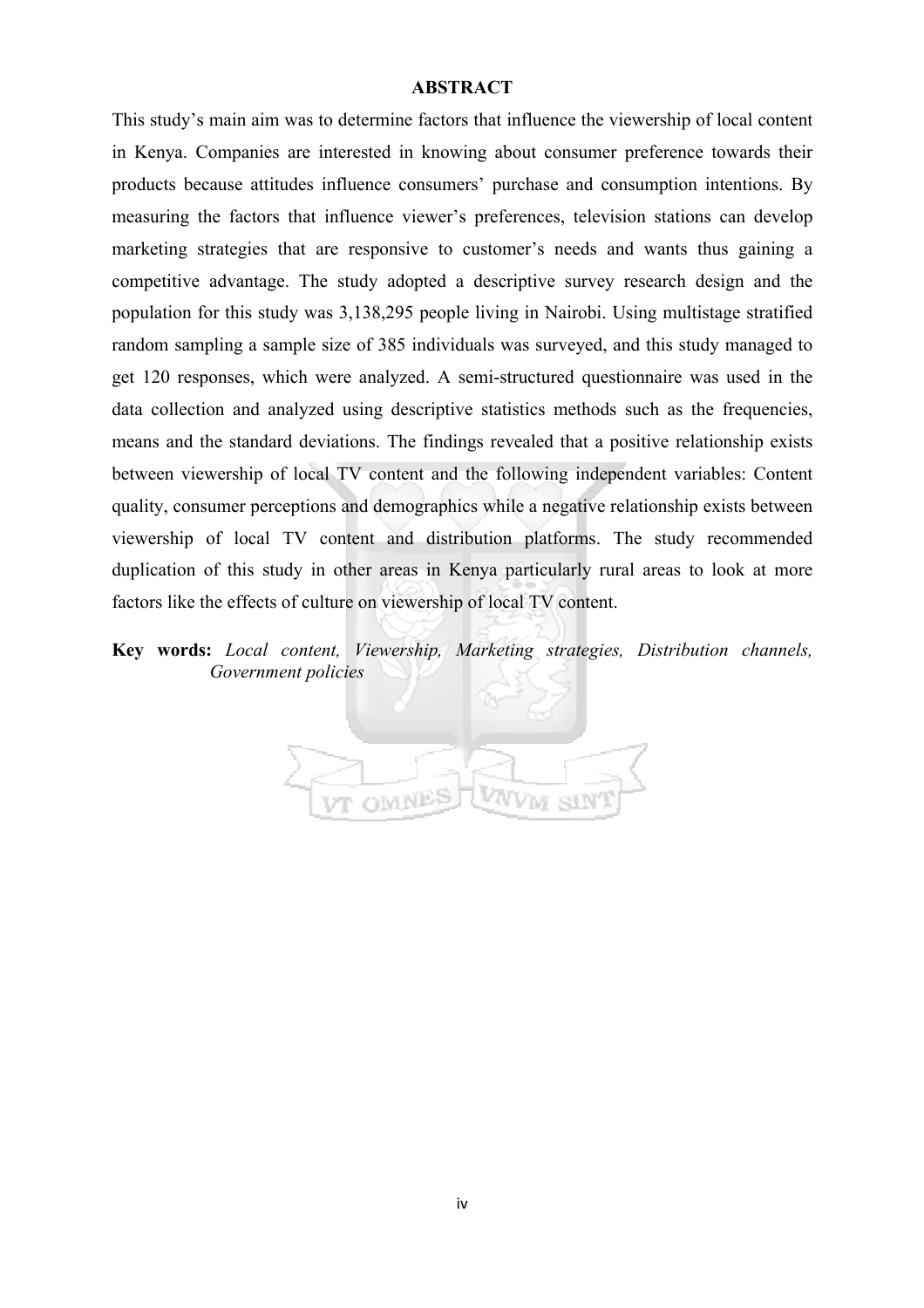# **Table of Contents**

| $\left(\begin{array}{ccc}\n& & \\ & \n& \n& \\ & \n& \n& \n\end{array}\right)$ |    |
|--------------------------------------------------------------------------------|----|
| 2.4 Factors influencing the viewership of local content                        | .8 |
|                                                                                |    |
| 2.4.3 Content distribution platforms to the viewership of local content10      |    |
|                                                                                |    |
|                                                                                |    |
|                                                                                |    |
|                                                                                |    |
|                                                                                |    |
|                                                                                |    |
|                                                                                |    |
|                                                                                |    |
|                                                                                |    |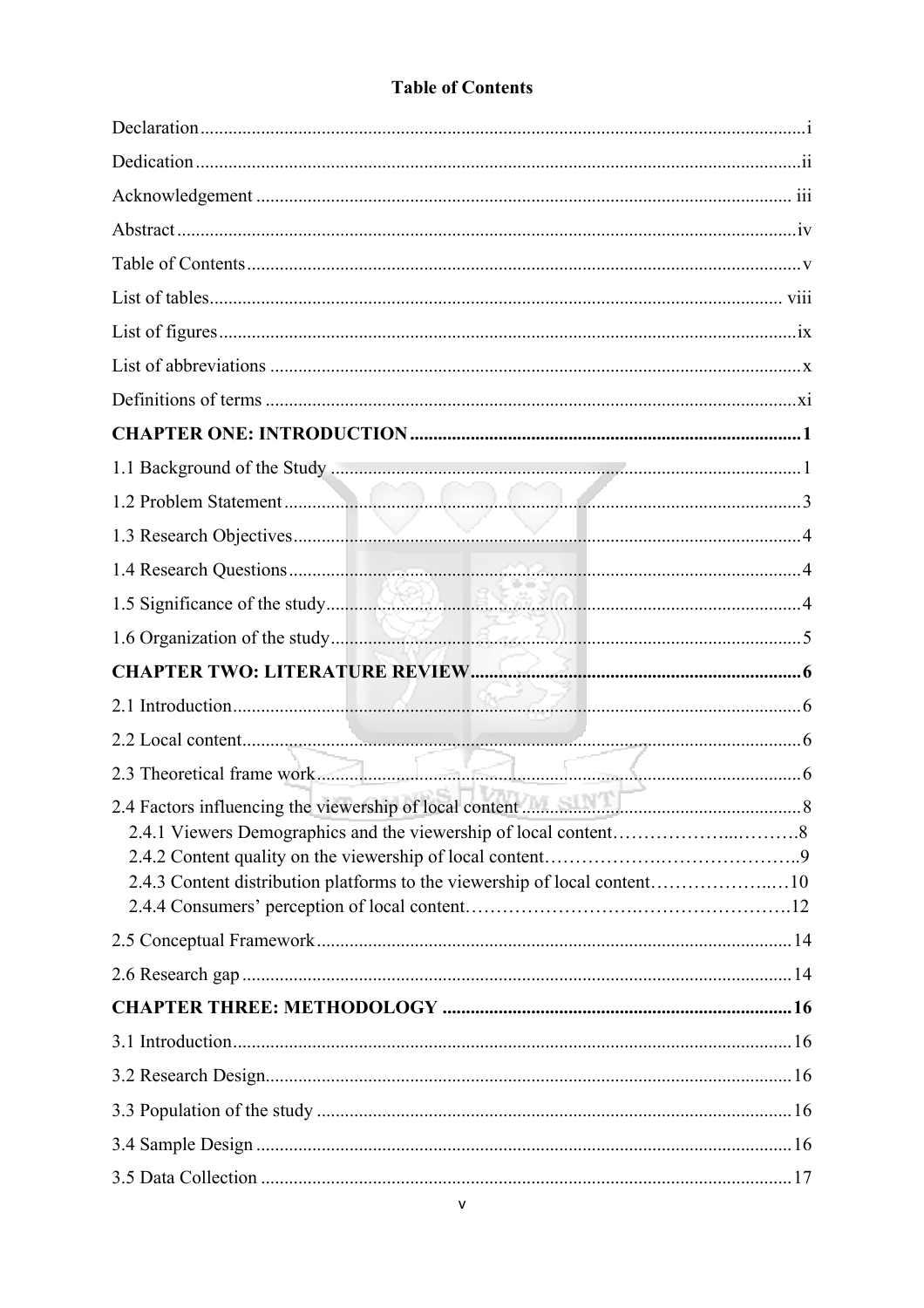| <b>CHAPTER FOUR: DATA ANALYSIS AND INTEPRETATION 20</b>                                                                                                                           |  |
|-----------------------------------------------------------------------------------------------------------------------------------------------------------------------------------|--|
|                                                                                                                                                                                   |  |
|                                                                                                                                                                                   |  |
|                                                                                                                                                                                   |  |
|                                                                                                                                                                                   |  |
|                                                                                                                                                                                   |  |
| 4.4 Viewers' demographics influence on the viewership of local television content22                                                                                               |  |
|                                                                                                                                                                                   |  |
|                                                                                                                                                                                   |  |
|                                                                                                                                                                                   |  |
| 4.5 Content Quality and its influence on the viewership of local television content24                                                                                             |  |
| 4.6 Content distribution platforms and influence on the viewership of local TV content27<br>4.6.2 Pay a monthly fee to watch<br>4.6.3 Set top distribution companies and channels |  |
| 4.7 Consumers' perception of local content and viewership of local television content29                                                                                           |  |
| <b>CHAPTER FIVE: DISCUSSIONS, CONCLUSIONS AND RECOMMENDATIONS .31</b>                                                                                                             |  |
|                                                                                                                                                                                   |  |
|                                                                                                                                                                                   |  |
| 5.2.1 Consumer demographics and the viewership of local television<br>$content$ 32                                                                                                |  |
| 5.2.2 Does the quality of local content affect the viewership of local television content?32                                                                                      |  |
| 5.2.3 The effects of distribution platforms on viewership of local television content?33                                                                                          |  |
| 5.2.4 Consumer perceptions of local content viewership of local television content?34                                                                                             |  |
|                                                                                                                                                                                   |  |
| 5.3.1 Viewers' demographics influence the viewership of local television content35                                                                                                |  |
| 5.3.2 To investigate if content quality influences the viewership of local television content. 35                                                                                 |  |
| 5.3.3 Content distribution platforms influence the viewership of local television content  36                                                                                     |  |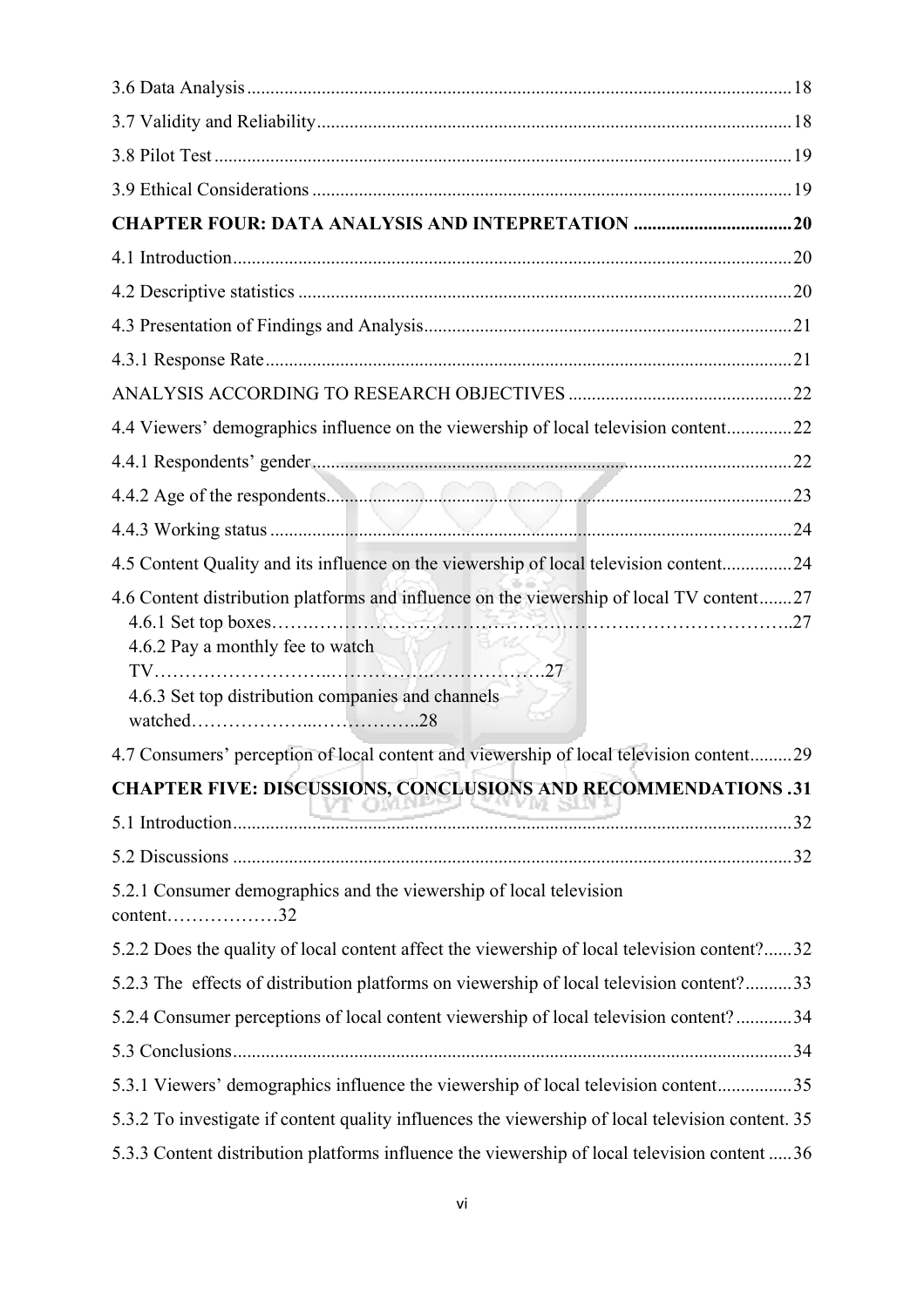| 5.3.4 Consumers' perception of local content and influence on the viewership of local TV |  |
|------------------------------------------------------------------------------------------|--|
|                                                                                          |  |
|                                                                                          |  |
|                                                                                          |  |
|                                                                                          |  |
|                                                                                          |  |
|                                                                                          |  |
|                                                                                          |  |
|                                                                                          |  |

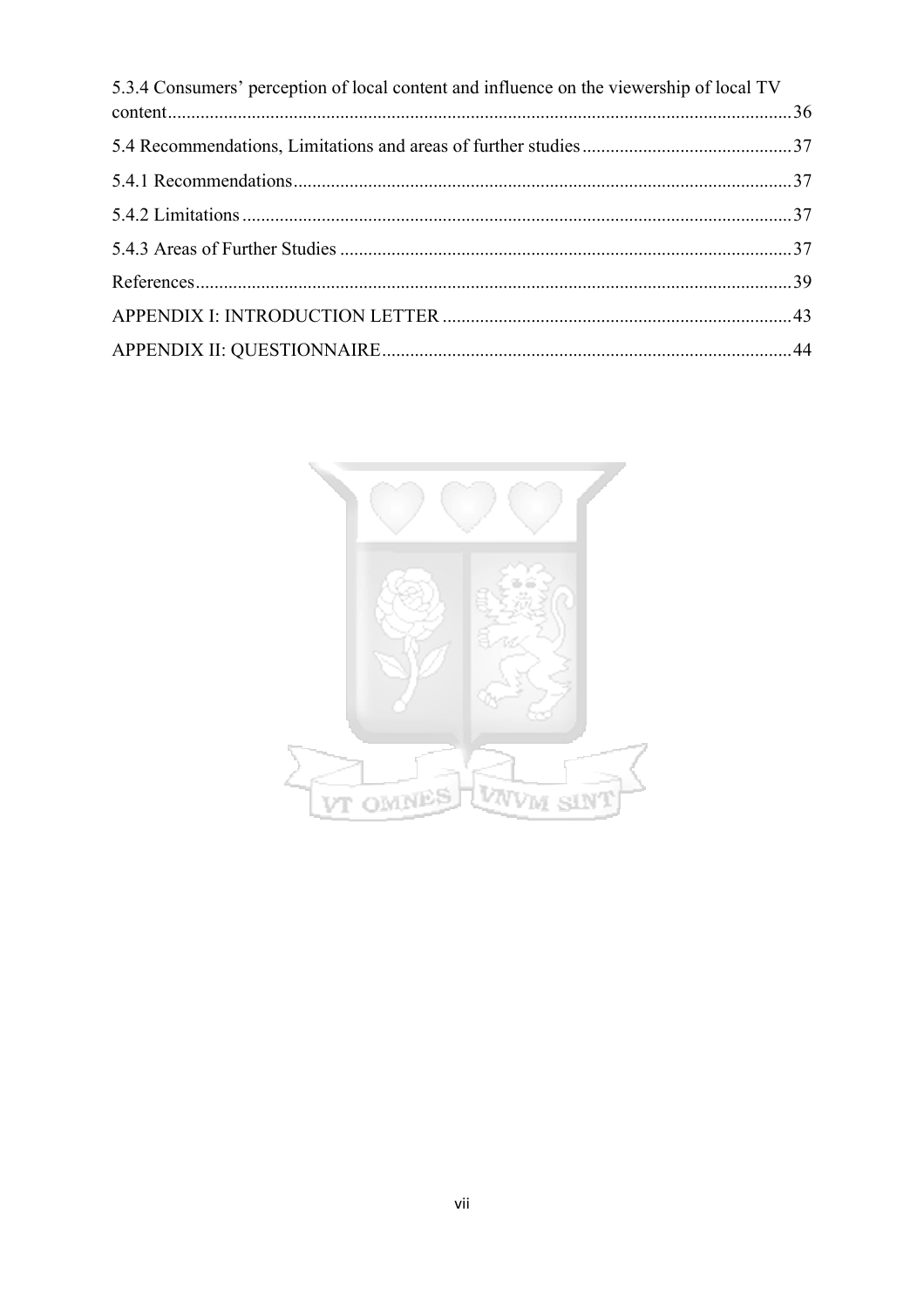# **List of tables**

| Table 1.1: The 16 basic desire or motivations and the associated joysError! Bookmark not defined. |  |
|---------------------------------------------------------------------------------------------------|--|
| Table 2.1: Distribution of people based on their gender, location and education status  9         |  |
|                                                                                                   |  |
|                                                                                                   |  |
|                                                                                                   |  |
|                                                                                                   |  |
|                                                                                                   |  |
|                                                                                                   |  |
|                                                                                                   |  |
|                                                                                                   |  |
|                                                                                                   |  |
|                                                                                                   |  |
|                                                                                                   |  |
| Table 4.11: Correlation between Set top distribution companies and channels watched 29            |  |
|                                                                                                   |  |
| Table 4.13: Correlation between Consumers' perception of local content and its influence on       |  |
|                                                                                                   |  |
| Table 4.14: Characteristies of Nairobi TV Audience                                                |  |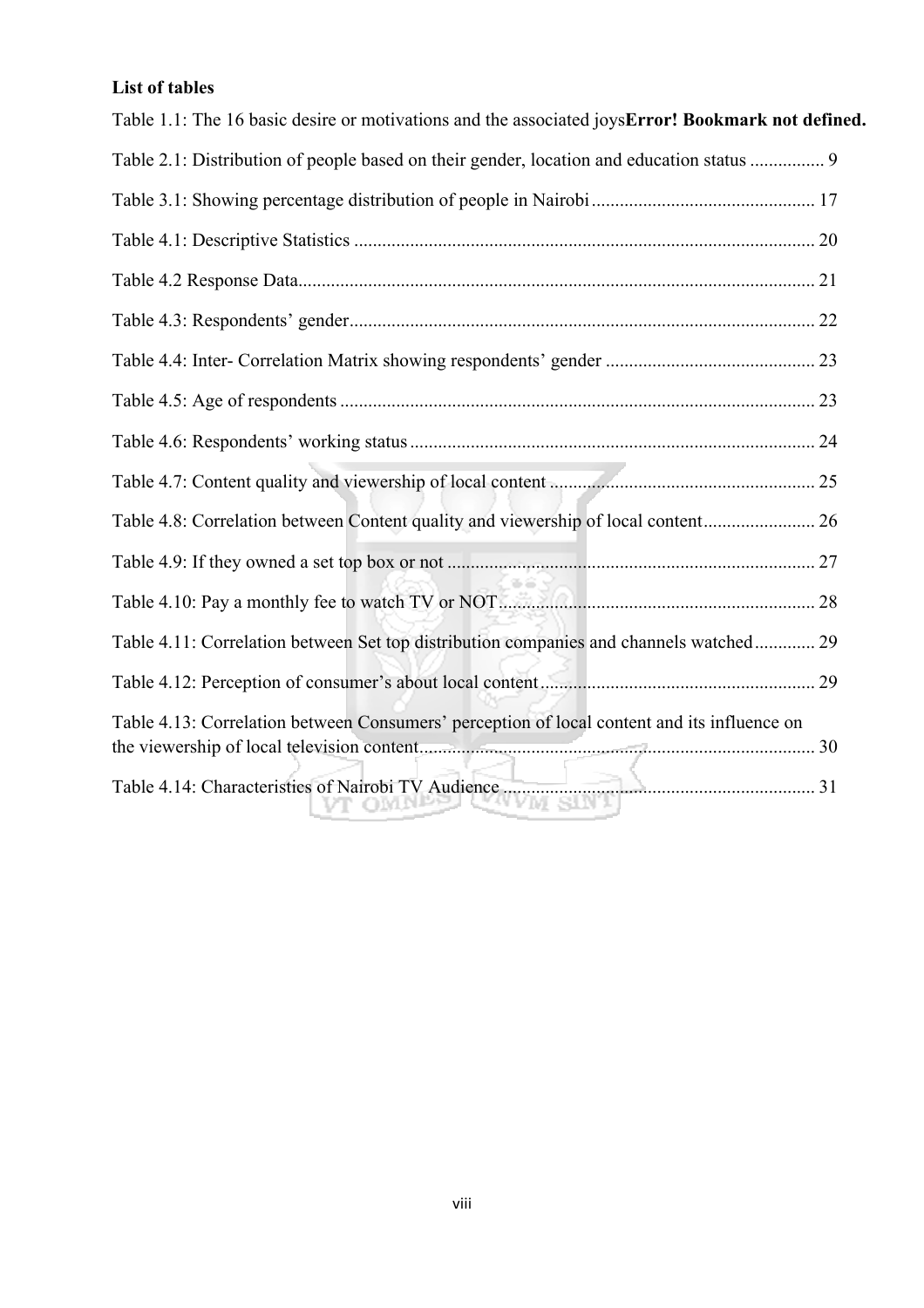# **List of figures**

| Fig 2.2: Showing the relationship between independent and dependent variables 14 |  |
|----------------------------------------------------------------------------------|--|
|                                                                                  |  |
|                                                                                  |  |

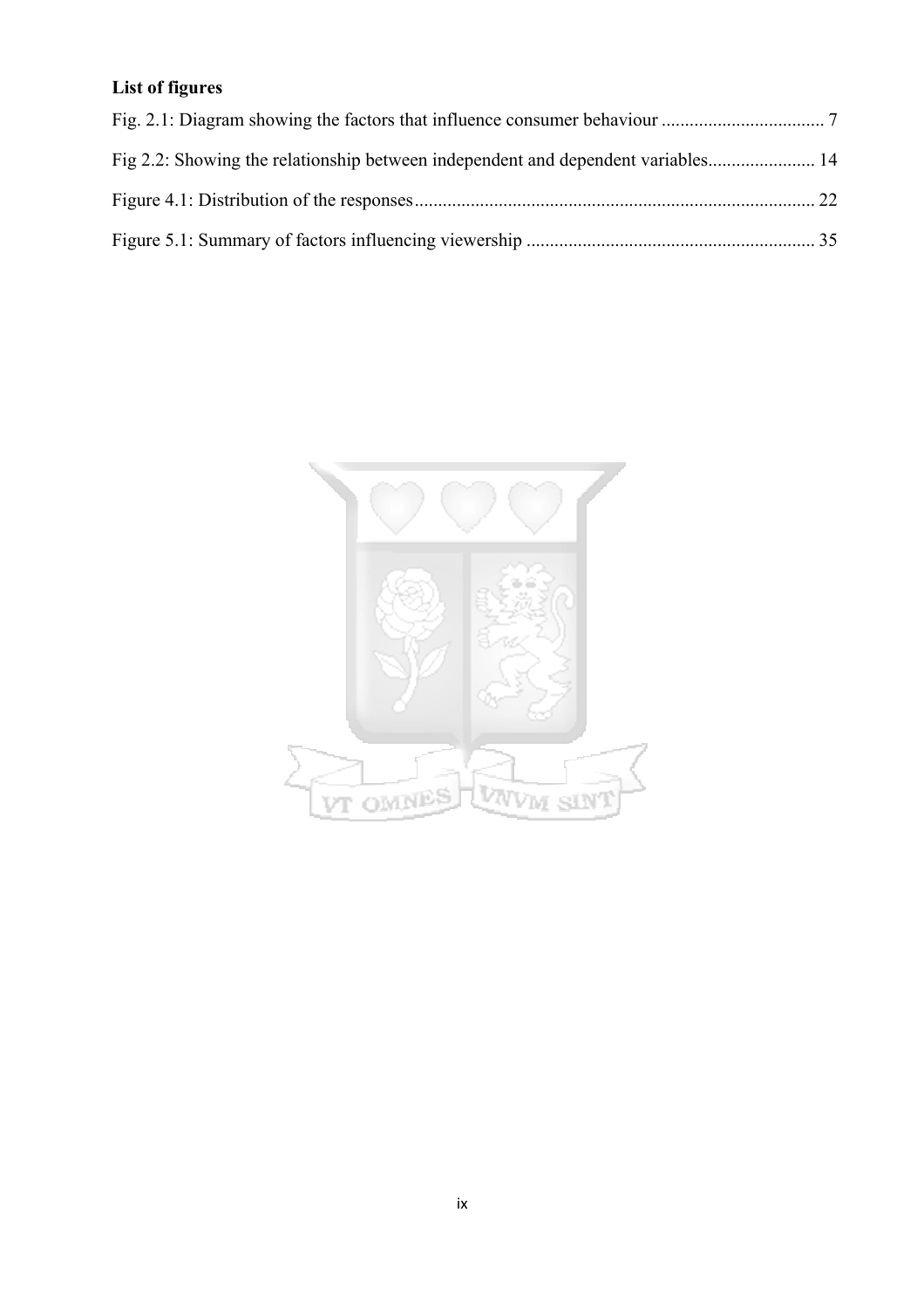## **LIST OF ABBREVIATIONS**

- **CCK:** Communication Commission of Kenya
- **CMS:** Centre for Media Studies
- **DTT:** Digital Terrestrial Television
- **DTV:** Digital television
- **FCC:** Federal Communications Commission's
- **KANU:** Kenya African National Unity
- **KBC:** Kenya Broadcasting Corporation
- **KP&TC:** Kenya Posts and Telecommunications Corporation
- **NMG:** Nation Media Group
- **RMS:** Royal Media Services
- **SABC:** South African Broadcasting Corporation
- **SGL:** Standard Group Limited

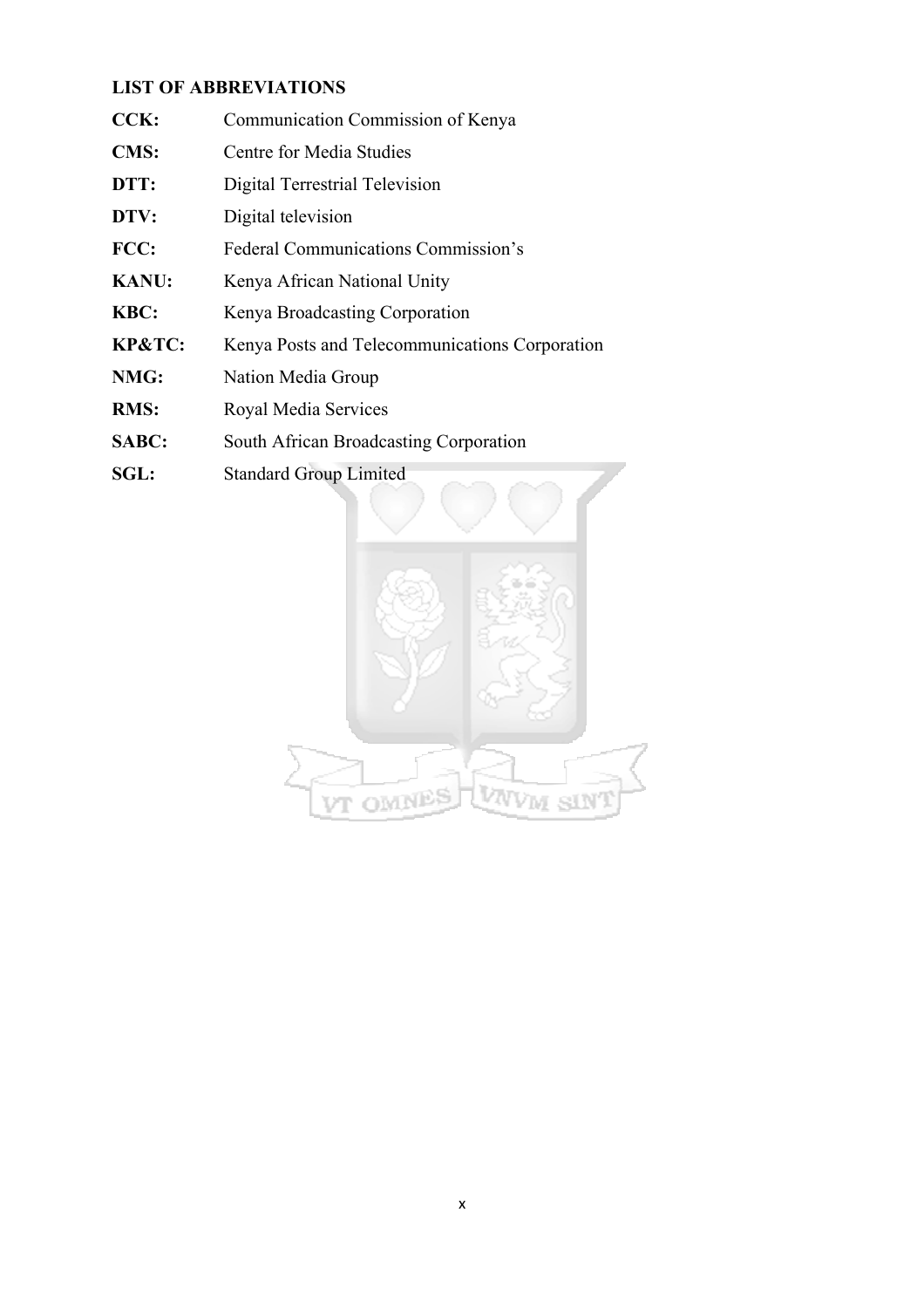#### **DEFINITIONS OF TERMS**

**Consumer behaviour**: The many reasons whether situational, personal, social or psychological why people purchase certain products, when they buy them, how they buy them, their use and finally disposal.

**Local TV content**: A television program made by a television station or independent television producer for broadcast only within the station's transmission area or television market and in this case Kenya. It can also mean content that is intended for a specific local audience, as defined by its geographic location, culture or its language.

**Marketing:** Is the communication of value of a product, service or to customers, for the purpose of promoting or selling that product, service or brand. From a societal point of view, marketing is the link between a society's material requirements and its economic patterns of response. Marketing satisfies these needs and wants through exchange processes and building long term relationships.

**Behaviour:** Is the attitude whether positive or negative that a person forms towards an object and it is often infleunced by both personla and environmental factors (Behaviour=Personal factors+environmental factors).

**Content distribution platforms:** These are the media through which materials developed by content producers are distributed to the end users in form of analogue, digital, or physical media. A good example is MultiChoice, GOtv, StarTimes, ZUKU, etc. The distribution platforms can either be free to air or pay TV.

**Consumers' perception:** Perception is a mental process, whereby an individual selects data or information from the environment, organizes it and then draws significance or meaning VT OWNES WAVW SINT from it.

**Demographics**: Statistical data relating to the population and particular groups within it and includes age, gender, education, religion etc.

**Content quality**: Relates to quality of sound, theme, and picture quality.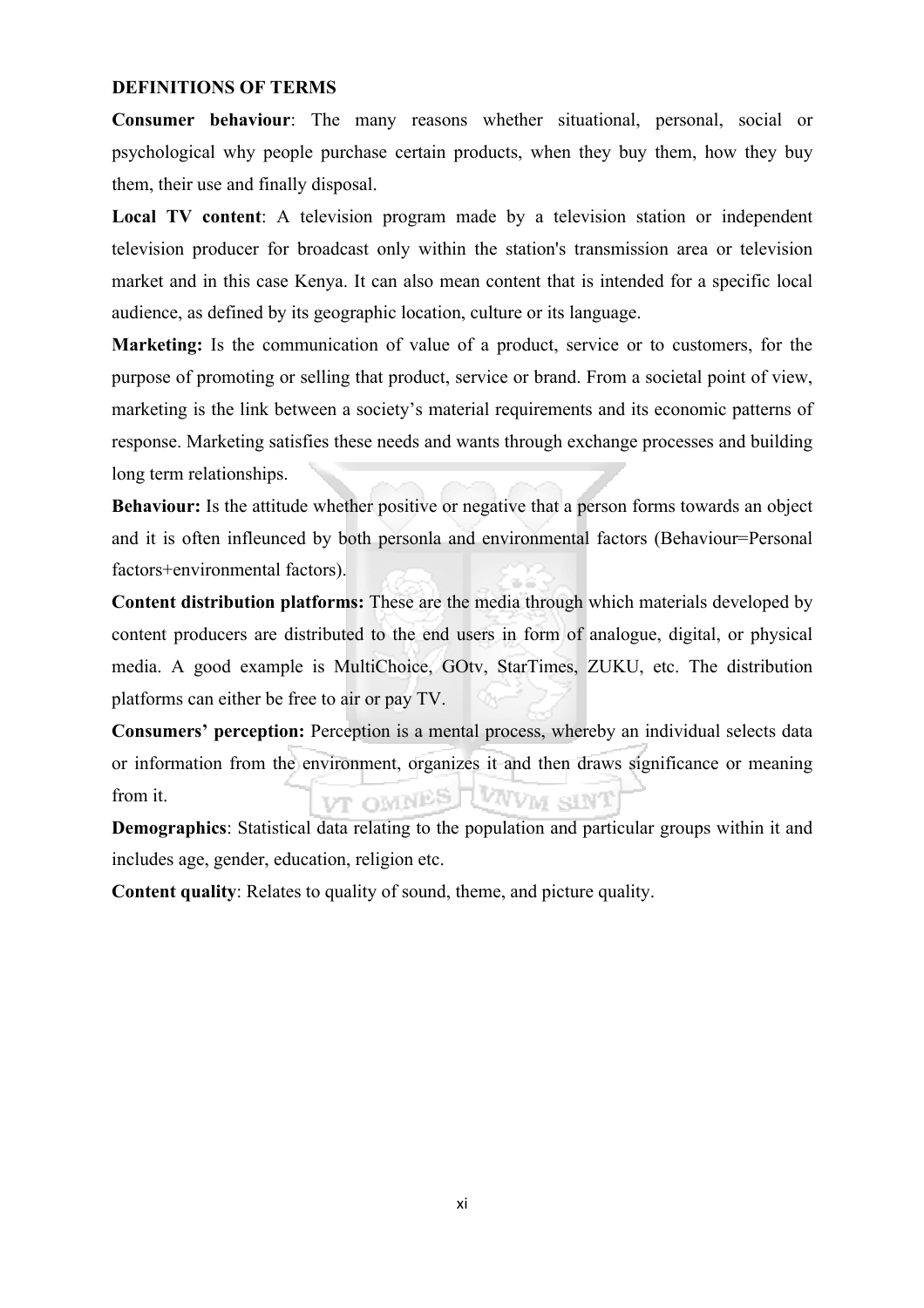#### **CHAPTER ONE: INTRODUCTION**

#### **1.1 Background of the Study**

According to Munyoki & Odudoh (2012) the liberalization of airwaves in Kenya in the 1990s by the Communication Commission of Kenya (CCK) has led to the emergence of many television stations that are competing for viewership. Consequently, the viewers in Nairobi are exposed to different stations ranging from free-to-air stations such as state owned Kenya Broadcasting Corporation (KBC) to Pay TV stations (e.g. DSTV). The existence of alternatives demands preference and choice of television stations based on the viewer's unique and diverse needs. Studies based on the "uses and gratifications" paradigm have shown that people have different motivations and needs that lead them to expose themselves to different media contents.

Since the early 1970s, research in this tradition has produced studies of media use in order to gratify the audience's social and psychological needs (Abelman, 1987). However the viewer decision making process is influenced by factors that can be measured by the viewer's choice of channels, programs and the number of repeat visits or the level of awareness. By measuring the factors that influence viewer's preferences, television stations can develop marketing strategies that are responsive to customer's needs and wants thus gaining a competitive advantage. Companies are interested in knowing about consumer preference toward their products because attitudes influence consumers' purchase and consumption intentions. Although a consumer may have a favorable attitude toward a product, it does not necessarily translate into purchase behavior. This is because liking one product does not preclude the possibility that another product is liked even more. For this reason attitudes are sometimes measured in form of preferences. Preferences represent attitude toward one object in relation to another.

To understand the dynamics and the factors in play with regards to television viewership, the sensitivity theory (Reiss 2000b), can be used to infer conclusions. The sensitivity theory is anchored to the understanding of human behaviour. It postulates that people go through life seeking to experience 16 basic desires, or motives, and the associated joys. Individually, they tend to concentrate on those that are strongest and most highly valued and ignore stimuli that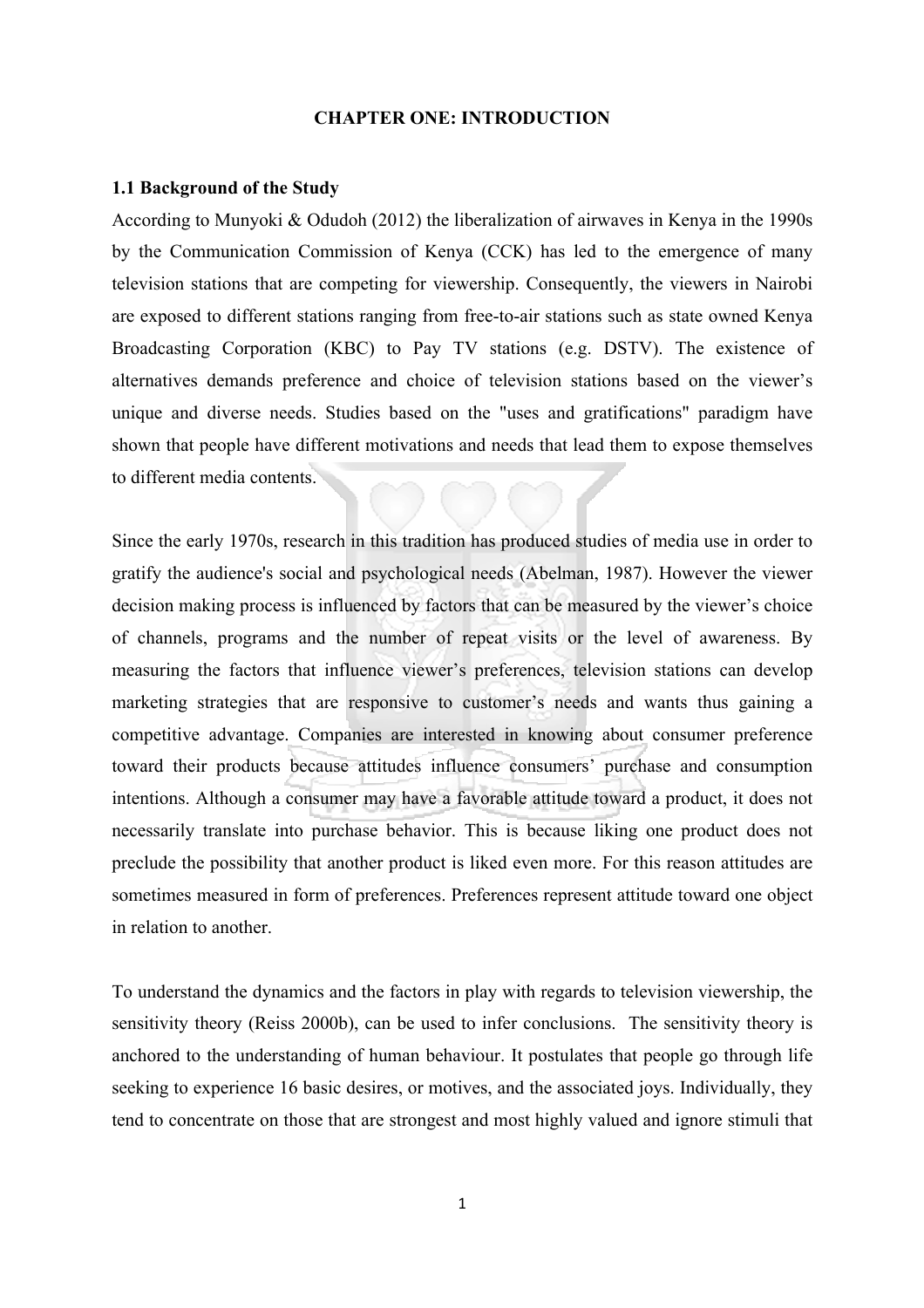are irrelevant to their basic motives. This theory is called sensitivity theory or the theory of 16 basic desires (Reiss, 2000b).

There are 16 recognised basic desires in sensitivity theory. Individuals differ in how we prioritise our basic desires, thus resulting in different kinds of individuals and personalities (Reiss, 2004a). According to Bruno (2002), personality plays an important role in almost everything we do. Personality is like a psychological fingerprint, where an individual's personality is unique and one of its own. People behave according to their respective personality. Psychologists consider individual's preference of activities, persons or objects as an important aspect of personality. On this note, a person often judge matters spontaneously and unintentionally by the quality that he values most (Cohen, 1966).

Everybody is motivated by each of the 16 basic desires, but to different extends. A Reiss Desire Profile is a rank for individual's basic desires, a display of an individual's 16 sensitivities. For example, a military officer might have a profile which highly values the basic motives of power, honour and physical strength while a painter may have a high value for desire profile which covers romance, tranquillity and independence (Reiss, 2004b). The 16 basic desires are considered to be elemental end motives. Sensitivity Theory holds that many human motives can be reduced to combinations among the 16 basic desires (Reiss, 2004a).

The experience of a basic desire produces joy and a degree of joy is experienced depending on the basic desire experienced. For example, when we have a desire for knowledge, and obtain it, we experience the joy of wonderment. According to Sensitivity Theory, joys differ in kind and people seek to maximise joys that are most important to them according to their Desire Profile (Reiss and Wiltz, 2004). The 16 basic desire or motivations and the associated joys are as in Table 1.1.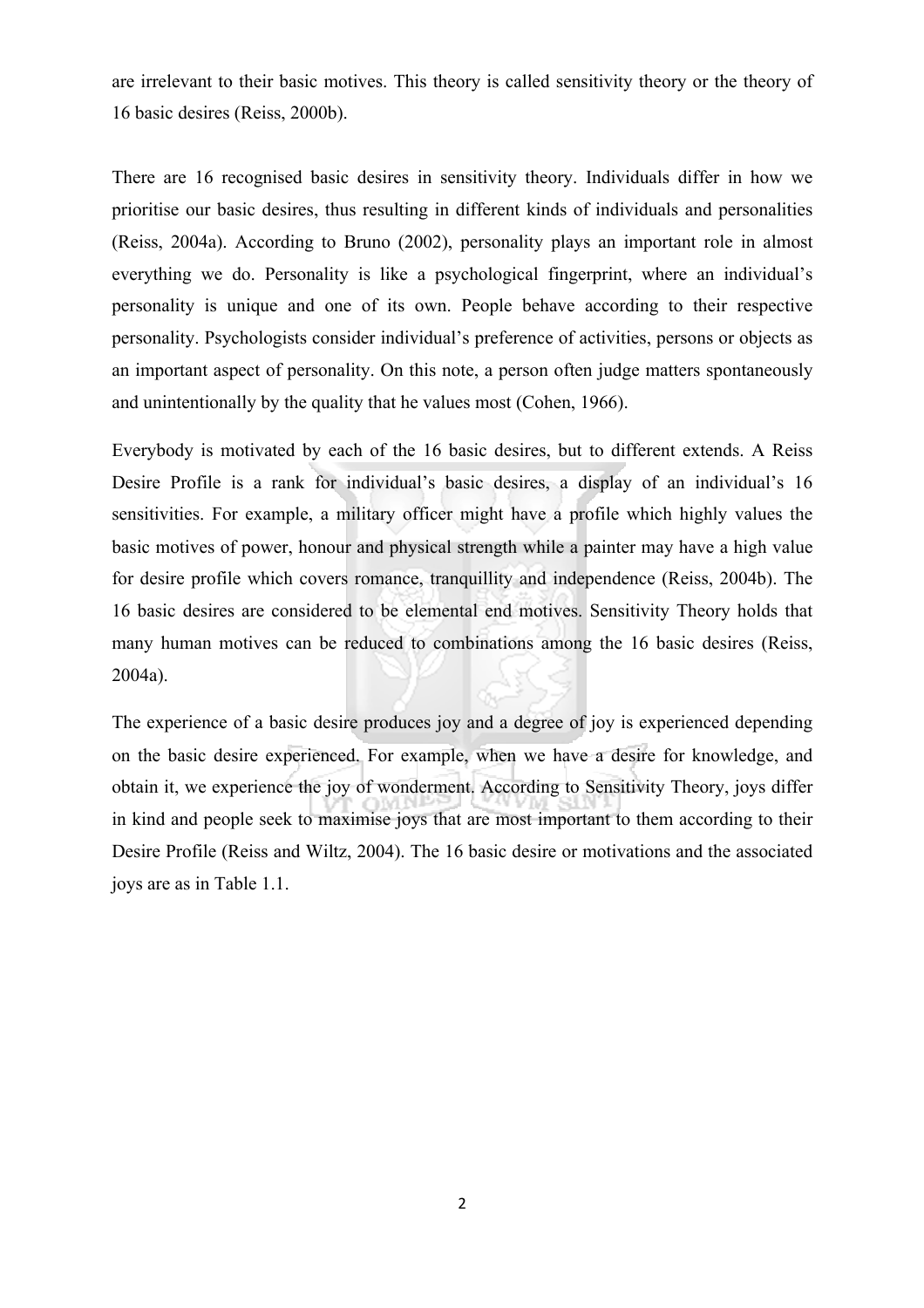| <b>Motive Name</b>       | <b>Motive</b>                                            | Joy              |
|--------------------------|----------------------------------------------------------|------------------|
| Power                    | Desire to influence (including leadership)               | Efficacy         |
| Independence             | Desire for autonomy                                      | Freedom          |
| Curiosity                | Desire for knowledge                                     | Wonderment       |
| Acceptance               | Desire for approval                                      | Self-confidence  |
| Order                    | Desire to organize (including desire for ritual)         | <b>Stability</b> |
| Saving                   | Desire to collect                                        | Ownership        |
| Honour                   | Desire to obey a traditional moral code                  | Loyalty          |
| Idealism                 | Desire to improve society (including altruism, justice)  | Compassion       |
| <b>Social Contact</b>    | Desire for peer companionship (including desire to play) | Fun              |
| Family                   | Desire to raise own children                             | Love             |
| <b>Status</b>            | Desire for prestige (including desire for attention)     | Self-importance  |
| Vengeance                | Desire to get even (including desire to win)             | Vindication      |
| Romance                  | Desire for sex (including courting)                      | Lust             |
| Eating                   | Desire for food                                          | Satiation        |
| <b>Physical Exercise</b> | Desire to exercise muscle                                | <b>Vitality</b>  |
| <b>Tranquillity</b>      | Desire for inner peace (prudence, safety)                | Safe, relaxed    |
| Source: Reiss (2004a)    |                                                          |                  |

Table 1: The 16 basic desire or motivations and the joys associated.

Past research has not been able to clearly determine those factors. For instance, Mwaba, (2008) sought to establish media consumer market segmentation practices used by television stations in Kenya but the study did not establish the factors that influence viewers' decision making in preference of a Television station. On the other hand, Mwabu (2009) surveyed viewers' perceived quality of Television stations in Kenya but apart from perceived quality there are other factors that influence preference of one television station to another. Therefore this study will Address The Other Factors That Influence Viewers' Decision Making In Preference Of A Television Station Namely Content Quality, Viewers' Demographics, Consumers' Perceptions Of The Local Content And Distribution Platform (Free To Air And Pay TV).

#### **1.2 Problem Statement**

On the  $7<sup>th</sup>$  of October 2014, The Communications Authority of Kenya (CA), through Mr. Francis Wangusi, its Director General, directed television stations operating in Kenya to air 40% local content or risk penalties from the authority. According to the expectations by the Communication Authority of Kenya, Media houses should meet percentage levels of local content aired which has been set on yearly terms; 40% by June 2015, 50% by June 2016 and 60% by June 2018.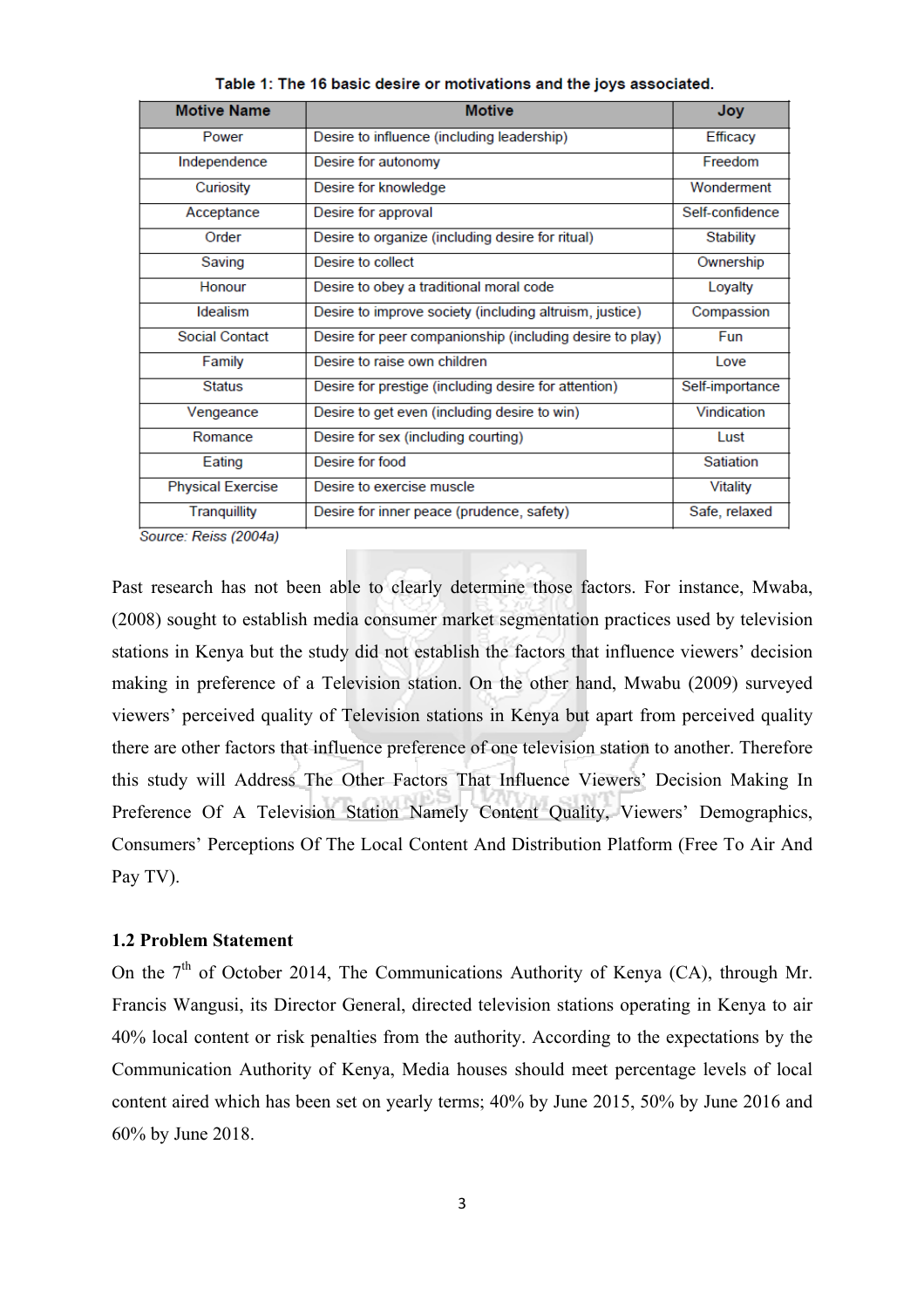With the government's directive for TV stations to air local content in Kenya, producers are working overtime to meet this demand. However the products have to be tailor made to fit the consumer's needs. Additionally the industry lacks adequate information on the variables that affect the viewership of local content in Kenya. This forms the basis of this study and the results generated here will go a long way in shaping the production industry in Kenya.

### **1.3 Research Objectives**

The general objective is to investigate the factors influencing the viewership of local content in Kenya with a specific focus on Nairobi County.

The specific objectives are:

- 1. To explore whether viewers' demographics influence the viewership of local television content.
- 2. To investigate if content quality influences the viewership of local television content.
- 3. To determine whether content distribution platforms influence the viewership of local television content.
- 4. To investigate if consumers' perception of local content influences the viewership of local television content.

#### **1.4 Research Questions**

In the light of the objectives mentioned above, this study will seek to address the following questions:

- 1. Is there a relationship between consumer demographics and the viewership of local television content? UT OMNES WAVW SINT
- 2. How does the quality of local content affect the viewership of local television content?
- 3. Is there a relationship between distribution platforms and the viewership of local television content?
- 4. How do consumer perceptions on local content affect the viewership of local television content?

## **1.5 Significance of the study**

This study seeks to explore and examine the factors that contribute directly or indirectly towards the level of viewership of local television content. The findings of this study will allow stakeholders i.e. policy makers, content producers, marketers and distributors a deeper insight on the consumer's needs. This will go a long why in influencing policy, allow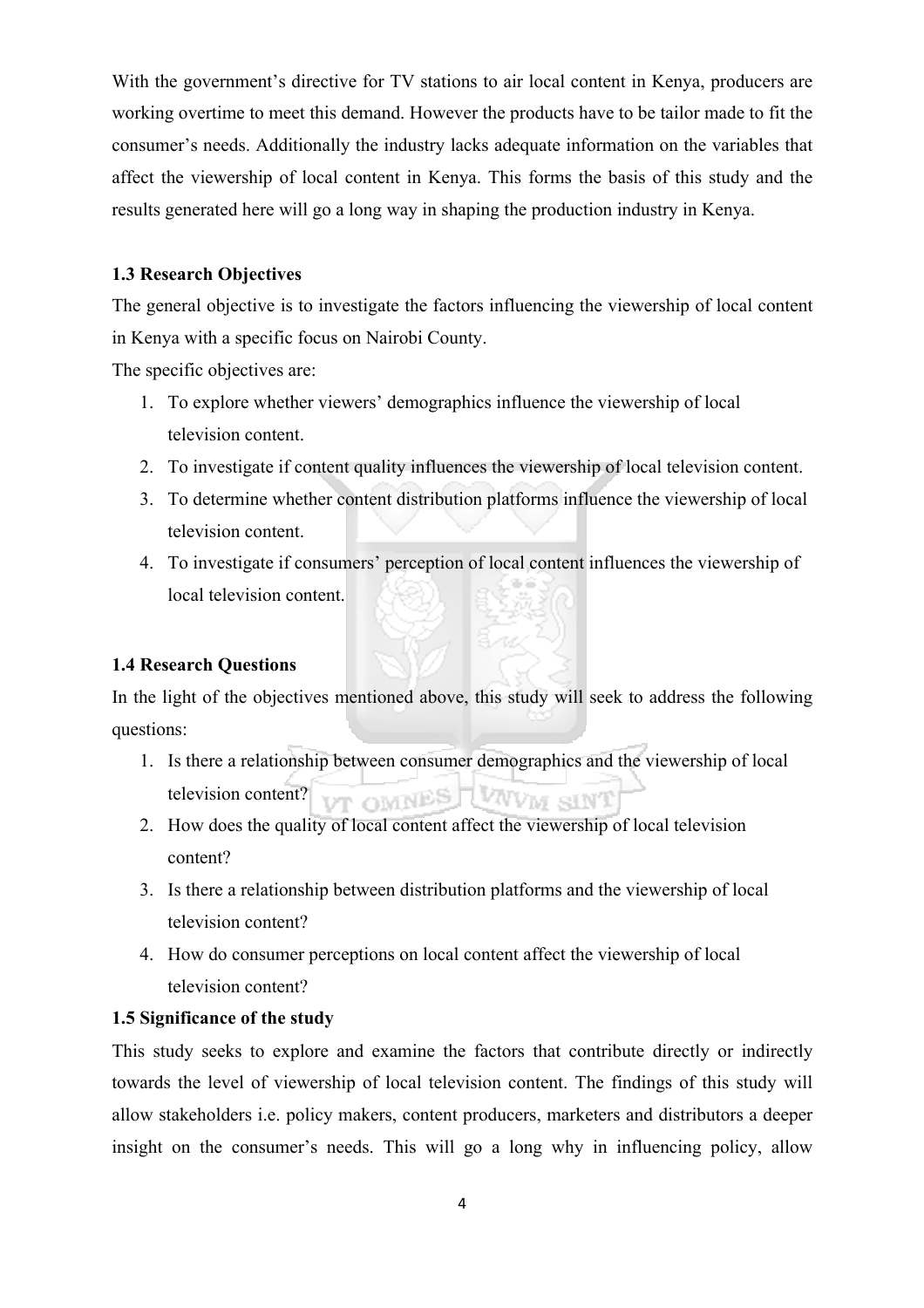producers to customize product and marketers to develop tailor made marketing concepts for maximum effect.

#### **1.6 Organization of the study**

The rest of this study is organized as follows: Chapter 2 provides a comprehensive and critical review of literature relevant to the topic of local content under the factors listed in objectives. In chapter 3, the research design and approach of inquiry that grounded the study are discussed. In chapter 4, detailed findings of the study are discussed. In chapter 5, conclusions and recommendations are provided. The recommendations for action and for further studies were also discussed.

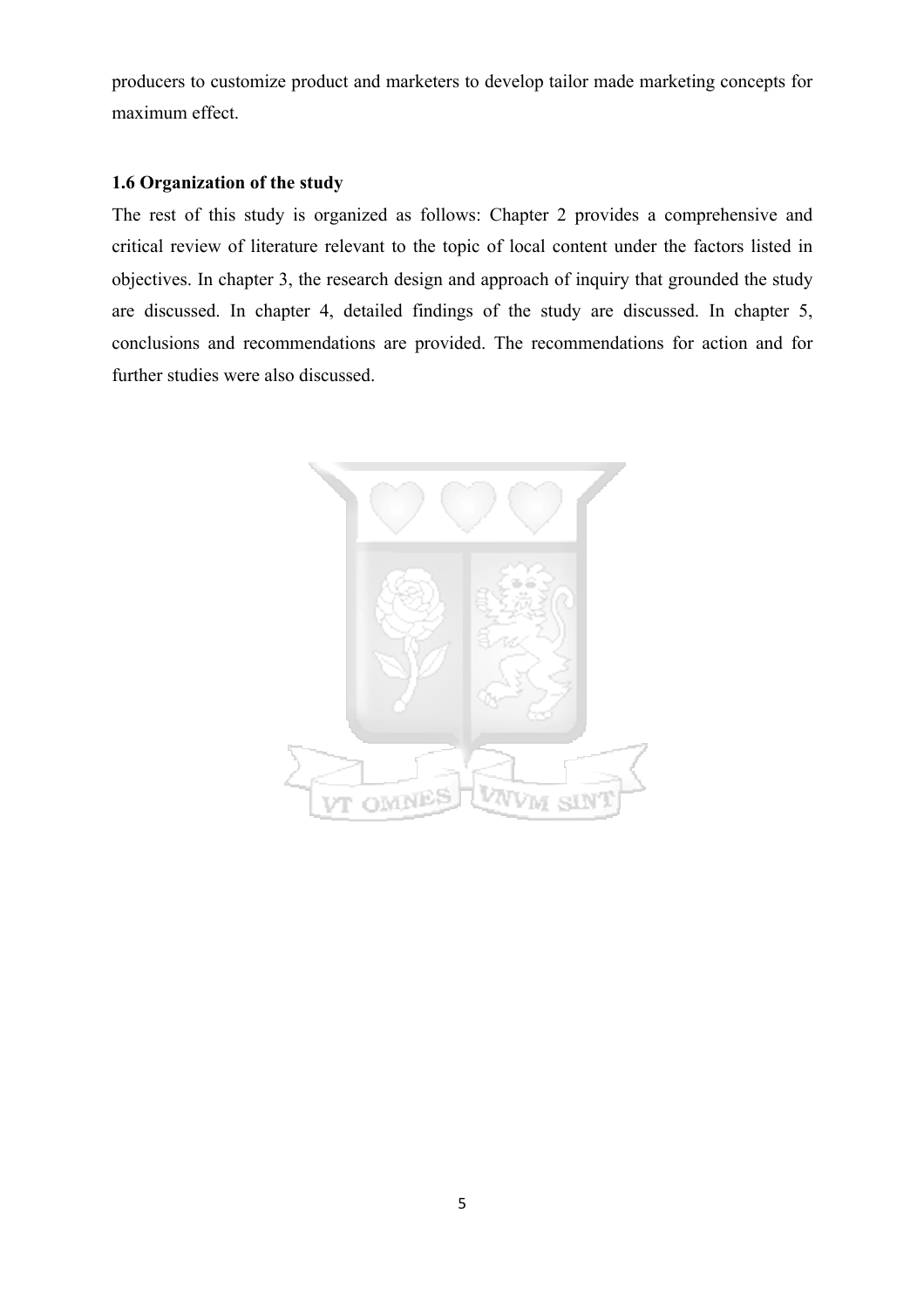#### **CHAPTER TWO: LITERATURE REVIEW**

#### **2.1 Introduction**

This chapter provides a review of literature relevant to the topic of local content under the factors listed in objectives. The theoretical and conceptual frameworks are also explained.

#### **2.2 Local content**

Local content is defined as content that is intended for a specific local audience, as defined by its geographic location, culture or its language (Thussu, 2007). The writer further states that local content "broadly means the processing and diffusion of information customized in any suitable format to fit the needs of a specific community". The liberalization of airwaves in Kenya in the 1990s by the communication commission of Kenya has led to the emerging of many television stations that are competing for viewership. Consequently, the viewers (especially in Nairobi) are exposed to different stations ranging from free-to-air stations e.g. state owned Kenya Broadcasting Corporation (KBC) to Pay TV stations (e.g. DSTV) in addition to alternative sources of information and entertainment such as the internet (Blackwell et al., 2006). The growth of television industry has led to emergence of several private and public television stations, growing from a mere 2 Television Stations in 1990 to the current 54.

The existence of alternatives demands preference and choice of television stations based on the viewer's unique and diverse needs. Like all consumers of other products, the viewer decision making process is influenced by both internal and external factors that can be measured by the viewer's choice of channels, programs and the number of repeat visits or the level of awareness (Munyoki & Kirigo, 2011). By measuring the factors that influence viewer's preferences, television stations can develop marketing strategies that are responsive to customer's needs and wants thus gaining a competitive advantage.

#### **2.3 Theoretical frame work**

Two major theories are evident in this study. These are the supply and demand theory and the marketing theory. In micro economics, supply and demand is an economic model of price determination in a market (Sloman, 2011; Mankiw, 1990). It concludes that in a competitive market, the unit for a particular good will varies until it settles at a point where the quantity demanded by the consumers will equal the quantity supplied by producers, resulting in an economic equilibrium for price and quantity (Sloman, 2011; Carbaugh, 2006). Marketing on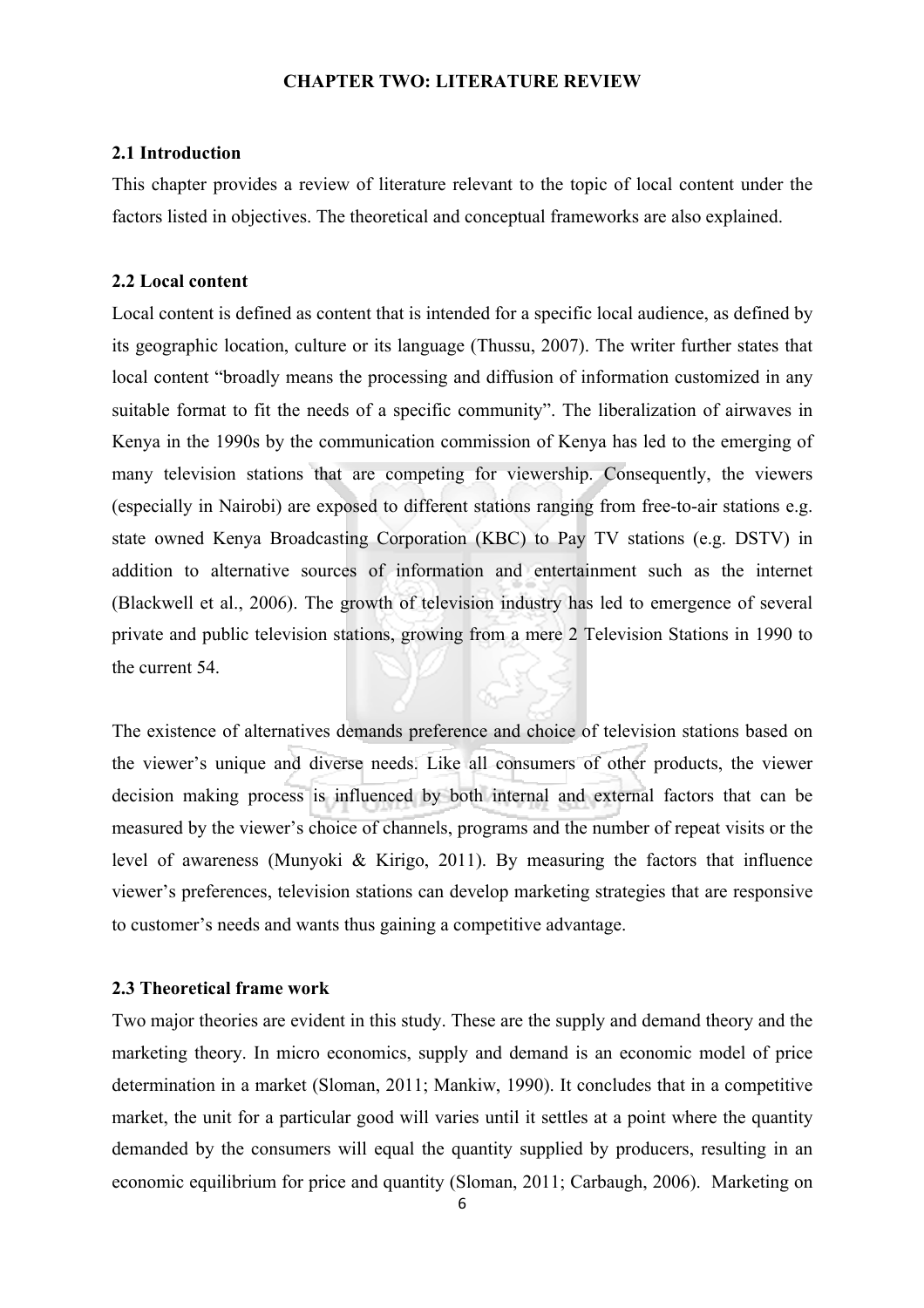the other hand is the communication of value of a product, service or to customers, for the purpose of promoting or selling that product, service or brand. From a societal point of view, marketing is the link between a society's material requirements and its economic patterns of response (Munyoki & Odudoh, 2012). Marketing satisfies these needs and wants through exchange processes and building long term relationships. However in this context, the marketing theory is better placed in helping in drawing conclusions. Because it doesn't focus solely on the economic factors that affect supply and demand unlike the former theory, but encompasses also the other aspects that are in play such as viewer perception (Munyoki  $\&$ Odudoh, 2012).

According to Day (1983) the disciple of marketing is constantly being reshaped by internal and external forces. He continues to state that, seldom have the pressures for change been as compelling as in the present period of ferment, the most obvious forces stem from developments in strategic management and planning, plus substantial restructuring of many traditional markets into networks of long term cooperation. These developments represent significant challenges to the accepted paradigms within the field of marketing. The effects of being magnified because they frequently have a counterpart in growing dissatisfaction with the restrictive view of marketing that characterizes much of the present theory and research in the field. Marketing theory also suggests that understanding consumer behavior is the first step in identifying those stimuli that affect the decision-making process (Munyoki & Odudoh, 2012).



**Fig. 2.1: Factors that influence consumer behaviour (Munyoki & Odudoh, 2012)**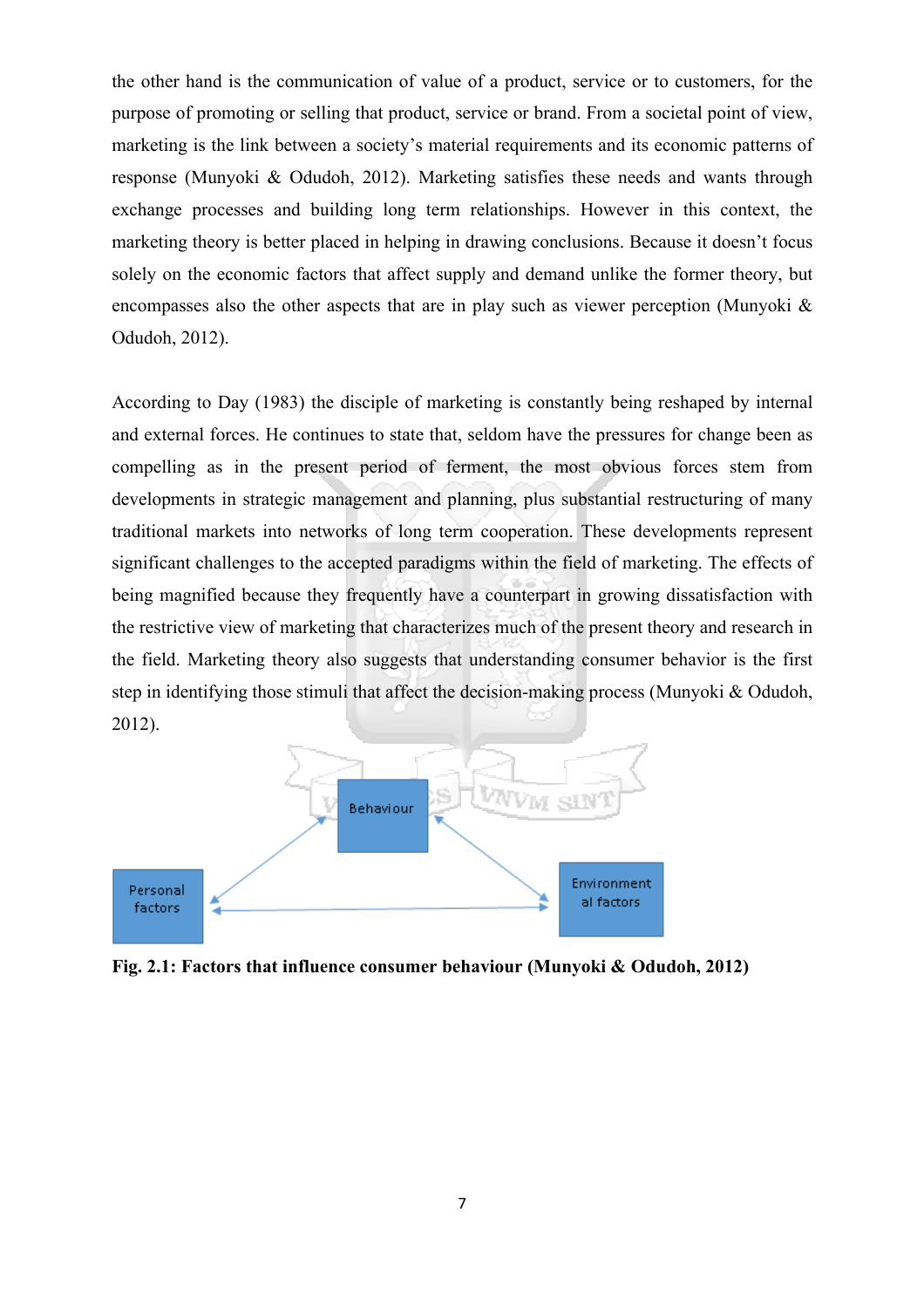#### **2.4 Factors influencing the viewership of local content**

### **2.4.1 Viewers Demographics and the viewership of local content**

A study conducted by CMS ENVIS Centre, Centre for Media Studies (CMS, 2011) to know the social and environmental impact of TV and radio programs in India has shown that TV is still a strong and significant means of communication among all sections of the society irrespective of age, class and education. Their study has shown that viewers mostly prefer entertainment programs. On the other hand, populations around the world have learnt to see watching the news as a 'civic duty' with all the ambivalences that implies (Hagen 1994). In exchange for dutiful citizenship, audiences were encouraged to feel that they should insist on professional craftsmanship, and quality standards in television news programs. Such encouragement was double-faced. It suggests that audiences were in a reciprocal relationship with television producers and could have demands. In reality, the ideology of professionalism enclosed television production within the broadcasting institutions. For example, various forms of volunteer and open access television experiments floundered as they were felt to 'lack quality', both by viewers and, for instance, by local authorities (Valck & Teurlings, 2013).

Programmers are concerned about viewer demographics because they affect public TV in several important ways (Eisenlohr, 2012). Demographics help determine the size of a TV station's audience. A station whose schedule includes strong programs with different audiences from various age groups has a larger audience than a station that only successfully targets a few demographics (Ashuri, 2007). Total ratings (Gross Rating Points) increase when a station's schedule arranges programs with "like" demographics together, because this increases the possibility of audience flow from one program to the next. Viewer demographics also influence community support levels for membership, since some demographics are more likely to give money to a station than others (Valck & Teurlings, 2013).

According to (Esteves-Sorenson & Perretti, 2012) basic demographics like age and sex, because of life cycle implications, tell us a lot about TV viewing. For instance the study goes on to suggest that, older people have more time to watch TV than younger people and that women watch more television than men do. The study also reveals that, on public TV, women tend to like drama, film and culture more than men and that men are more likely to view science, nature and war documentaries. Older people prefer news/talk and nostalgic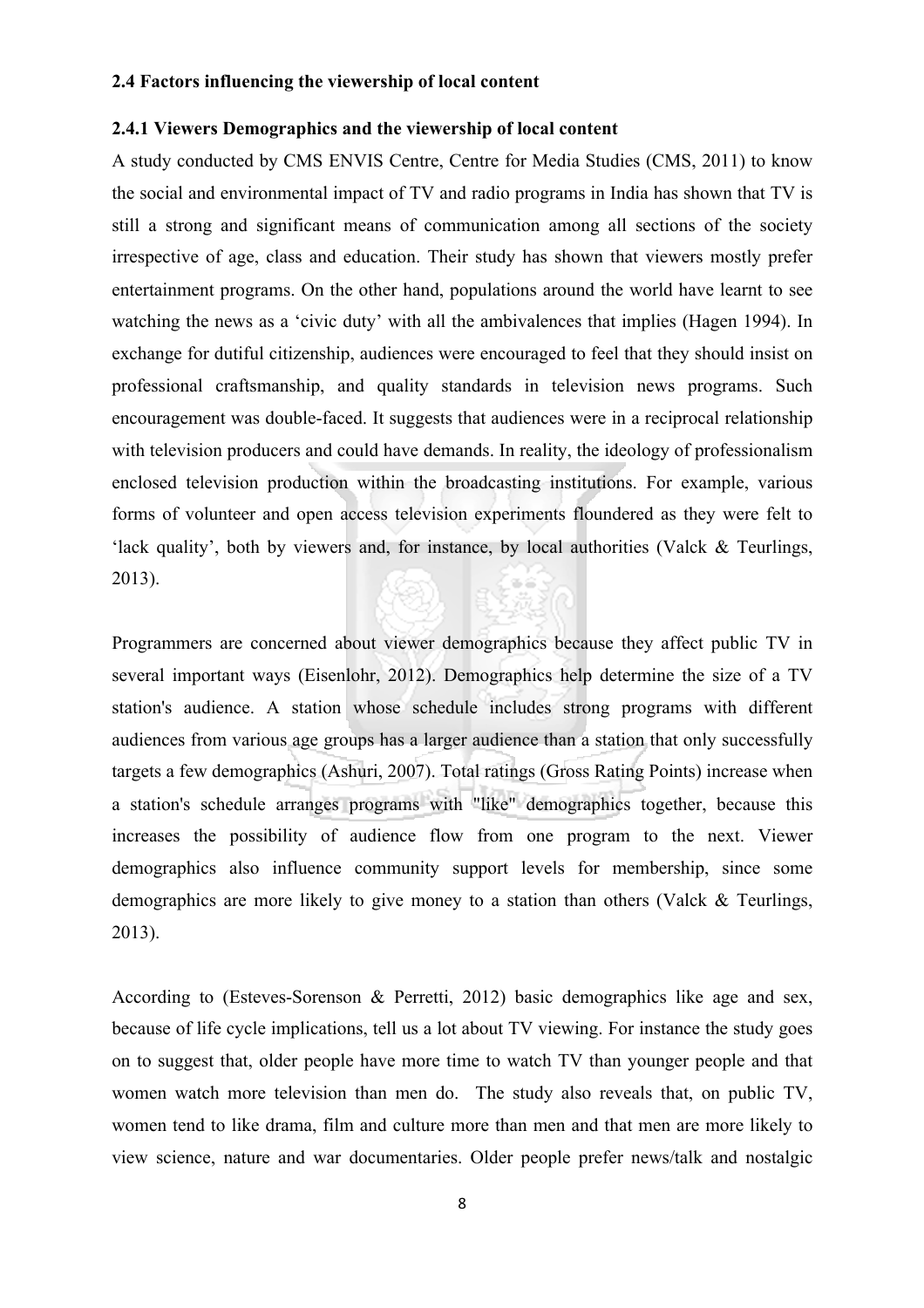music; young people like comedy, science, film documentaries and how-tos. In Kenya these variables are also in play. According to the 2009 census, in the administrative area of Nairobi, 3,138,295 inhabitants lived within 696 km2 (269 sq mi).

|                      |            |            | $-$<br>Work / No<br>Work | Economically    |              |
|----------------------|------------|------------|--------------------------|-----------------|--------------|
| <b>Sex</b>           | Total      | Employed   | Available                | <b>Inactive</b> | Unclassified |
| <b>KENYA</b>         |            |            |                          |                 |              |
| Male                 | 16,052,205 | 8,406,866  | 1,160,959                | 5,636,871       | 847,509      |
| Female               | 16,426,365 | 7,379,465  | 1,025,923                | 7,187,753       | 833,224      |
| <b>Total</b>         | 32,478,570 | 15,786,331 | 2,186,882                | 12,824,624      | 1,680,733    |
| <b>NAIROBI</b>       |            |            |                          |                 |              |
| Male                 | 1,385,991  | 848,679    | 111,317                  | 357,700         | 68,295       |
| Female               | 1,327,735  | 562,550    | 131,955                  | 552,949         | 80,281       |
| <b>Total</b>         | 2,713,726  | 1,411,229  | 243,272                  | 910,649         | 148,576      |
| <b>NAIROBI WEST</b>  |            |            |                          |                 |              |
| Male                 | 306,514    | 184,059    | 24,076                   | 82,974          | 15,405       |
| Female               | 287,343    | 117,695    | 27.495                   | 123,961         | 18,192       |
| <b>Total</b>         | 593,857    | 301,754    | 51,571                   | 206,935         | 33,597       |
| <b>NAIROBI EAST</b>  |            |            |                          |                 |              |
| Male                 | 505,613    | 319,400    | 36,855                   | 125,055         | 24,303       |
| Female               | 486,416    | 214,053    | 41,791                   | 202,379         | 28,193       |
| <b>Total</b>         | 992,029    | 533.453    | 78.646                   | 327.434         | 52,496       |
| <b>NAIROBI NORTH</b> |            |            |                          |                 |              |
| Male                 | 462.536    | 276,090    | 44.239                   | 120.904         | 21,303       |
| Female               | 444,671    | 182,133    | 55,074                   | 182,267         | 25,197       |
| Total                | 907,207    | 458,223    | 99,313                   | 303,171         | 46,500       |
| <b>WESTLANDS</b>     |            |            |                          |                 |              |
| Male                 | 111,328    | 69,130     | 6,147                    | 28,767          | 7,284        |
| Female               | 109,305    | 48,669     | 7,595                    | 44,342          | 8,699        |
| <b>Total</b>         | 220,633    | 117,799    | 13,742                   | 73,109          | 15,983       |
|                      |            |            |                          |                 |              |

**Table 2.1: Distribution of people based on their gender, location and education status**

#### **Source: Census, (2009)**

#### **2.4.2 Content quality on the viewership of local content**

Access to premium content is a serious bottleneck and a source of market power(Ashuri, 2007). Barriers to accessing content can arise from the integration of content owners and broadcasters, exclusive contractual arrangements or from vertical foreclosures by a dominant firm. Premium content may also have an impact on competition in other non-TV markets (Ashuri, 2007). For instance, in triple or quadruple play markets, content can increase the attractiveness of the package (Ashuri, 2007). Market structure analysis is essential to address challenges relating to access to content. A key issue is that a downstream broadcasting service provider may be able to leverage its market position to gain power in an upstream market for content. This upstream buyer's power would enable the exercise of additional market power in the downstream market (Durante & Knight, 2012). In the scenario of a competitive downstream market, the structure of the upstream market has an important impact on market outcomes. Moreover, the exclusive content strategy can lead to its fragmentation across platforms(Mast, 2009). To address this problem, some countries (e.g. Singapore) have imposed on subscription TV licensees a statutory obligation to cross-carry the exclusive content on the other subscription TV licensee's platform in its entirety and in an unmodified and unedited form(Mast, 2009). In some countries (e.g. Egypt) piracy has decreased the value of the premium content(polan, 2010). When critics decry the current state of our public discourse, one reliably easy target is television local news. It's too dumbed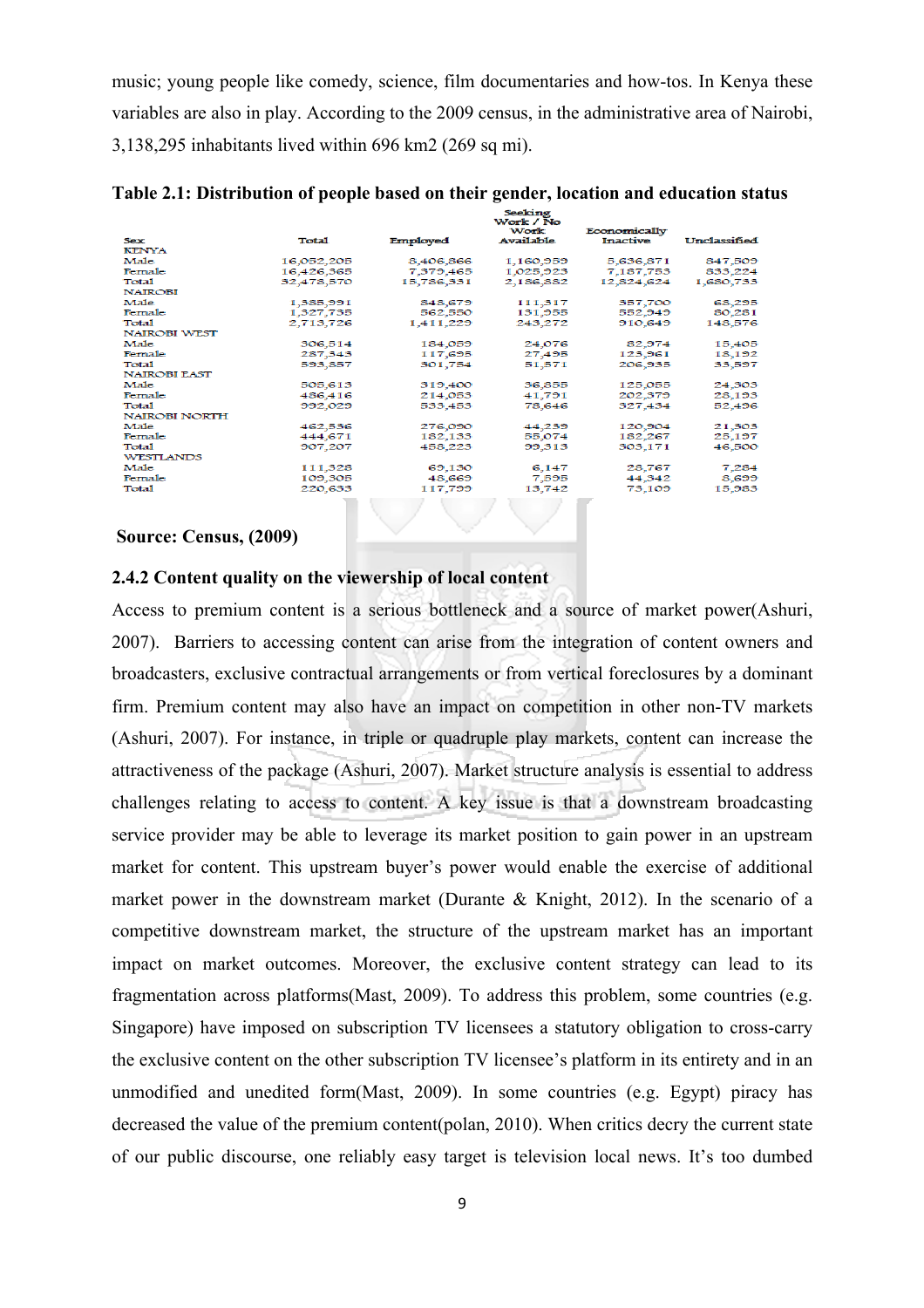down, they say; it's no longer news but entertainment, celebrity-obsessed and vapid. The critics may be right. But, as Charles L. Ponce de Leon explains in 'That's the Way It Is, TV' news has always walked a fine line between hard news and fluff (O'Brien & Johnson, 1976).

Alhassan (2013) has shown in his study about the preference for Television Stations among inhabitants of Akropong Akuapem, Ghana that TV viewers in Ghana watch television for the purpose of education, relaxation, entertainment and as aid study/work. He has revealed in his study that the credibility of television station, clear reception of programs, station heritage, news coverage play an important role in wining viewer's hearts. Onah and Anyaruvu (1998) in their study examined viewer preference for two TV stations in Nigeria (ABS-TV and N.T.A.) with a purpose to know the most preferred of the two stations. Their study revealed ABS-TV as the most preferred station owning to its clarity and quality of presenters. They have further revealed that NTA was liked by the viewers for lesser breakdowns. Their study showed that viewers give first preference to entertainment programs whereas informative programs are their second choice.

According to Gichagi (2011), there has been a constant concern over the balance and quality of content from KBC. But, generally, the media in Kenya, with KBC included, has been instrumental in informing and educating the public over the years. The struggle for an expanded democratic space in the 1980s and 1990s benefited from the media's enormous support, sometimes at very high costs. While the government had maintained a tight grip on the media back then, the existing outlets braved the odds to take on weighty social, political and economic issues, even if only sporadically. This partly accounts for the high levels of public confidence in the media. A 2010 survey by Ipsos Synovate, found that the majority of Kenyans trust media more than other public institutions including the judiciary, police and parliament.

The quality of content produced is varied. The difference in quality between the mainstream and alternative television stations is not replicated with regard to content; the general trend is for stations to emulate, or even replicate, popular material from the competition. The result is that Kenyan domestic television is dominated by foreign material. This is however subject to validation by the study.

#### **2.4.3 Content distribution platforms to the viewership of local content**

Although digitalization has significantly reduced barriers in access to transmission facilities, competition concerns have not ceased to exist (Wilbur, 2008). For instance, a regulatory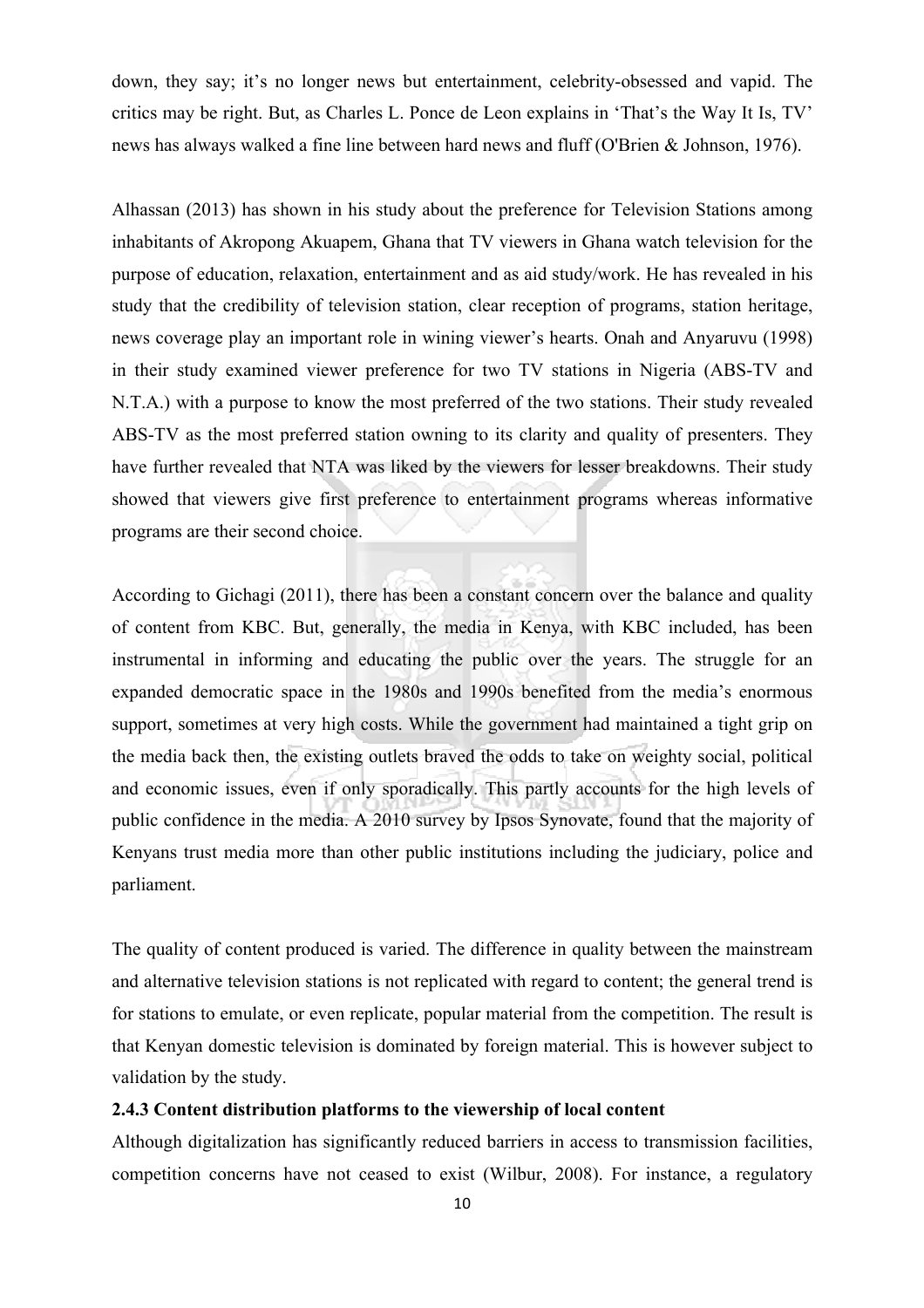decision to limit the distribution of Digital Terrestrial Television (DTT) signal to only one technology may prevent TV broadcasters from changing network operators or making use of other transmission technologies, and deprive third party network operators of opportunities that the digital switchover provides (Bronnenberg, DubÉ & Mela, 2010) Broadly speaking, there are five basic roles in a content distribution value chain or ecosystem.

These are: Content producers develop original material for distribution across analogue, digital, or physical media. Although the most valuable content is generally commercially produced, the largest share of material available online is now generated by end-users (i.e. user-generated content)(Smith & Telang, 2009). Distributors license content and store, aggregate, package or manipulate it for availability to end-users. Networks provide the communication links to carry content to end-users. These can be satellites, antennas or wired networks (Wilbur, 2008). A producer or a distributor may own a network (or vice versa), but the functions of moving bits and selling content are conceptually distinct. Hardware vendors manufacture end-user devices to display, store, and manage content (Chipty, 2001).

The hardware involved may be a general-purpose platform such as a personal computer or smartphone, or it may be a specialized device such as a television, video recorder or set-top box. Supporting services such as advertising, program guides, search, analytics and tools facilitate revenue-generating business opportunities around digital content (Neuman, 2010). Given that professional content depends on revenue generated from practices such as advertising and subscription, these ancillary functions are key elements of common business models, though may be complimented by income from sources ranging from public funding to revenue associated with must-carry requirements (Valck & Teurlings, 2013).

According to Githaiga (2011) the media in Kenya has grown tremendously in the last two decades more or less in parallel with the expansion in democratic space, which in itself evokes the close linkage between media and democratic tenets. The Kenyan pay-TV market is still in its infancy, with subscriber penetration at only 8% in 2012. However, as competition increases, this will rise to 15% by 2017. The total of 232 000 pay- TV households at the end of 2012 is expected to more than double to reach 531 000 by the end of 2017, a CAGR of 18%. Subscription revenues totalled US\$59 million in 2012 and will reach US\$111 million in 2017, a CAGR of 13.6%. Subscriber growth will be driven by new players like Wanachi and Zuku, which are challenging the incumbent MultiChoice by diversifying their offerings and cutting prices.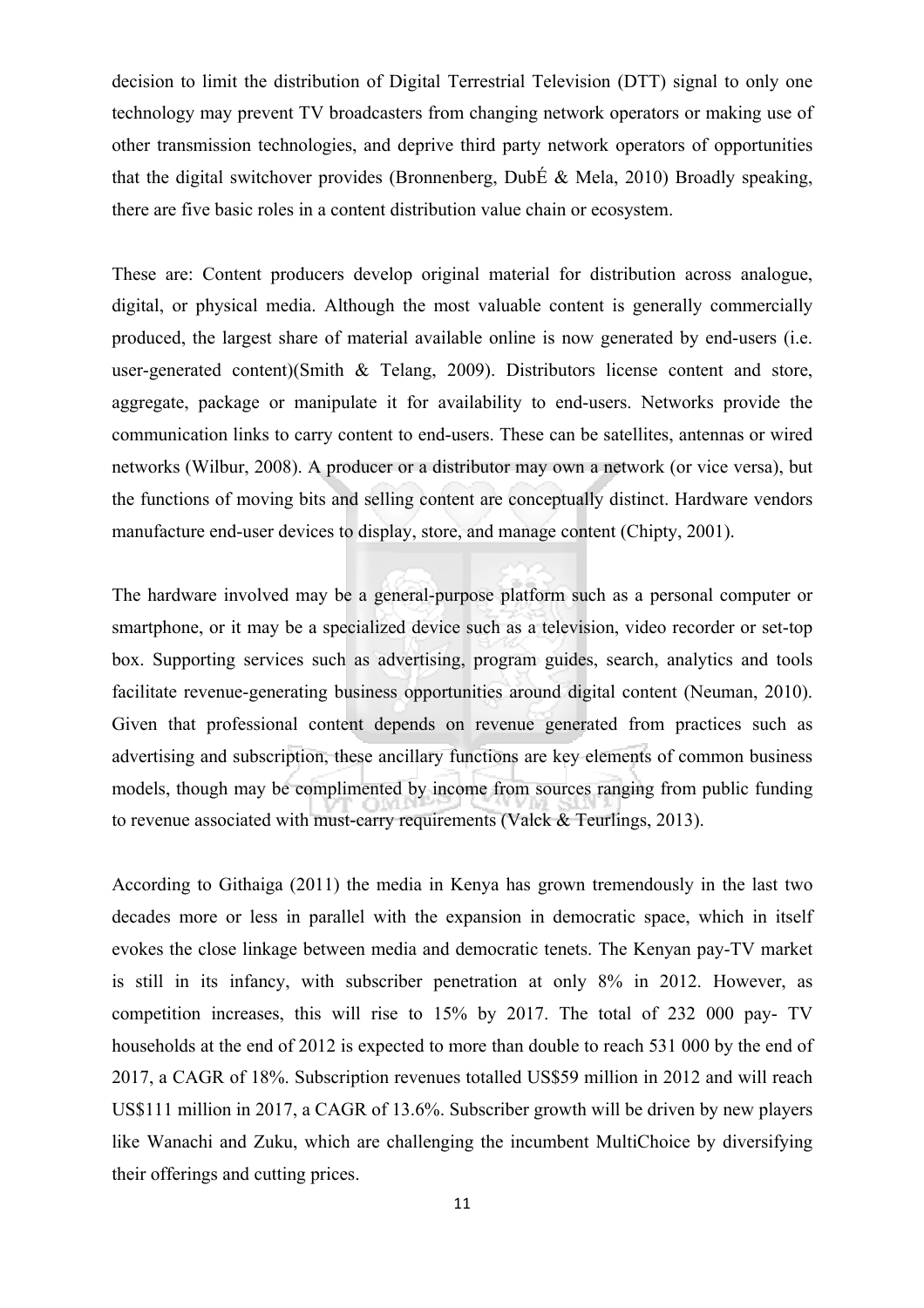In the satellite sector, MultiChoice faced significant competition in Kenya from new entrant GTV from mid- 2007 until early 2009 when GTV went bankrupt. Since then, MultiChoice's Kenyan subscriber base has been increasing substantially. Further significant competition is now coming from Chinese-owned pay-TV provider StarTimes, which is looking to pay-DTT services to erode MultiChoice's strong position in the market. StarTimes is offering specific deals to former subscribers of defunct services like GTV and has been successful in generating subscriber scale. MultiChoice launched its own pay-DTT service, GOtv, in 2011. In 2012, TV accounted for 35.3% of all ad spend in Kenya. But, with the TV sector expected to grow in strength over the next five years – assisted by the emergence of a new urban middle class with money to spend on consumer goods – this share will increase to 45.8% by 2017.

Having generated TV advertising revenues of US\$359 million in 2012, the period between 2013 and 2017 will see consistent revenue growth, with net TV advertising revenues set to reach US\$754 million in 2017, a CAGR of 16%. Thus current trends in technological convergence, especially digitalization, point to the possibility of communication media being available on a single multipurpose device or platform. The concept of convergence is not well entrenched, or understood, within traditional Kenyan media. However the rise of digital platforms presents enormous opportunities to better inform citizens and opens greater access to information. Given the desire to cut costs, it is inevitable that media organizations will embrace the reality of convergence journalism in the foreseeable future.

# **2.4.4 Consumers' perception of local content**

Perception is a mental process, whereby an individual selects data or information from the environment, organizes it and then draws significance or meaning from it (Anderson, 2002). Perceived fit is an attitudinal measure of how appropriate a certain channel of distribution is for a specific product. Ashuri, (2007) found that consumer's perception of the fit between a service/product and a channel is very influential in determining whether they will consider using that channel for a specific service. In fact, perceived fit was found to be more important than consumer's preferences for the distribution method or service.

Solomon and Stuart (2000) stated that perception is the process by which people select, organize, and interpret information from the outside world. People receive information in the form of sensations by sensory receptors; eyes, ears, nose, mouth and fingers. People interpret the sensations they receive by their past experiences. The perception process is very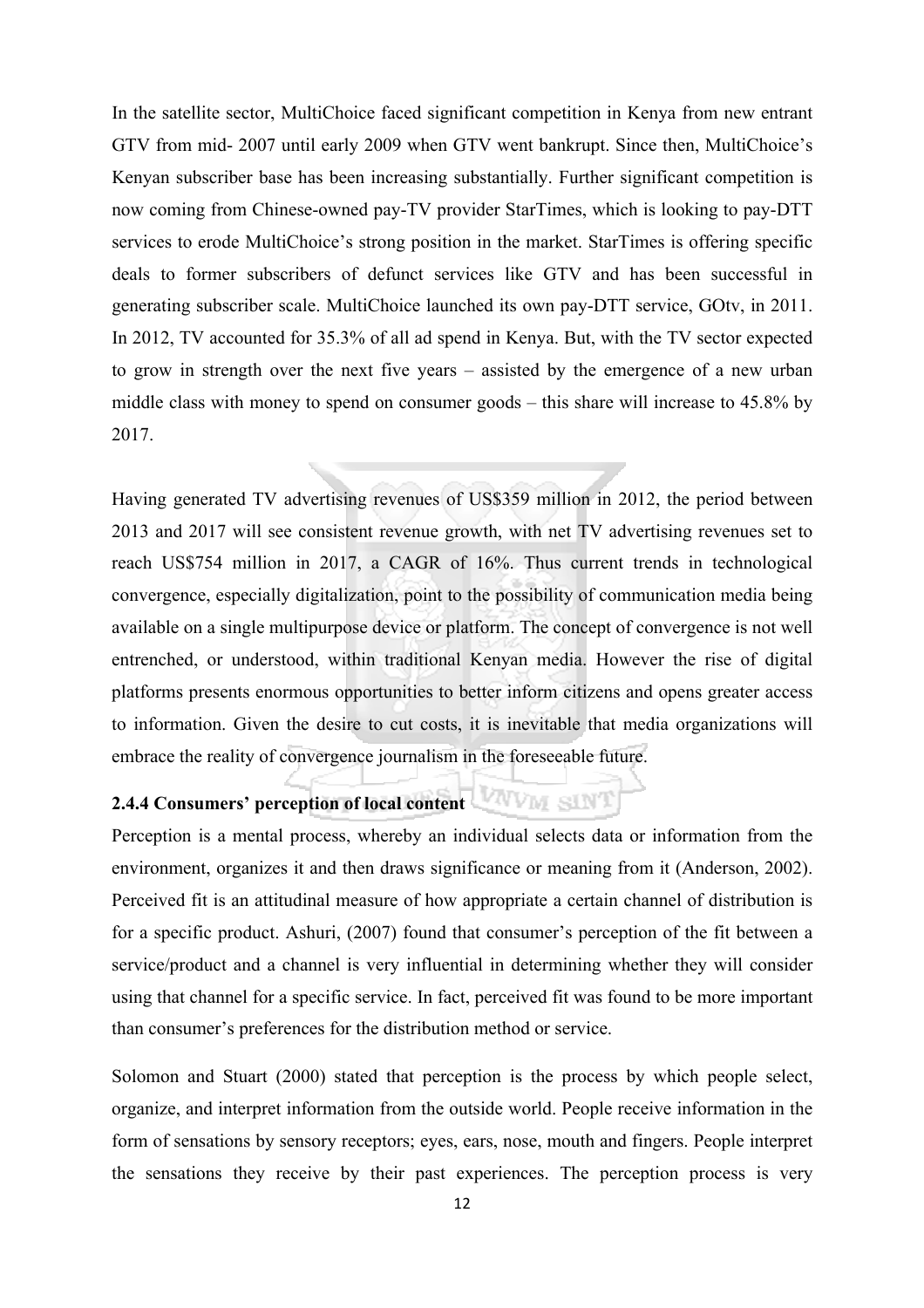important for marketers. When an advertisement is created, although consumers notice it, there is no guarantee that they will perceive as marketers want. Therefore, marketers need to care about the whole process including exposure, perceptual selection and interpretation. Consumer perception theory attempts to explain consumer behaviour by analysing motivations for buying or not buying particular items. Three areas of consumer perception theory relate to consumer perception theory are self-perception, price perception and perception of a benefit to quality of life.

Aaker (2000) assesses that brand awareness plays a vital role in consumer perception especially when their buying pattern is not defined. Product quality has two forms: one is accurate quality and second is expected quality. The actual quality contains the actual benefits achieved from the purchase of product and perceived quality on the other hand contains consumer expectations from product.

Scholars have noted that country-of-origin perceptions and expectations lead to cognitions. It also puts significance on particular products and marketing attributes. These were considered as the factors that could bring affect to the people in the country of where the product or services were marketed (Gary A. Knight, 1999). Price has constantly been a determinant factor on consumers' brand choice when choosing a product or service. It is understood that when a consumer is facing a buying decision for product purchase then he/she is so much concern about the prices of the product and observes prices keenly.

This helps them to maximize their direct utility that they gain from the purchase. However, when consumer faces brand with fluctuating prices and perceived quality levels, they would have to make decision about the preference they make on the basis of attributes of the product (Khasimah, 2007). Consumer preferences of product attribute is different according to product nature as well as its Social and economic nature of consumer (Uusitalo, 2001).

Product attributes are often eye-catching in nature (Vishwanathan and Childers, 1999). The attributes model proposed by (Gwin and Gwin, 2003) posits that consumer preference of product is based on maximizing utility from the product features subject to financial shortage. Choice theory defines that consumer preference based on product features. If these variables are present then consumers normally perceive positive image of product and usage of that product increases. A large number of researches have been done towards store features and images and customer loyalty in various western and European countries (Carpenter and Moore, 2006). However, partial importance has been given to this matter in under developed countries such as Kenya.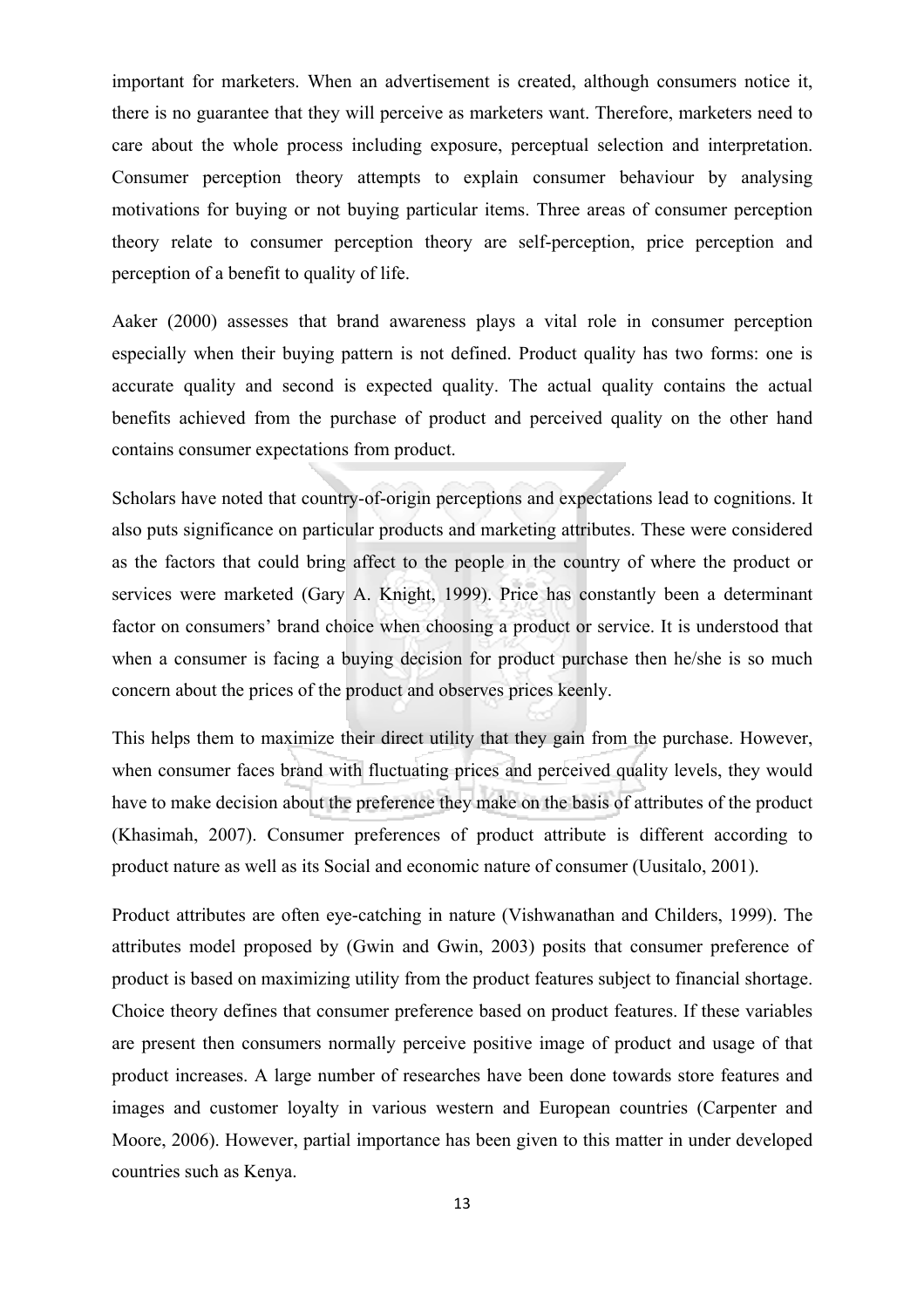#### **2.5 Conceptual Framework**



# **Fig 2.2: The relationship between independent and dependent variables (Researcher 2015)**

The independent variables in this study are distribution channels or platforms, consumer perceptions, demographics and content quality. The dependent variable is viewership of local TV content. The indices that will be used to measure the influence of distribution channels are; awareness, ease of use and accessibility. While for consumer demographics; Age, sex, income level, education level and location will form a basis for measurement. In the case of dependent variables, content quality will be measured in terms sound quality, picture texture and compelling script writing.

#### **2.6 Research gap**

Consumer usage and buying of any product largely depends on their perception about the product. Perception develops through how effectively a product has been marketed. Firms are putting their best efforts in marketing in order to get customer attention and positive impression on customer's mind (Dickenson, 1994), consumer perception is also identified by the colour, shape, and taste of the product (Weinsblit,1999).

VVM sin'

VT OMNES

Past research has not been able to clearly determine those factors. For instance, Mwaba, (2008) sought to establish media consumer market segmentation practices used by television stations in Kenya but the study did not establish the factors that influence viewers' decision making in preference of a Television station. On the other hand, Mwabu (2009) surveyed viewers' perceived quality of Television stations in Kenya but apart from perceived quality there are other factors that influence preference of one television station to another. Therefore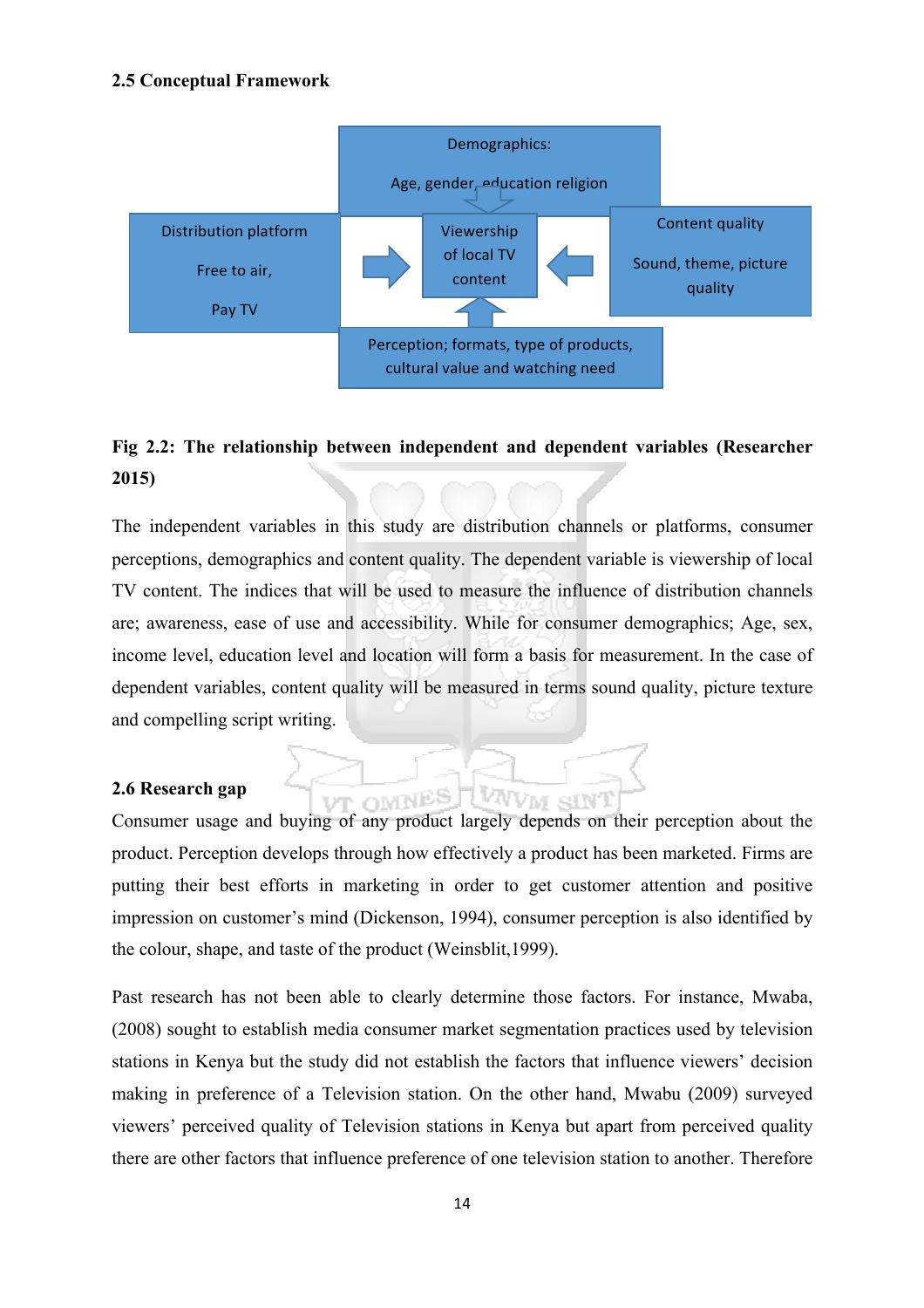this study will fill in this gap by addressing the other factors that influence viewers' decision making in preference of a Television station namely content quality, viewers' demographics, consumers' perceptions of the local content and Distribution platform (free to air and pay TV).

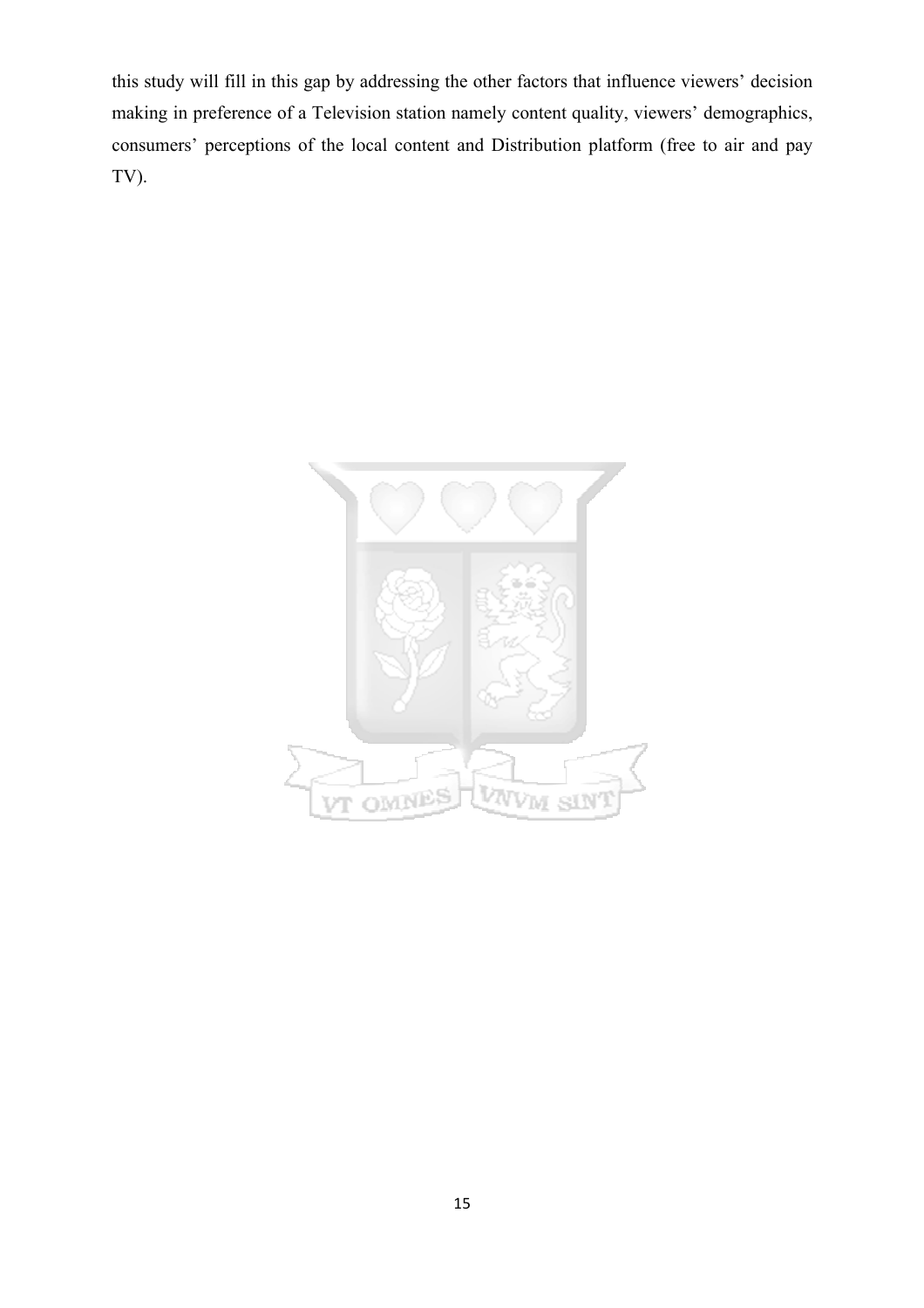#### **CHAPTER THREE: METHODOLOGY**

#### **3.1 Introduction**

This chapter gives an explanation of the methodology and procedures that was used during the course of the study. These include; the research design, the sampling method and procedure, the composition of the study population, the sample size and how the sample size was reached. This section discusses the methods of data collection and the tools that were used, the mode of data analysis and the dissemination method that were adopted at the end of the data collection and analysis process.

#### **3.2 Research Design**

This study adopted a descriptive survey research design. The qualitative data collected shed light on the usage and consumption of TV as well as gave an in-depth understanding of the local TV industry, provided insight into consumer perceptions and attitudes towards local TV production in Nairobi. According to Cooper and Schindler (2003), a descriptive study is concerned with finding out the what, where and how of a phenomenon. Descriptive research design was chosen because it enabled the researcher to generalize the findings to a larger population. In addition, descriptive research design according to Saunders et al. (2012) clearly defines the focus of the research study and comes up with the right measures for the problem under investigation.

#### **3.3 Population of the study**

According to the population census 2009, there are 3,138,295 people living in Nairobi. At the time of the study, Nairobi West had a population of 352,227 males, 332,538 females, total 684,765. While Nairobi East had a population of 582,554 males and 561,862 females, total 1,144,416. Nairobi North had a population of 545,701 males and 516,385 females, total 1,062,086. Lastly Westland's had a male population of 124,748 and 122,354 females, total 247,102.

#### **3.4 Sample Design**

The study adopted multi stage random sampling where, the sampling was carried out in stages using smaller and smaller sampling units at each stage (Yount, 2006). This sampling technique was used because the sample frame was composed of a very heterogeneous population and the study was keen on determining tastes and preferences. By using this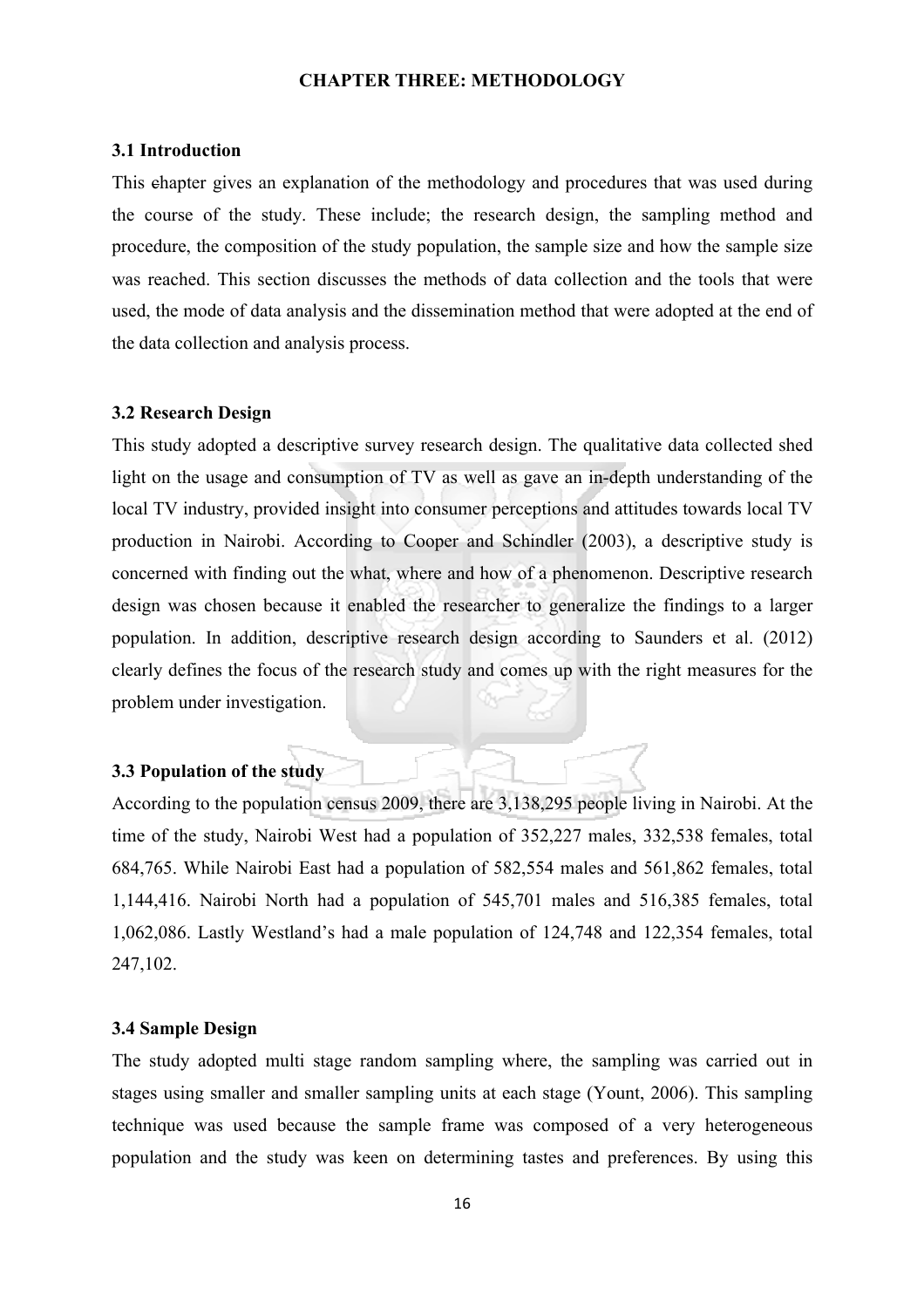method, the study was able to isolate a representative sample that answered the research objectives set. A sample of primary units was selected and then a sample of secondary units was selected within each primary unit. In the context of this study, Nairobi was divided into four clusters i.e. Nairobi East, North, West and Westland's and their total population of 3,138,295 formed the primary unit. Using multistage stratified random sampling a sample size of 385 individuals was surveyed. A representative sample of 385 individuals was then randomly picked and shared across the clusters based on their individual population ratios .i.e. as shown below. This formed the secondary units in this context.

| Nairobi West  | 684,765   | 22 <sup>%</sup> |
|---------------|-----------|-----------------|
| Nairobi East  | 1,144,416 | 36%             |
| Nairobi North | 1,062,086 | 34%             |
| Westland's    | 247,102   | 8%              |

|  | Table 3.1: Showing percentage distribution of people in Nairobi |  |  |
|--|-----------------------------------------------------------------|--|--|
|  |                                                                 |  |  |

**Source: (County, Census 2009)**

#### **Sampling formula**

- $N$ : number of primary units in the population
- $M_i$ : number of secondary units in the *i*th primary unit

$$
y_i = \sum_{i=1}^{M_1} y_{ij}
$$

$$
\text{ population total}: \tau = \sum_{i=1}^{N} \sum_{j=1}^{M_i} y_{ij}
$$

• 
$$
\mu = \frac{\tau}{M}
$$
 where  $M = \sum_{i=1}^{N} M_i$ 

- $\cdots$  *n* : number of primary units selected in the first stage
- $m_i$ : number of secondary units selected in the second stage

## **3.5 Data Collection**

During the data collection exercise, qualitative data was collected via a questionnaire survey, key Informant interviews, secondary literature review and stakeholder identification and discussions. A semi structured questionnaire was used in the data collection. This study attempted to capture possible negative and positive, direct and indirect impacts as well as intended and unintended factors that determine the viewership of local television content in Nairobi County.

Questionnaires (Appendix II) were used because the tool allowed for large amounts of information to be collected for the sampled respondents and the data collected is easily quantified and analysed more scientifically via software packages. While, the interview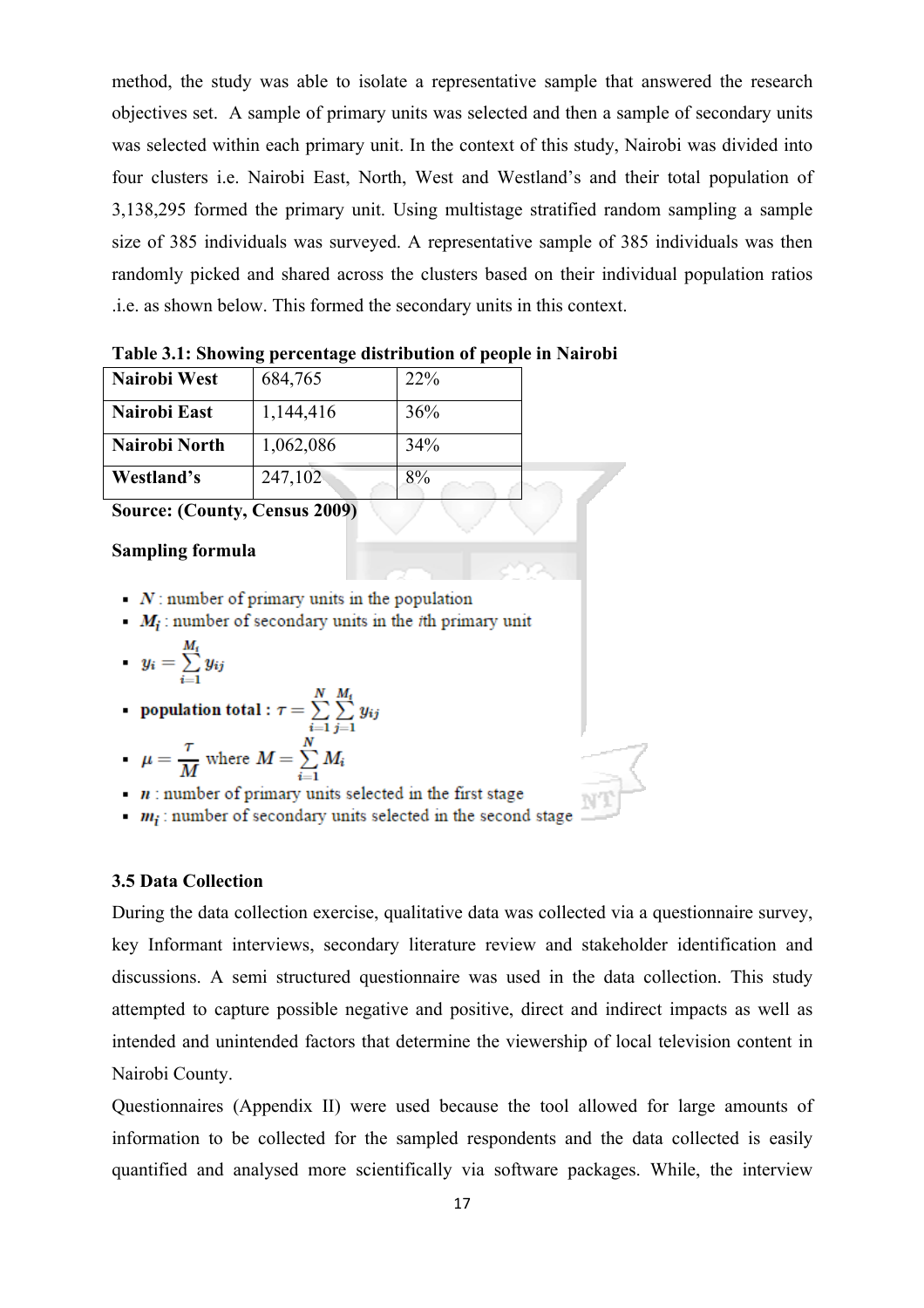schedule was used to tackle targeted questions that affect policy (Blaikie, 2006). The questionnaire had questions on consumer demographics, understanding and consumption of local content and knowledge and use of the available distribution channels.

#### **3.6 Data Analysis**

The data was collected using coded tools and analyzed using IBM SPSS and descriptive statistics techniques were used to analyze quantitative data. The Person correlation technique was used to establish the relationship between the dependent and independent variables (Hauke & Kossowski, 2011). The data was edited for correctness and coding of the variables was done using the likert scale. This data was then analyzed using descriptive statistics methods such as the frequencies, means and the standard deviations. In addition, the summary of the basic logic of ANOVA is the discussion of the purpose and analysis of the variance. The purpose of the analysis of the variance was to test differences in means (for groups or variables) for statistical significance. The accomplishment was through analyzing the variance, which was by partitioning the total variance into the component that was due to true random error and the components that were due to differences between means.

The Correlation matrix was used to determine the extent to which changes in the value of an attribute (such as content quality) was associated with changes in another attribute (like demographics). The data for a correlation analysis consisted of two input columns and each column contained values for one of the attributes of interest. When the values were greater than 0.5 like in the case of content quality and demographics then the variables are correlated and when values were less than -0.5 like content distribution platforms then the values for are not correlated.

#### **3.7 Validity and Reliability**

To ensure validity, the following factors were considered and adhered to. For Instrumental validity, the research ensured that all questions asked were domiciled in the instrument and adequately represent the domain of the variables being measured (Saunders et al., 2012). The instrument used for data collection was fine-tuned to be predictive and also to assure concurrency. For design validity, the research clearly outlined the independent variable and developed appropriate questions to infer conclusions. Similarly this was done for dependent variables to ensure external validity (Mugenda & Mugenda, 2003).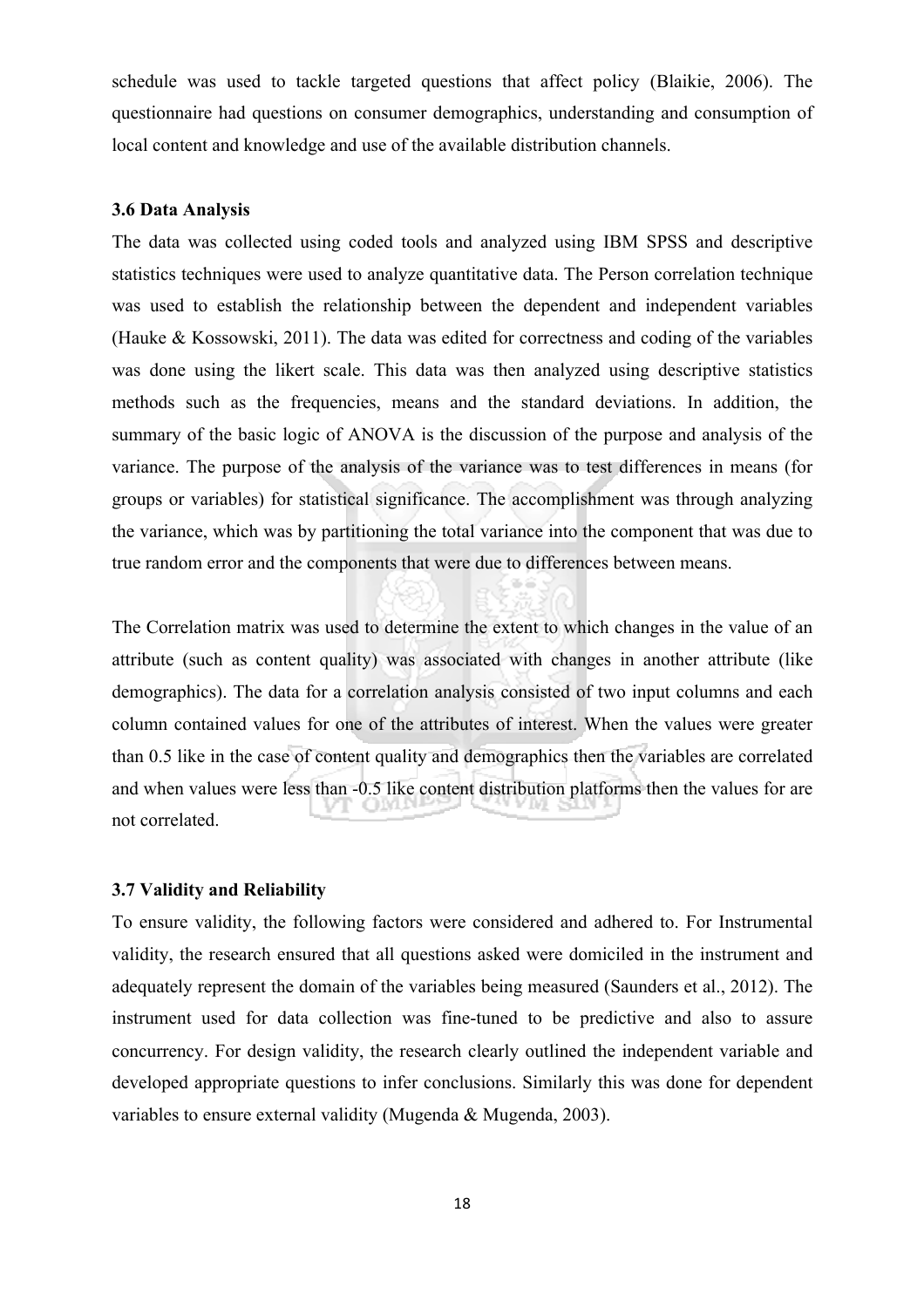#### **3.8 Pilot Test**

Semi structured questionnaires were developed guided by the research objectives. The questionnaires were tested on a pilot sample drawn from all the four clusters in Nairobi County. The study managed to carry out a pilot study on 10 respondents from the desired population in order to test the survey instrument. This helped to validate the questions, remove errors, rectify mistakes and check the general structure of the questionnaire. This was done before proceeding to collect the actual data for analysis. As observed by Cooper & Schilder (2011), the rule of thumb is that 1% of the sample should constitute the pilot test. The questionnaire passed the test since the respondents were able to fill out the questionnaires with ease and within little time. Grammatical errors were rectified.

Data from the pilot sample was not used or included in the final analysis of the study. However the results from the pilot were used to correct weaknesses found in the questionnaire. The research assistants who helped in the collection of data were trained on research skills such as probing, listening and accurate recording. The research assistants were taken through the whole study for them to understand the core of the study.

#### **3.9 Ethical Considerations**

This study was authorized at the university level hence considered less risky. In addition, the reasons for the study were explained clearly to the respondents (Easterby-Smith et al., 2008). Thus, throughout the study, the researcher observed high levels of integrity, confidentiality of responses solicited, anonymity of the respondents. Respondents' participation was on voluntary basis.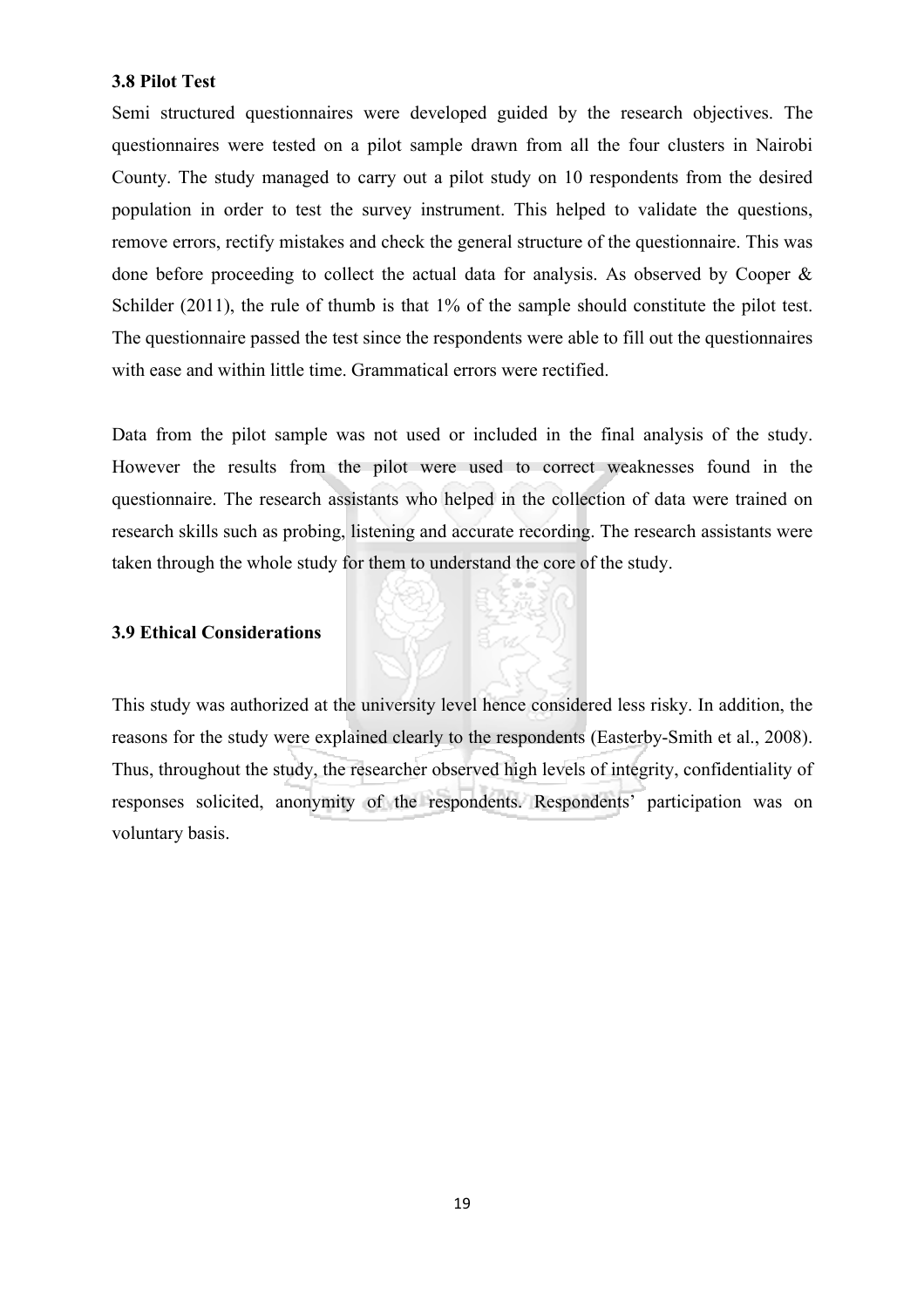#### **CHAPTER FOUR: DATA ANALYSIS AND INTEPRETATION**

#### **4.1 Introduction**

The study sought to investigate factors influencing the viewership of local television content in Kenya. It therefore consists of the data analysis presentation and interpretation of findings. The objectives of the study were to explore whether viewers' demographics influence the viewership of local television content, to investigate if content quality influences the viewership of local television content, to determine whether content distribution platforms influence the viewership of local television content and to investigate if consumers' perception of local content influences the viewership of local television content. Both the primary and secondary data that was used was based on the variables of the study and was intended to meet the objective of the study. Descriptive statistics was used to reduce the data to a manageable size and to provide insights into the pattern of the trend of the data. The descriptive statistics techniques used in the study include range, sum, mean and standard deviations.

#### **4.2 Descriptive statistics**

Descriptive statistics was used to reduce the data to a manageable size and to provide insights into the pattern of the trend of the data. The descriptive statistics techniques used in the study include range, sum, mean and standard deviations. They are shown in table 4.1

 $\alpha \leq$ 

| <b>Variables</b>     |     | <b>N</b> Minimum | <b>Maximum</b> | <b>Sum</b> | Mean       | <b>Std. Deviation</b> |
|----------------------|-----|------------------|----------------|------------|------------|-----------------------|
| <b>VLTC</b>          | 120 | 8.26             | 32.77          | 192.45     | 16.0378    | 7.62930               |
| CQ (Content Quality) | 120 | 1154.84          | 27813.30       | 149123.09  | 12426.9242 | 9650.97976            |
| <b>CDP</b>           | 120 | 4.00             | 11.00          | 86.00      | 7.1667     | 2.65718               |
| CP                   | 120 | .00              | 1.00           | 9.00       | .7500      | .45227                |
| Demographics         | 120 | 6.00             | 15.00          | 125.00     | 10.4167    | 2.90637               |
| Valid N (listwise)   | 120 |                  |                |            |            |                       |

| <b>Table 4.1: Descriptive Statistics</b> |  |
|------------------------------------------|--|
|                                          |  |

Note: S.Dev = Standard Deviation

VLTC is (Viewership of local television content), CDP is (Content distribution Platforms) and CQ is (Content Quality), CP is Consumers' Perception and Demographics.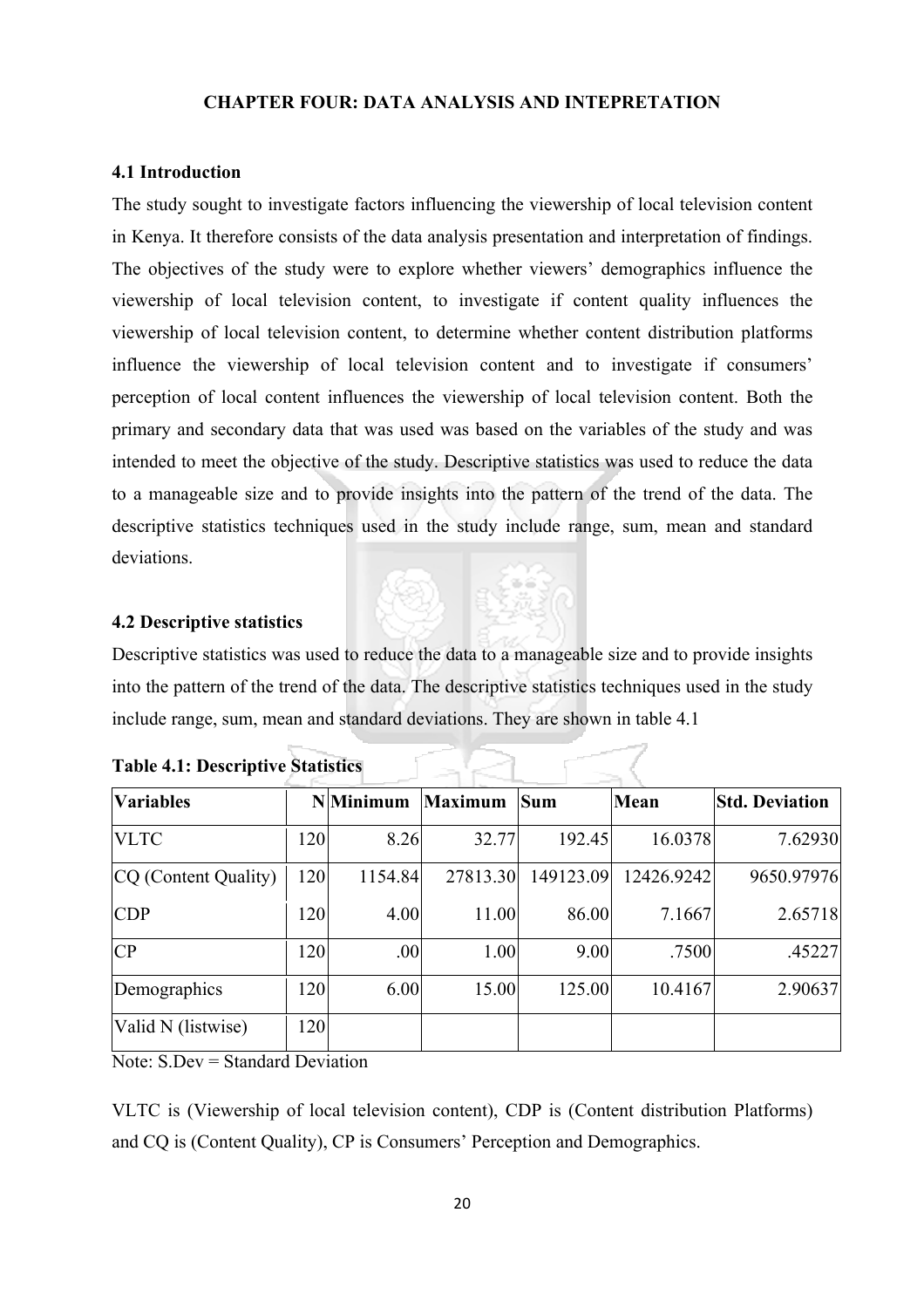As indicated in table 4.9, the Viewership of local television content ranged from 8.26 to 32.77 with an average of 16.0378 and a standard deviation of 7.62930. The mean CQ (Content Quality) was 12426.9242, mean Content distribution Platforms was7.1667, the mean Consumers' Perception was .7500 and the mean of Demographics was 2.90637.

#### **4.3 Presentation of Findings and Analysis**

#### **4.3.1 Response Rate**

The research was done by sending out 385 questionnaires out of which 120 of them were received and analyzed (about 31% response) which was considered a success. In addition, it has sufficiently surpassed the minimum threshold sample size of 10% suggested by Gay (2005), 30% considered acceptable by (Stanley & Gregory, 2001; Kothari, 2004, 2011).

**Table 4.2 Response Data** 

|       |                 | Frequency | Percent |
|-------|-----------------|-----------|---------|
| Valid | Responded       | 120.00    | 31.00   |
|       | Did not Respond | 265.00    | 69.00   |
|       | Total           | 385.00    | 100.00  |

Although the researcher would have intended to get 100% response, a response rate of 31% was considered sufficient and representative. In addition, figure 4.1 shows the distribution of the responses across the four regions in Nairobi. Most of the responses (55% or 66) came from Nairobi East while the lowest (9.8% or 11) came from Westlands. Although the study could not attach meanings to the responses received, this might be explained by the fact that Nairobi Westlands has the lowest population while Nairobi East has the highest according to (County, Census 2009).

6.W.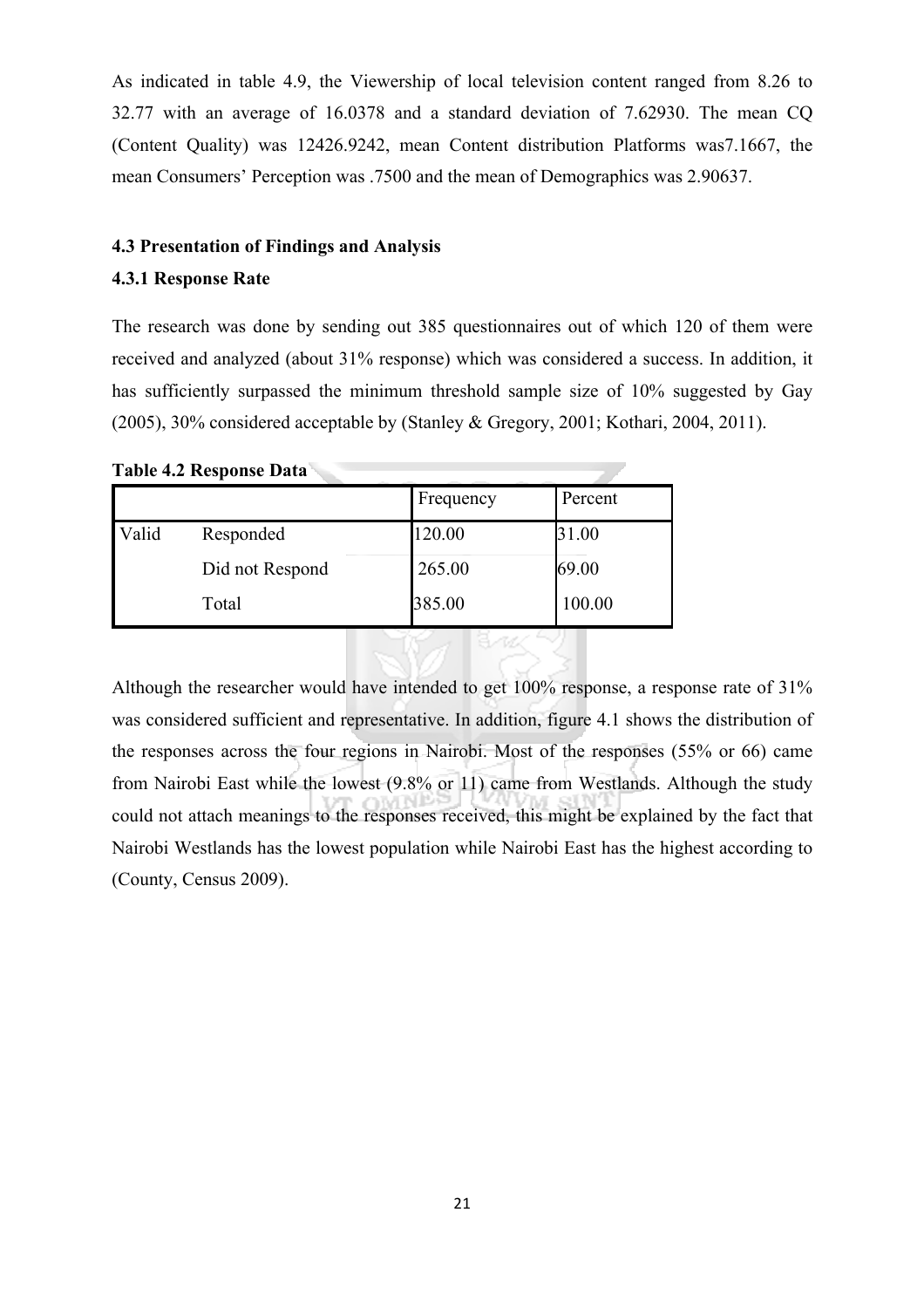

**Figure 4.1: Distribution of the responses**

#### **ANALYSIS ACCORDING TO RESEARCH OBJECTIVES**

#### **4.4 Viewers' demographics influence on the viewership of local television content**

The study sought to explore whether viewers' demographics influence the viewership of local television content. The findings are presented in the sections that follow.

#### **4.4.1 Respondents' gender**

Table 4.2 shows the gender distribution of the respondents across the four clusters in Nairobi. It was imperative for the study to understand who between men and women watch more TV programs and this helped to understand factors influencing the viewership of local television content in Kenya. This might also give an indication of which gender takes TV viewership seriously.

|  | Table 4.3: Respondents' gender |  |
|--|--------------------------------|--|
|--|--------------------------------|--|

|       |        | Frequency | Percent |
|-------|--------|-----------|---------|
| Valid | Female | 79        | 65.83   |
|       | Male   | 41        | 34.17   |
|       | Total  | 120       | 100.00  |

The study sought a relationship between gender of the respondents and its influence on local content TV viewership. The majority of those who watch TV are women at 65.83% of the responses although men at 34.17% also form a significant number.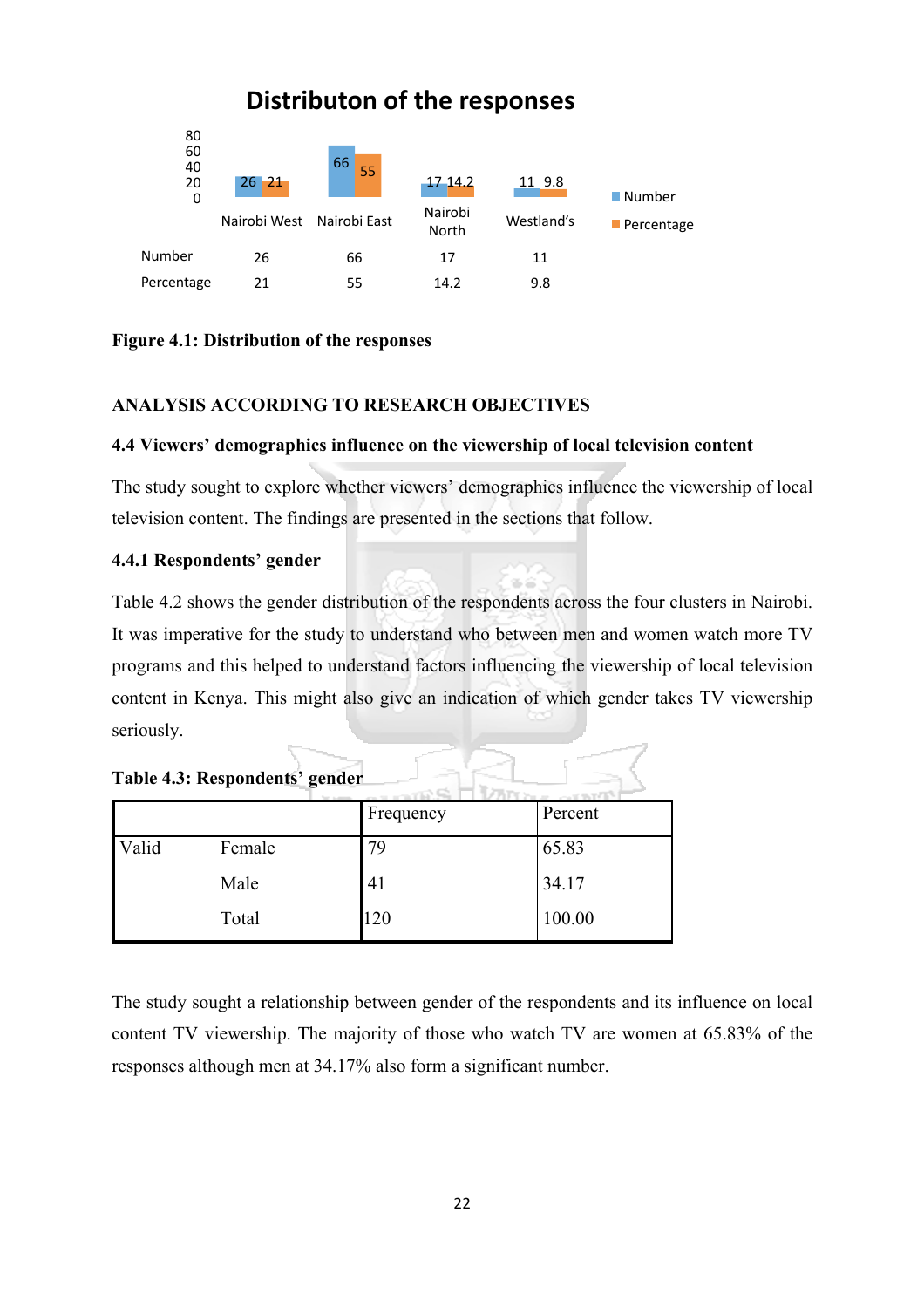**Table 4.4: Inter- Correlation Matrix showing respondents' gender**

| <b>Variable</b> | Viewership of local TV content |
|-----------------|--------------------------------|
| Gender          | .038                           |

The above correlation results reveal that gender at  $r=0.038$  is positively correlated with viewership of local TV content such that as they change positively in favor of local content. These findings support the findings by Esteves-Sorenson  $\&$  Perretti (2012) that basic demographics like age and sex, because of life cycle implications, tell us a lot about TV viewing and that women watch more television than men do. In general on public TV, women tend to like drama, film and culture more than men.

### **4.4.2 Age of the respondents**

The respondents were considered to be urban viewers who are well informed about TV viewership. Age is important as it denotes other factors such as experience in programmes, comprehension of risk-related issues, choice of programmes and good judgment.

|       |       | Frequency | Percent |
|-------|-------|-----------|---------|
| Valid | 18-24 | 14.0      | 11.7    |
|       | 25-29 | 19.0      | 15.8    |
|       | 30-34 | 12.0      | 10.0    |
|       | 35-39 | 11.0      | 9.0     |
|       | 40-44 | 12.0      | 10.0    |
|       | 45-49 | 15.0      | 12.5    |
|       | $>50$ | 37.0      | 31.0    |
|       | Total | 120.0     | 100.0   |

**Table 4.5: Age of respondents**

The ages were classified into seven groups which were considered to belong to the class that were more likely to watch television. From the results of 120 respondents, there were 31% aged >50 years and this constituted most of the respondents then followed by 15.8% of 25-29 age bracket. This was then followed by 45-49 age class at 12.5%, then age of 18-24 at 11.7% while that of 35-39 years had the least percentage of 9%. This implies that majority of those who watch TV is young people and older people i.e. over 50 years and 18 to 29 years old.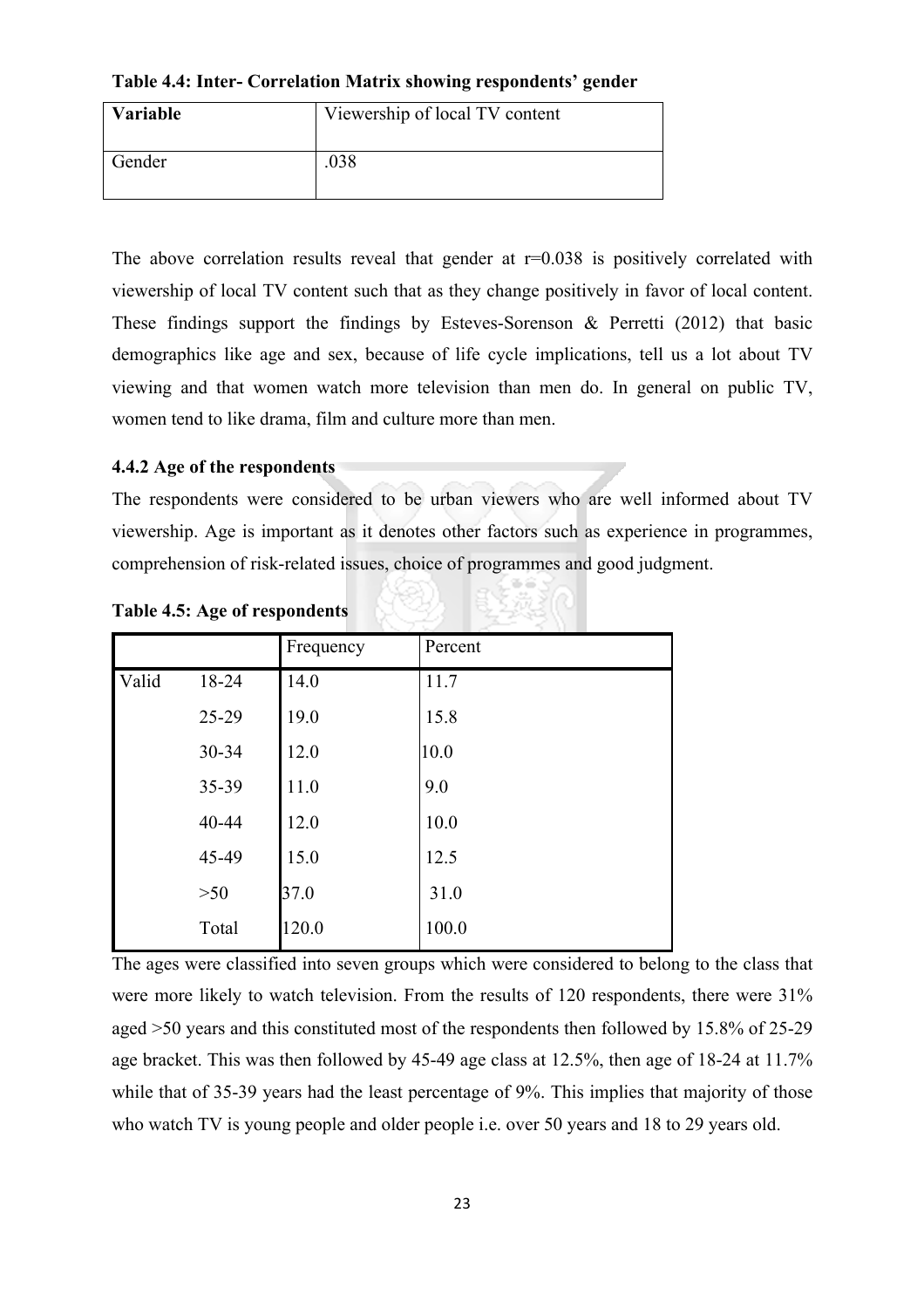This study believes that older people have more time to relax and watch TV and perhaps they have businesses run and managed by those in age bracket 30 to 44 years. This is the reason why the population in age bracket 30 to 44 years watches less TV. The young people watch more TV since some are un-employed and are in college. A study findings by Esteves-Sorenson & Perretti (2012) shows that basic demographics like age and sex, because of life cycle implications, tell us a lot about TV viewing and older people watch more TV.

#### **4.4.3 Working status**

Working status of the respondents was of paramount importance to the study since it largely relates to age and available time to watch TV. Table 4.4 shows the results;

|       |              | Frequency | Percent |
|-------|--------------|-----------|---------|
| Valid | Full time    | 11.0      | 9.0     |
|       | Part time    | 12.0      | 10.0    |
|       | Unemployed   | 22.0      | 18.3    |
|       | Student      | 38.0      | 31.7    |
|       | Retired      | 37.0      | 31.0    |
|       | <b>Total</b> | 120.0     | 100.00  |
|       |              |           |         |

**Table 4.6: Respondents' working status**

Table 4.5 shows that most of the respondents were students at 31.7%, followed by the retired at 31% then the un-employed at 18.3%. The minority were full-time employees at 9% perhaps due to their busy schedules. These findings tie up with findings in table 4.3 above that old people and young people who are un-employed and in school watch more TV. Esteves-Sorenson & Perretti (2012) concurs with this that older people perhaps the retired watch more TV.

#### **4.5 Content Quality and its influence on the viewership of local television content**

The study sought to investigate if content quality influences the viewership of local television content. The findings are presented in the table 4.6. Quality of local content aired on TV is important for viewership. The respondents were asked to rate their level of satisfaction with the following aspects of the local content provided on a scale of 1-5 where 1= Extremely dissatisfied; 2= Dissatisfied; 3= Rather Dissatisfied; 4= Satisfied and 5= Extremely Satisfied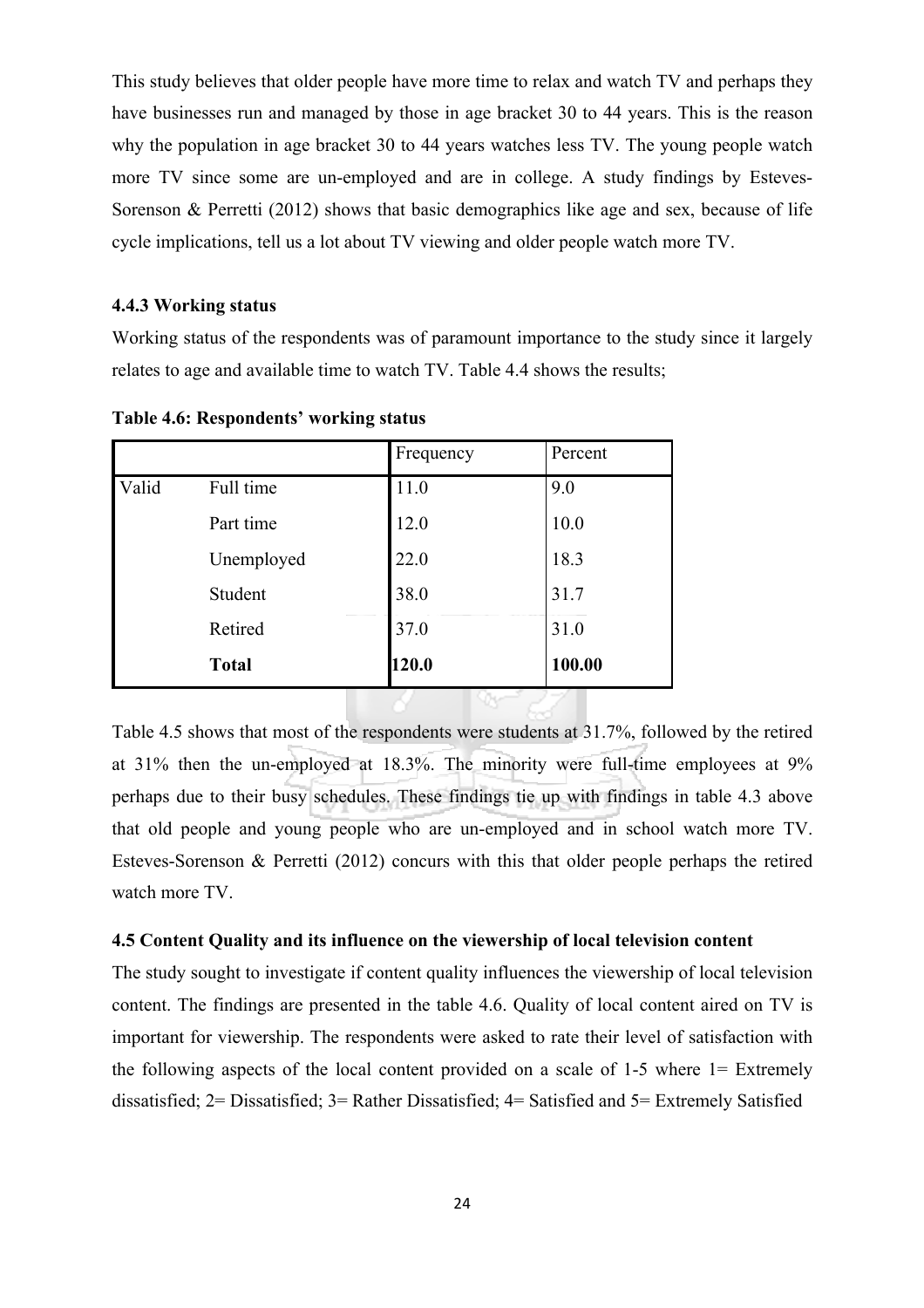| <b>Aspects of Content Quality</b>                                | 1              | 2        | 3        | 4        | 5              |
|------------------------------------------------------------------|----------------|----------|----------|----------|----------------|
|                                                                  |                |          |          |          |                |
| The stories carried by the content                               | 14             | 47       | 10       | 33       | 16             |
| The picture quality of the content                               | 11             | 31       | 26       | 33       | 19             |
| Audio (sound) quality of the content                             | 5              | 47       | 16       | 34       | 18             |
| General presentation of the content. How the content is packaged | 13             | 47       | 10       | 43       | $\overline{7}$ |
| Messages carried by the content                                  | $\overline{7}$ | 47       | 9        | 36       | 27             |
| <b>Others (Please Specify)</b>                                   | $\overline{0}$ | $\theta$ | $\theta$ | $\theta$ | $\Omega$       |

**Table 4.7: Content quality and viewership of local content** 

Table 4.6 shows the results obtained from the 120 respondents regarding whether or not they are satisfied or dissatisfied with quality of local content. Majority of the respondents (61 or 51%) are not satisfied with stories carried out in the local content while 49 or 40.8% are satisfied. 10 of them are not sure about stories in the local content. Surprisingly majority of tem 52 are satisfied with picture quality in the local content compared to 42 not satisfied although the figure is close to each other. In addition, still a big number (26) are rather dissatisfied with the picture quality which means that on the overall, 68 of the respondents or 57% are not satisfied with picture quality. Only 43% are satisfied. This tells a lot about local content although it can be deduced that the close gap of 14% could mean that if a little adjustments are done, many people will watch local content.

Moreover, majority of the respondents 63 are satisfied with messages carried by local content compared to 54 who are not. Nine of them are rather dissatisfied. Messages are very important to viewers besides the entertainment part of it. Lastly, audio (sound) quality of the content matters a lot to the viewers. It appears that the respondents were had mixed reactions with audio quality with the responses tying at 52 of those dissatisfied and 52 not satisfied. Overall, those who are dissatisfied with audio quality in the local content are slightly more than those satisfied if the rather dissatisfied (16) are taken into account.

The majority of those who watch TV are affected by how they perceive the quality of the local content compared to foreign materials such that such that if viewers perceive local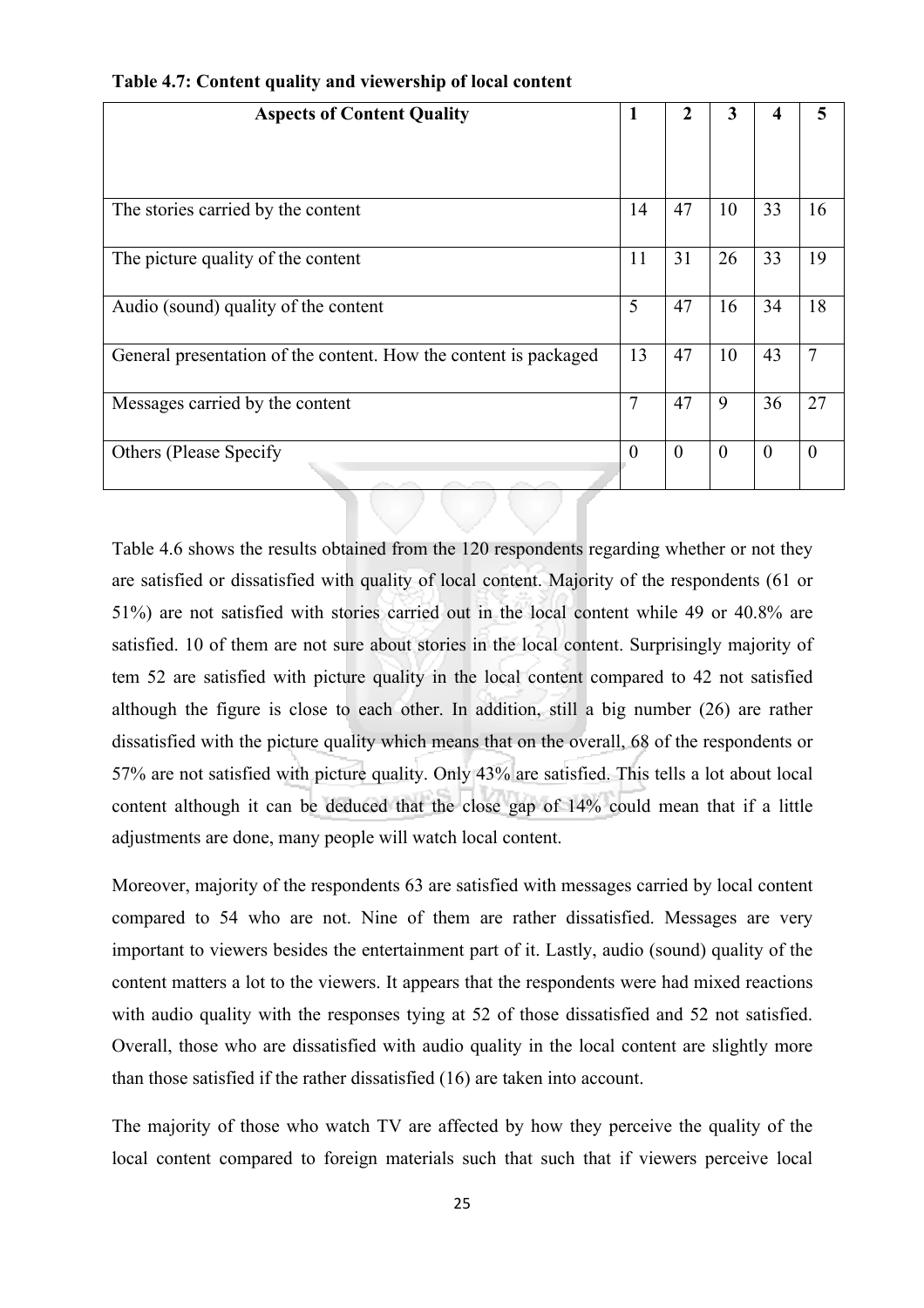content to be of poor quality, the likelihood of watching foreign materials increases. Thus, content quality is a key determining factor of local TV content viewership. Moreover, the correlation matrix reveals that on the overall, this also means that as Content Quality (CQ) change positively in favor of local content, the local content viewership across the country increases relative to foreign materials. This is shown by  $r=0.047$  that there is a positive correlation between content quality and local content viewership.

**Table 4.8: Inter-Correlation Matrix between Content quality and viewership of local content**

| <b>Variable</b>      | Viewership of local content |
|----------------------|-----------------------------|
| CQ (content quality) | .047                        |

The older people are more interested in topical issues and educative messages compared to the young who like entertainment (comedy etc.) (Esteves-Sorenson & Perretti, 2012). In addition, quality of content relates to sound, theme and picture quality and the study wanted to confirm is indeed access to premium content is a serious bottleneck and a source of market power as observed by Ashuri, 2007; Mast, 2009 Alhassan, 2013.

In addition, the above study findings are in line with findings by Alhassan (2013) who showed that people watch television for the purpose of education, relaxation, entertainment and as aid study/work. In addition, he revealed that the credibility of television station, clear reception of programs, station heritage, news coverage, etc. play an important role in winning viewer's hearts. This means that without quality, local content is deemed useless.

Most respondents are not satisfied with general presentation of the content and how the content is packaged and more importantly the entertainment part of it. It appears that although local content has come a long way in presentation and quality, a lot needs to be done.

In addition, the responses points to a problem in the general presentation of the content and how the content is packaged especially local news and reality shows. Some of the respondents said the following about local news, "*It's too dumbed down, they say; it's no longer news but entertainment, celebrity-obsessed and vapid*". Quality has been eroded by celebrity status with news and other programmes replace with celebrity faces for entertainment rather than message or content.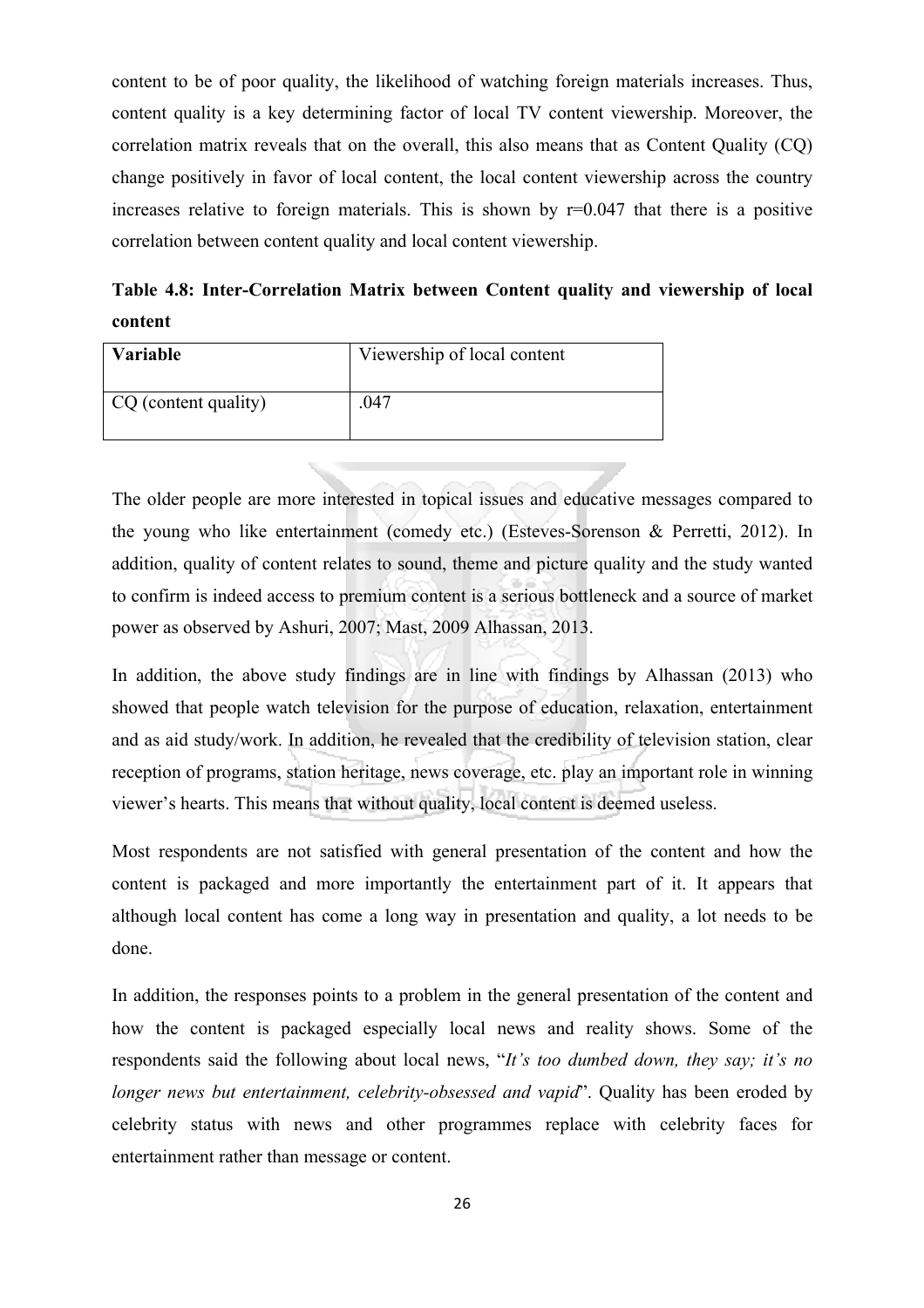#### **4.6 Content distribution platforms and influence on the viewership of local TV content**

The study sought to determine whether content distribution platforms influence the viewership of local television content. The findings are presented in the sections that follow. This section looks at variety of distribution platforms that affect local content viewership. Kenya stepped up digital switchover in urban centers and this with the plan to expand this to the rural areas. This means increased competition for quality local content but more importantly, local content faces stiff competition from foreign materials. Distribution platform relates to free to air and pay TV. The results are shown in the sections that follow;

#### **4.6.1 Set top boxes**

The researcher wanted to understand the extent to which content distribution platforms affects local content viewership. The respondents were asked if they owned a set top box or not.

| Response       | Frequency | Percentage |
|----------------|-----------|------------|
| Yes            | 113       | 94.17      |
| N <sub>0</sub> |           | 5.83       |
| <b>TOTAL</b>   | 120       | 100        |
|                |           |            |

**Table 4.9: If they owned a set top box or not**

Table 4.8 shows that majority of the viewer's (113 or 94.17%) own a set top box perhaps due to the mandatory switch over by Communication Authority of Kenya. Indeed, most TV viewers in Nairobi were forced to purchase set top boxes against their will which saw an increased number in purchase of set top boxes. Very few people as per the responses received did not own the set top boxes. If the 3,138,295 total inhabitants in Nairobi County as per Census, (2009) is to be considered, the 5.83% of this i.e. (182,380) people have no set top boxes although this could be validated by future studies.

#### **4.6.2 Pay a monthly fee to watch TV**

Furthermore, the study sought to establish if the viewers or respondents pay a monthly fee to watch TV or not. Table 4.9 shows the results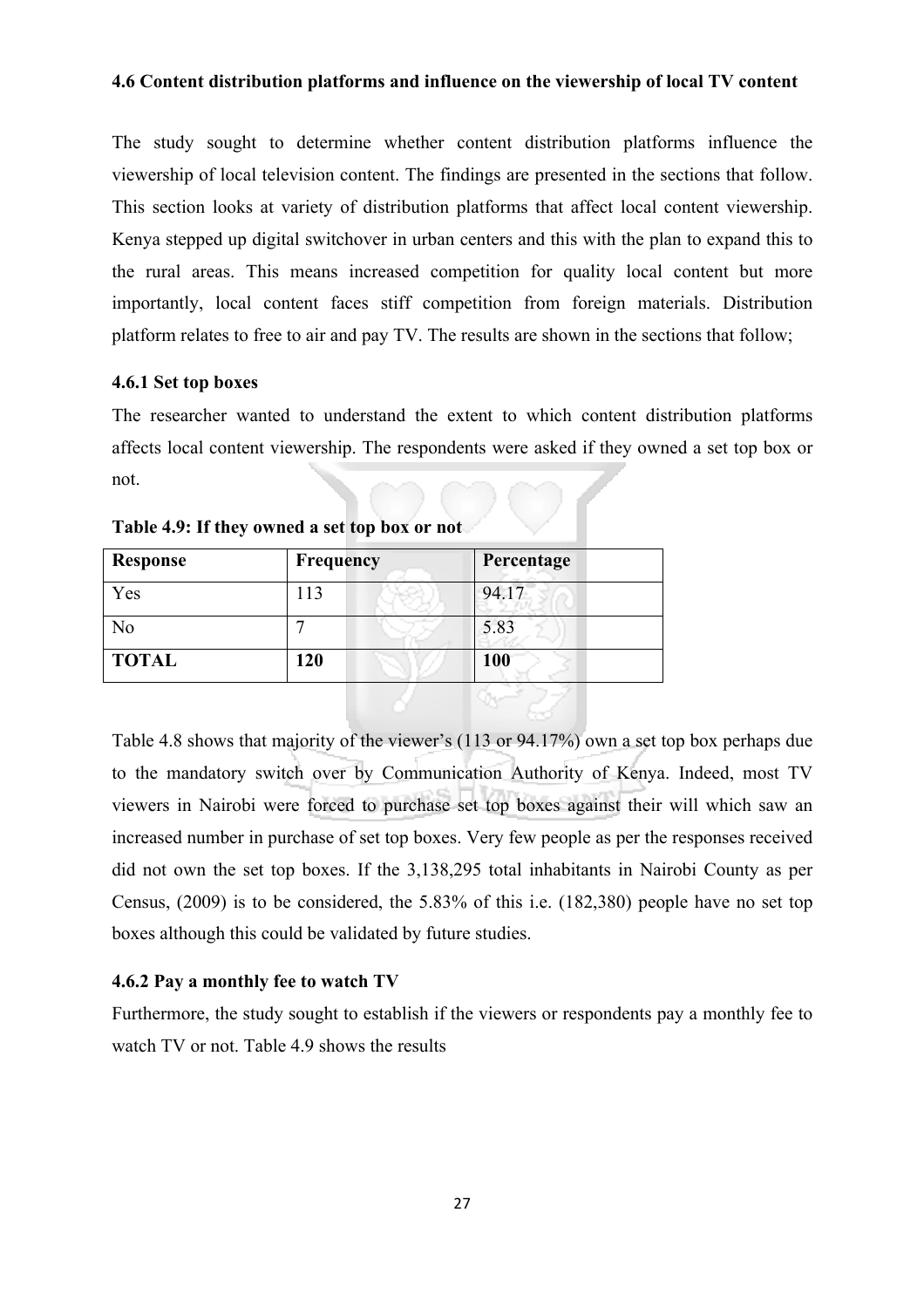**Table 4.10: Pay a monthly fee to watch TV** 

| Response     | <b>Frequency</b> | Percentage |
|--------------|------------------|------------|
|              |                  |            |
| Yes          | 13               | 94.17      |
| No           |                  | 5.83       |
| <b>TOTAL</b> | 20               | 100        |

Table 4.9 reveals that all the respondents that own set top boxes pay a monthly fee as high as Kshs. 7,000/- to watch TV. 94.17% of the respondents pay a monthly fee to watch TV against 5.83% who do not pay anything.

#### **4.6.3 Set top distribution companies and channels watched**

Viewership of local content depends entirely on the distribution companies. When the respondents were asked to list all the set top distribution companies they are aware of, many of them seemed to be confused by the different companies. In addition when asked which channels they watch more, foreign channels and materials were on top of the list. Women watch soap operas and drama films while men watch documentaries, topical issues like politics and local news. These findings concur with findings by Esteves-Sorenson & Perretti, 2012). Moreover, the findings confirm the observations in 4.3 that quality of content has pushed most Kenyan viewers to watch foreign materials.

Although the Kenyan pay-TV market is still in its infancy with low penetration levels especially for the satellite sector like Multichoice, this is set to increase in the future. The projected figure is 531 000 subscriptions by the end of 2017 as stated by Githaiga (2011) although this has been surpassed already if the numbers in this study is anything to go by. Perhaps the author did not anticipate the mandatory switchover to digital platforms. In addition as Githaiga (2011) observed that the media in Kenya has grown tremendously in the last two decades, it could mean that the increase in purchase of set top boxes is to allow viewers access to many TV stations. But local content viewers would like free set top boxes as opposed to paid set top boxes.

If more viewers purchase set top boxes, the likelihood of watching foreign materials increases relative to local content. Thus, content distribution platforms are a key-determining factor of local TV content viewership although it has a negative correlation. In addition, the correlation matrix was done on all the variables. On the overall, the results show an average negative relationship between Content distribution platforms (CDP) and viewership of local content at -.080. This means that as more TV viewers buy the pay to view set top boxes and when there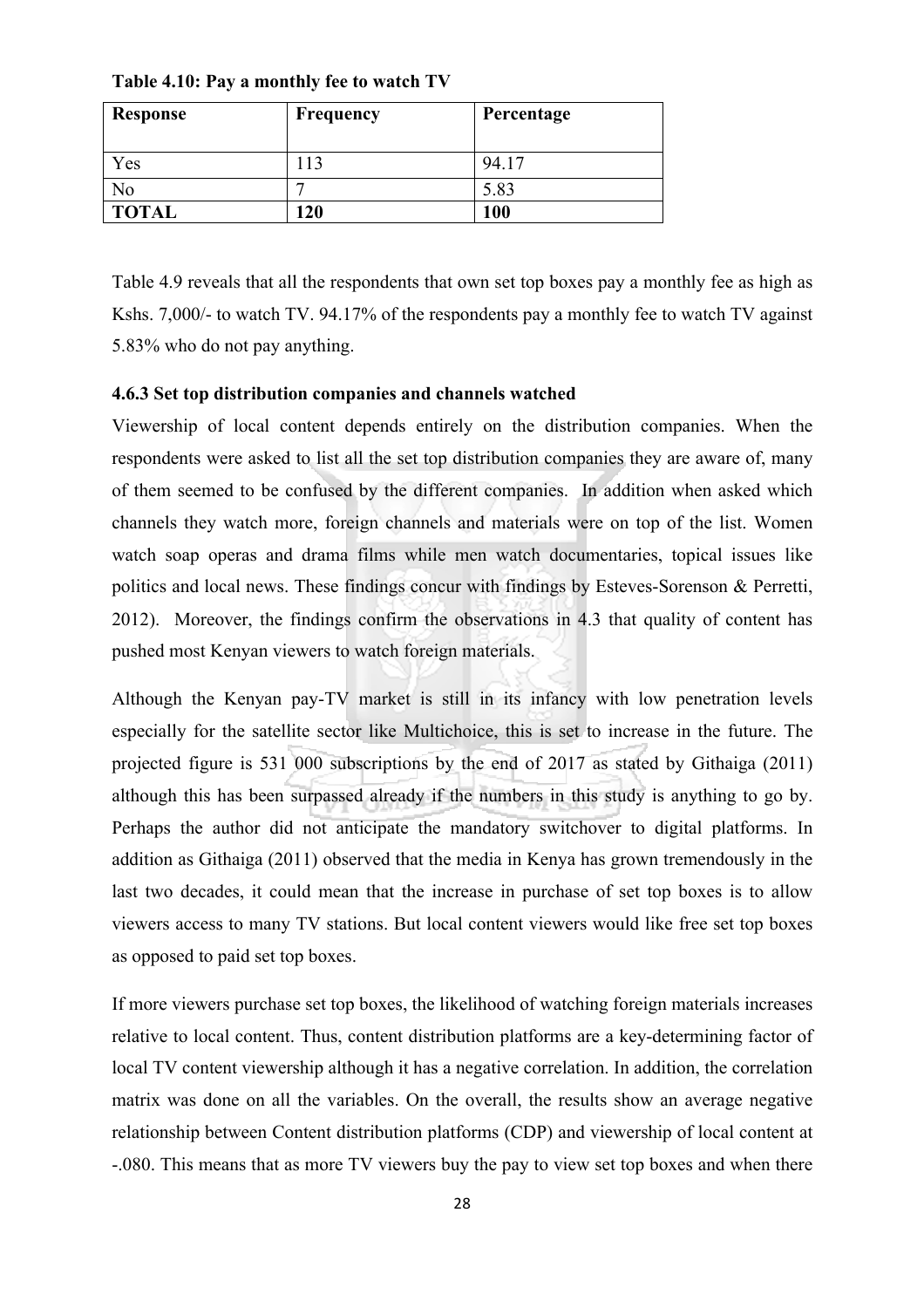are a variety of content distribution platforms, the viewership of local content across the country decreases relative to foreign materials. More foreign materials are watched when content distribution platforms are many.

**Table 4.11: Correlation between Set top distribution companies and channels watched**

| <b>Variable</b>                                 | Viewership of local content |
|-------------------------------------------------|-----------------------------|
| Content distribution platforms   -.080<br>(CDP) |                             |

## **4.7 Consumers' perception of local content and its influence on the viewership of local television content**

The study sought to investigate if consumers' perception of local content influences the viewership of local television content. The findings are presented in the sections that follow. A scale of 1-5 is used where 1=strongly disagree; 2=disagree; 3=neutral; 4=agree and 5=strongly agree.

| <b>Statement</b>                                                |   | 3  |   |  |
|-----------------------------------------------------------------|---|----|---|--|
| Local content in Kenya is generally boring                      |   | 12 |   |  |
| Local content in Kenya is generally low quality                 | Q | 23 |   |  |
| Local content in Kenya is inferior                              |   | 18 |   |  |
| Local content in Kenya is for free to air channels              |   | 13 |   |  |
| Local content in Kenya is not for the young and modern audience |   |    | 8 |  |

| Table 4.12: Perception of consumer's about local content |  |  |
|----------------------------------------------------------|--|--|
|----------------------------------------------------------|--|--|

Table 4.12 show the results for perception of consumer's about local content. Majority of the respondents 77 or 64% disagreed with the statement that local content in Kenya is generally boring while 6 strongly disagreed. Compared with 25 who agreed with this statement and the 12 who remained neutral, it appears after all that Kenyan content is not boring. On the benefit to quality of content, majority of the younger generation or audience 96 out of 120 responses (80%) believe that local content in Kenya is not for the young and modern audience. This then implies that the remaining 20% which include those who remained neutral are the older audience who like local content. The majority of those who watch TV are affected by how they perceive the local content compared to foreign materials. Thus, consumers' perception is a key determining factor of local TV content viewership.

In addition, the correlation matrix was done on all the variables. On the overall, the results show an average positive relationship between Consumer Perceptions (CP) and viewership of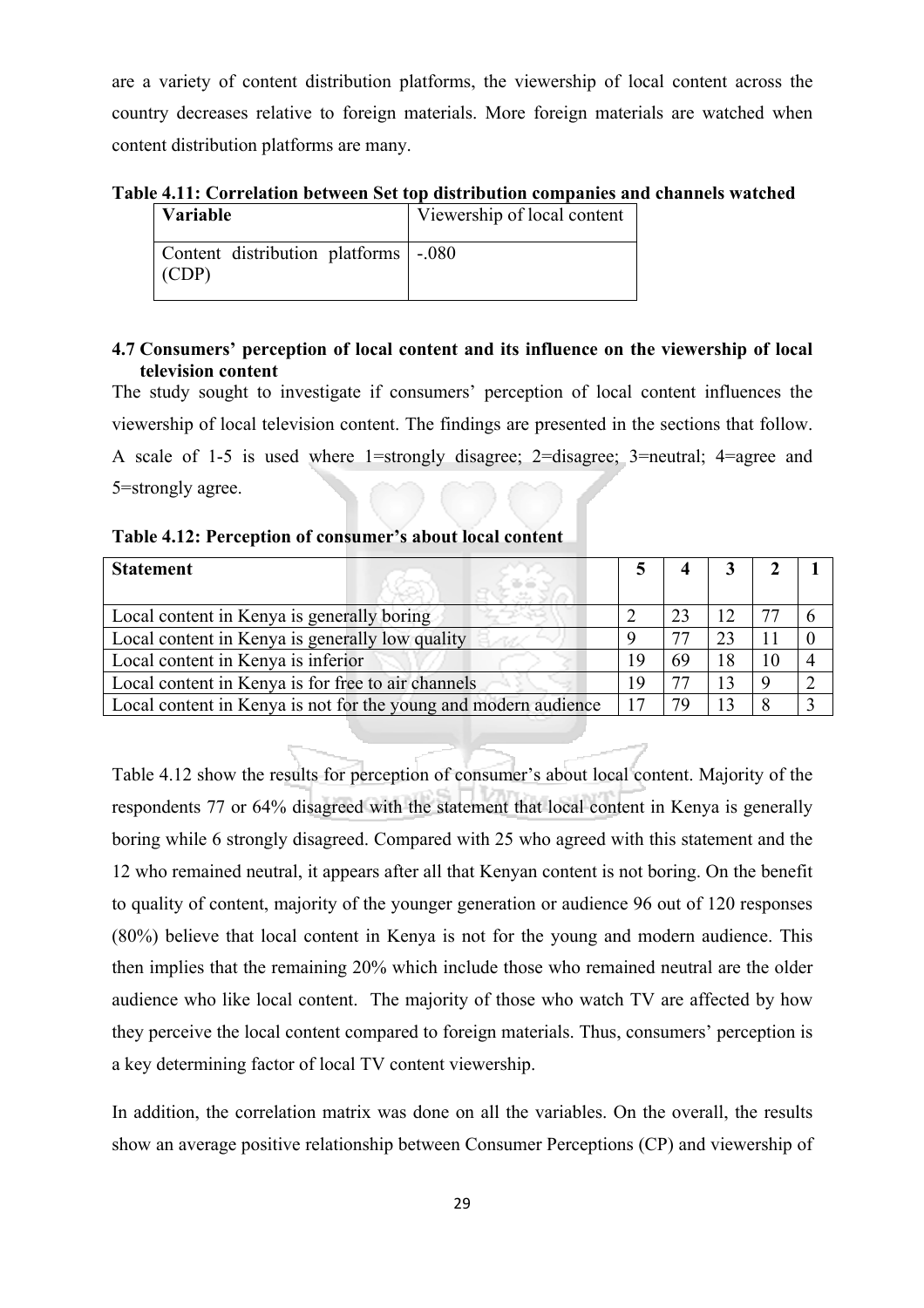local content at 0.026. This means that as consumer perceptions change positively in favor of local content, its viewership across the country increases relative to foreign materials.

# **Table 4.13: Correlation between Consumers' perception of local content and influence on the viewership of local television content**

| <b>Variable</b>            | Viewership of local television content |
|----------------------------|----------------------------------------|
| Consumers' perception (CP) | .026                                   |

Majority of the respondents 86/120 hold the perception that local content in Kenya is generally low quality which means low audio quality, poor picture quality, stories are not relevant and the messages are not educative. This could be true or not depending on which station one watches. Furthermore, majority of the respondents 88 out of 120 believe that local content in Kenya is inferior to foreign content. Only 14 of the respondents disagreed with the statement that local content in Kenya is inferior. In relation to this, most respondents 96 or 80% believe that local content in Kenya is for free to air channels.

Furthermore when the respondents were asked if in their opinion local content could be better, all of them said Yes. When probed further on what could be made better, the following came out: picture quality, message in the local contents and be original. For example some respondents lamented that most local content is not original and is often copied from materials.

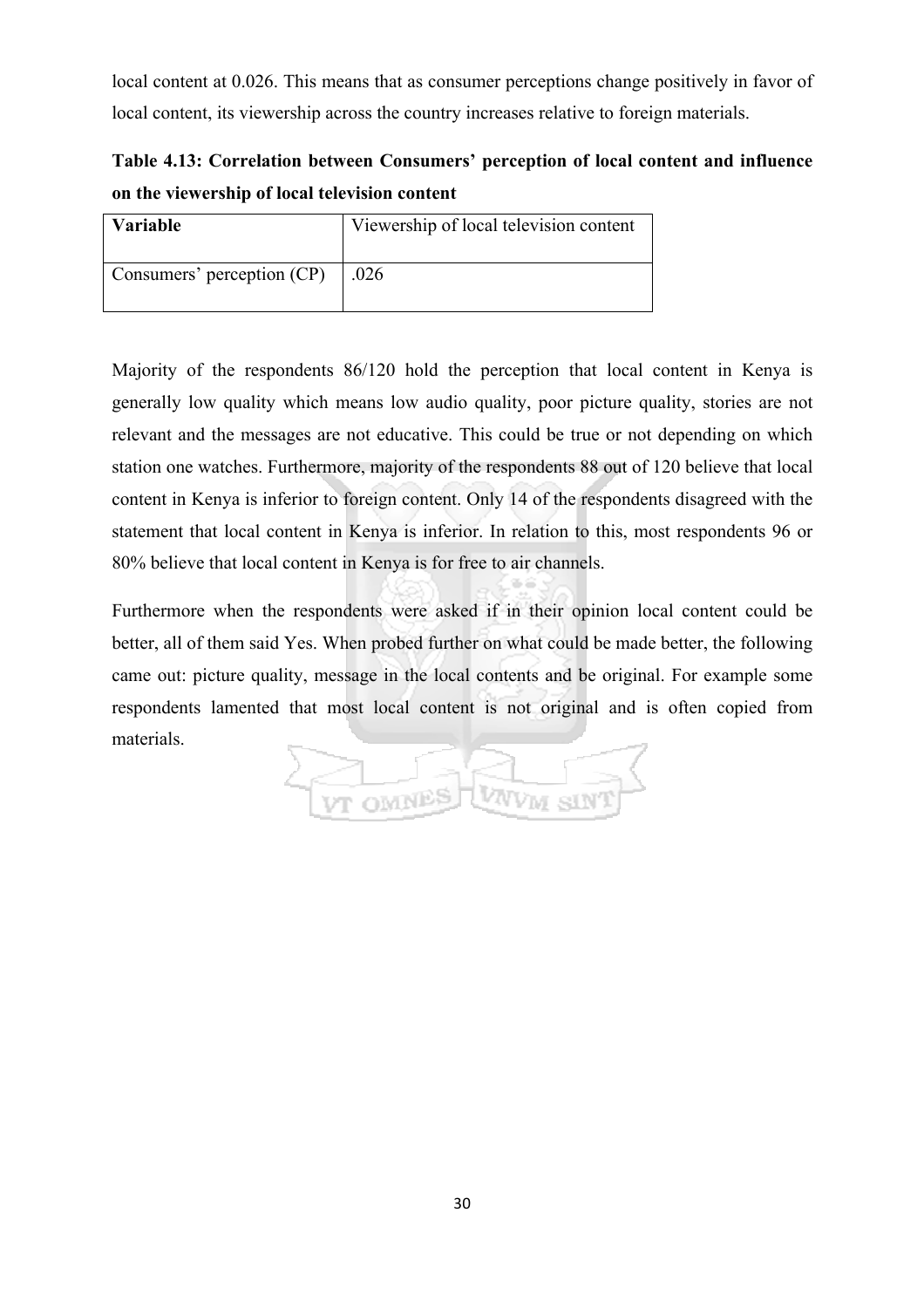**Table 4.14: Characteristics of Nairobi TV Audience**

| <b>Desire</b>        | Characteristic                                                           |
|----------------------|--------------------------------------------------------------------------|
| Social Contact       | Watch programme as a topic of discussion and interaction (learning)      |
|                      | Wants fun and entertainment.                                             |
|                      | Get involved with the characters in the programme.                       |
|                      | Identify with characters which are non-fictional.                        |
|                      | Get in touch with people of same age.                                    |
| Curiosity            | Enjoy programmes aired locally.                                          |
|                      | Learn how to overcome fears, strategize, acquire something they need     |
|                      | and get co-operation through the contestants in reality TV shows.        |
|                      | Seeks novel stimulations.                                                |
|                      | Try to understand what the faces behind TV dramas go through             |
| <b>Social Status</b> | Feels superior when comparing self with participant.                     |
|                      | Fantasize about gaining the same celebrity status as the ordinary people |
|                      | in the show.                                                             |
|                      | Self-importance                                                          |
| Tranquility          | Inner peace through Safety and relaxation.                               |
|                      | Recognition of the characters brings feelings of security.               |
|                      | Distraction from tragic world and local events.                          |

From table 4.14, it can be said that perception is a mental process and it relates to behaviour which is often affected by personal and environmental factors (Munyoki & Odudoh, 2012). This study sought to validate this claim in order to check whether indeed perceptions affects viewership of local content. The results show that indeed perception is behavioural in nature and relates to an individual's attitudes towards an object. The audience is Nairobi are largely driven by various desires namely social contact, curiosity, social status and tranquility and these in turn influence viewership of local TV content.

VT OMNES WAVM SIN

# **CHAPTER FIVE: DISCUSSIONS, CONCLUSIONS AND RECOMMENDATIONS**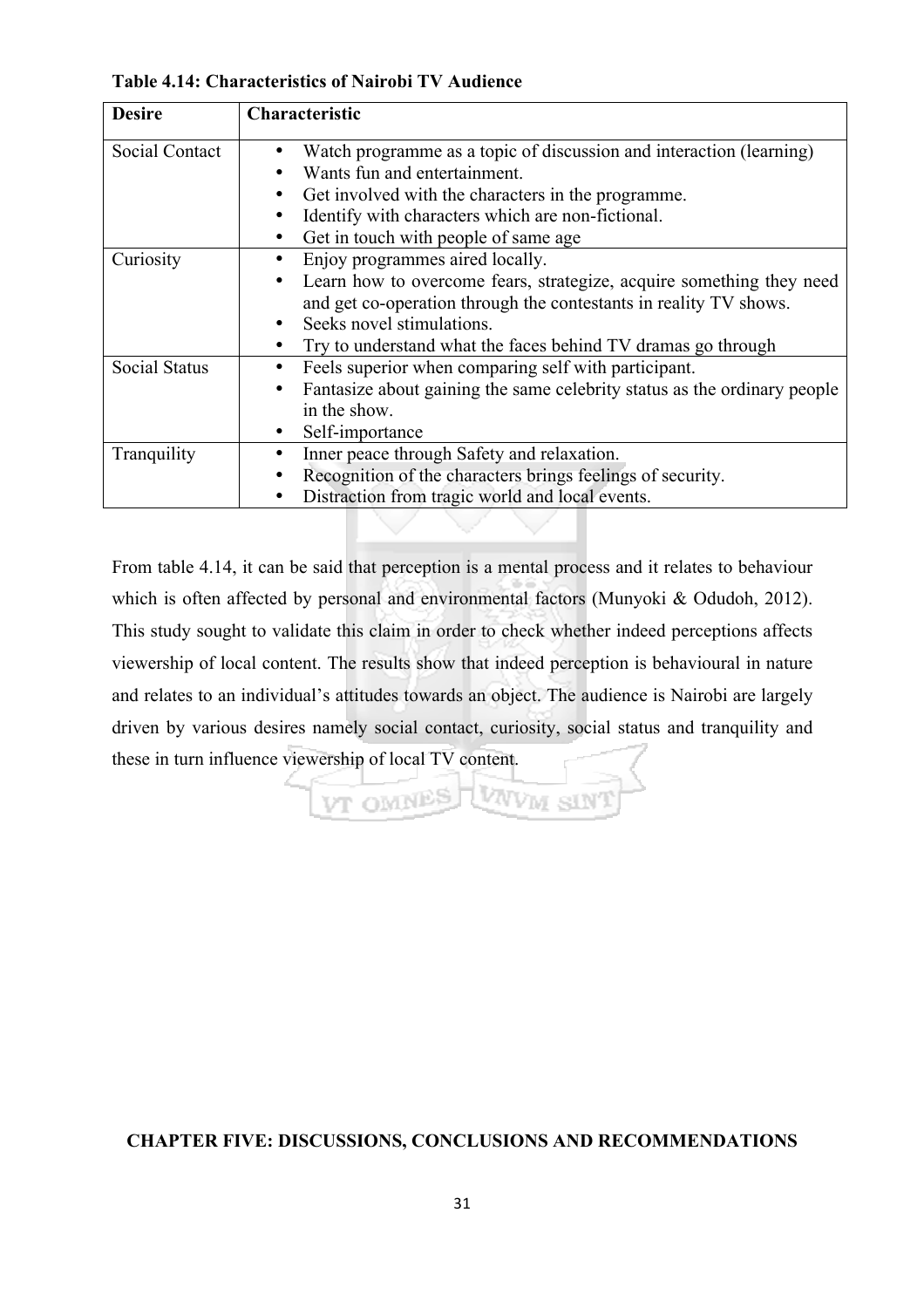#### **5.1 Introduction**

Based on its objectives, this study provided answers to research questions in chapter one. The answers to the research questions are based on regression results and these are discussed in this chapter. The discussions on the findings of this study are organized on the basis of research questions. The study was guided by supply and demand and marketing theories (Day, 1983; Munyoki & Odudoh, 2012). These theories in relation to viewership of local TV content in Kenya and the factors affecting local content viewership discussed in this study.

#### **5.2 Discussions**

The discussion revolves around the research questions as follows;

### **5.2.1 Consumer demographics and the viewership of local television content**

Consumer demographics play an important role in influencing viewership of local television content. This study did an analysis on age and gender. Study findings by Esteves-Sorenson & Perretti (2012) shows that basic demographics like age and sex, because of life cycle implications, tell us a lot about TV viewing. The findings in this study concur such that age and gender do indeed influence the viewership of local television content. For example according to this study, older people or those retired watch more TV than young people and women watch more TV than men. Gender should be a key focus for TV stations to carry out proper segmentation

One important observation from this study is that viewers mostly prefer entertainment programs and the most watched program is local TV news. This may be due to the fact that recently a lot has been happening in Kenya, which could mean that viewers always want to catch up with the latest bulletins. This finding supports the findings by Centre for Media Studies (CMS, 2011) and Hagen (1994) that the social and environment impact of TV or radio programs and people watch news as a civic duty.

#### **5.2.2 Does the quality of local content affect the viewership of local television content?**

Content quality in this study was linked to sound quality, theme of the programmes, picture quality and the messages. This study came up with statements as follows: The stories carried by the content; the picture quality of the content; audio (sound) quality of the content; general presentation of the content. How the content is packaged and messages carried by the content. The findings reveal that most respondents or viewers do not find local TV content boring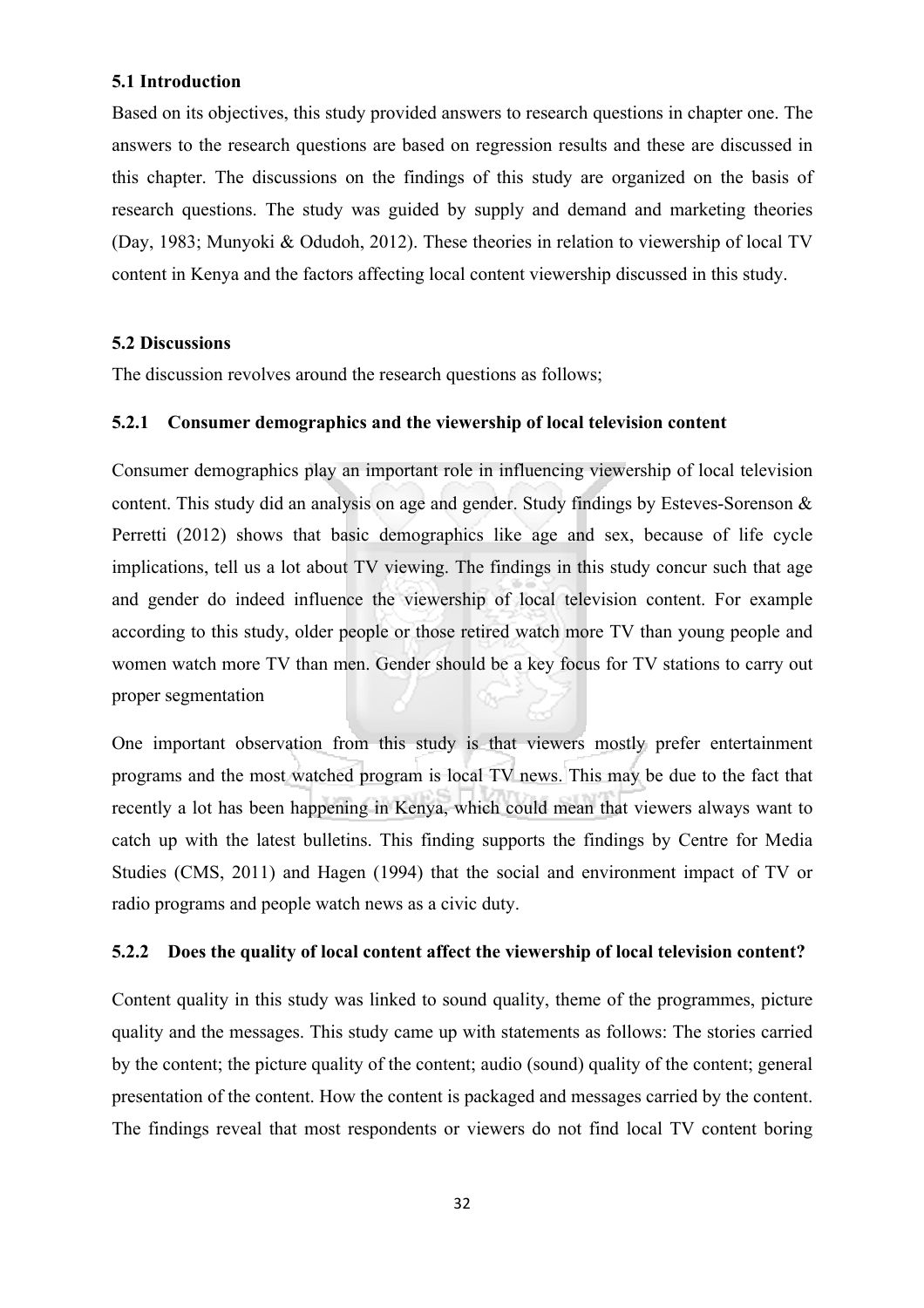although most of them have challenges with audio quality, picture quality and the messages. When probed further, most of the respondents prefer original content.

The biggest problem as observed by Polan (2010) in their study in Egypt is piracy which has decreased the value of the premium content. This is the major problem in Kenya where piracy and corruption have affected local content like local movies which have affected quality. Thus, the preference of foreign materials is real especially with reality TV shows. Critics decry the current state of our public local content with local television news as a target which is no longer news but entertainment, celebrity-obsessed and uninspiring. Ideally, people should watch television for the purpose of education, relaxation and as aid study/work besides entertainment (Alhassan, 2013). This will not be possible if quality of the content is extremely low or compromised.

#### **5.2.3 The effects of distribution platforms on viewership of local television content?**

Distribution platforms form the basis for intense competition in the local arena. This study found out that most viewers in Nairobi County would prefer local TV content to be aired free and pay for foreign materials. But as things stand, the viewers of local TV have had to part with some monthly fee in order to watch their favourite local and international programs. This came as a result of the Communication Authority of Kenya's directive on mandatory switch to digital platforms. In addition, most of the respondents are on pay TV platforms at least in the short-term as they wait for free to air platforms by the media houses. The reason why most of the respondents are on pay TV platforms is that local TV content although not boring is of low quality hence watching foreign materials is the order of the day. One interesting finding is that the increase in distribution platforms reduces the rate at which local TV content is watched i.e. an inverse relationship exists between distribution platforms and viewership of local TV content. When Kenyan viewers are asked to buy the set top boxes whether paid or not, it increases the opportunity to watch more foreign content.

As opined by Wilbur (2008), although digitalization has significantly reduced barriers in access to transmission facilities, competition concerns have not ceased to exist. This supports the above findings that digitalization and increased distribution platforms have increased competition both for local and foreign content. As a matter of fact most respondents 88 out of 120 responses received believe that local TV content is inferior to foreign content. Hence, the independent variable distribution platforms are inversely related to viewership of local TV content as per this study.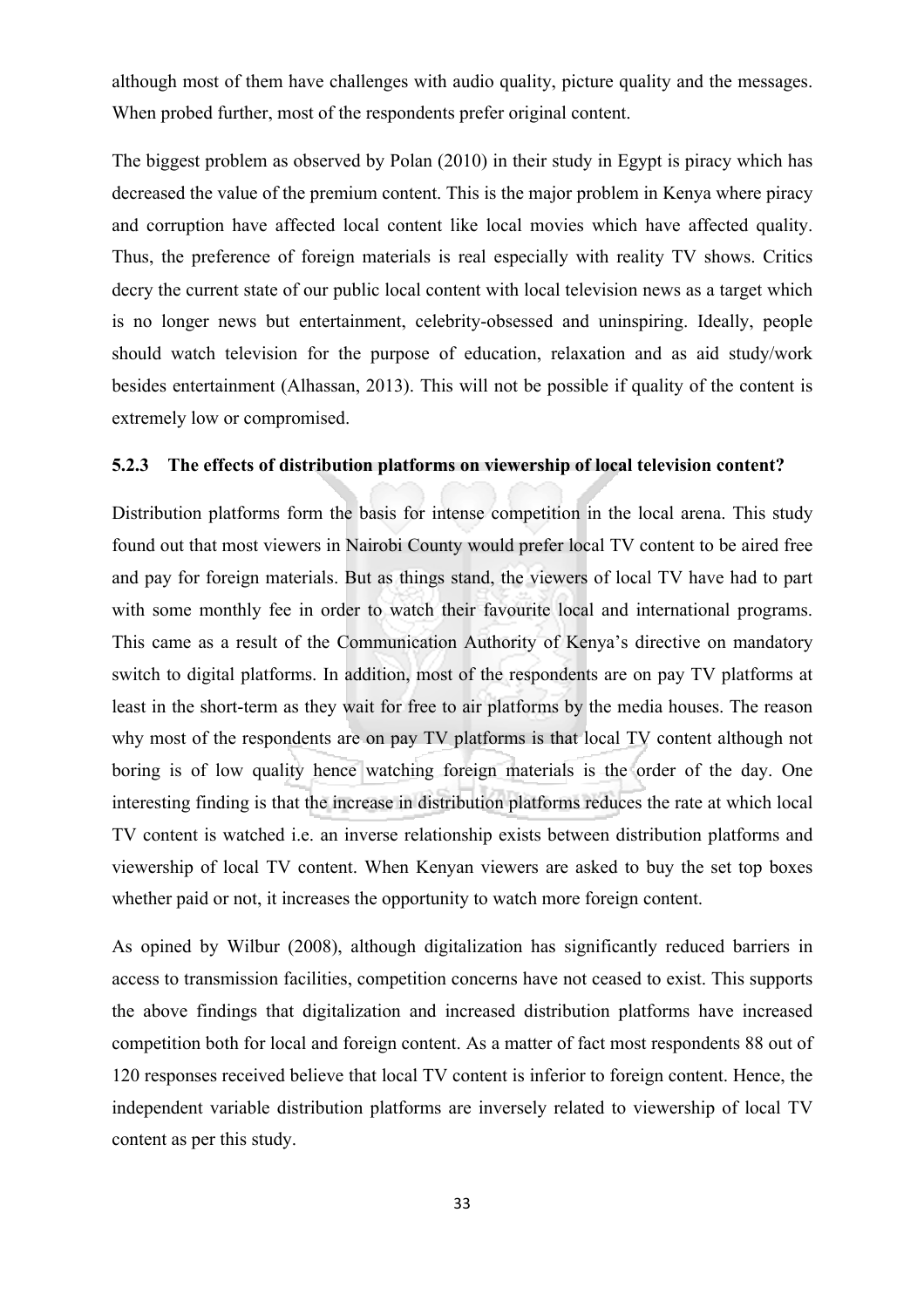#### **5.2.4 Consumer perceptions of local content and viewership of local television content?**

Consumer perceptions can be summed up as having either a positive or negative attitude towards something and in this case towards local TV content. The study shows that a positive relationship exists between consumer perceptions and viewership of local TV content. This implies that as consumer perceptions become more positive towards local content, so does viewership increase and vice versa. Currently as things stand, the perception towards local TV content is negative except for a few TV stations like Citizen which has tried to air some quality local programs. In addition, this study can confirm that indeed perception is a mental process as stated by Anderson (2002) such that people make a decision after several considerations. For example, before a viewer purchases a set top box they go through a process of information search, testing the market, looking for options, purchase, use and sometimes disposal if the set top boxes do not serve the intended purpose. Virtually all the respondents have a set top box except four of them.

Moreover, price is the important factor that affects perception and it is taken as a leading factoring guiding choice when it comes to making a buy decision. Price in this case is the initial purchase price for the set top box and cost of maintenance. Price normally has constantly been a determinant factor on consumers' brand choice when choosing a product or service. It is understood that when a consumer is facing a buying decision for product purchase then he/she is so much concern about the prices of the product and observe prices keenly. The study found out that it better to purchase an expensive set top box and get value for money in terms of quality reception, programs, sound and minimal interruptions than look for cheap and poor quality. VT OMNES WAVM SINT

On the overall, consumer perceptions that came out of this study are: Although the viewer's said that local content is not boring, they believe that it is inferior, generally of low quality and it is not meant for young or modern audience.

#### **5.3 Conclusions**

The study findings revealed that the most important influencers of viewership of local TV content are CQ (Content Quality), CP, Consumers' Perception and Demographics. Thus, it can be concluded that these factors influence viewership of local TV content in Nairobi County at the time of the study. These are in turn affected by personal and environmental factors (Munyoki, 2012). Figure 5.1 below shows the interaction of the factors where the Marketing theory is modified.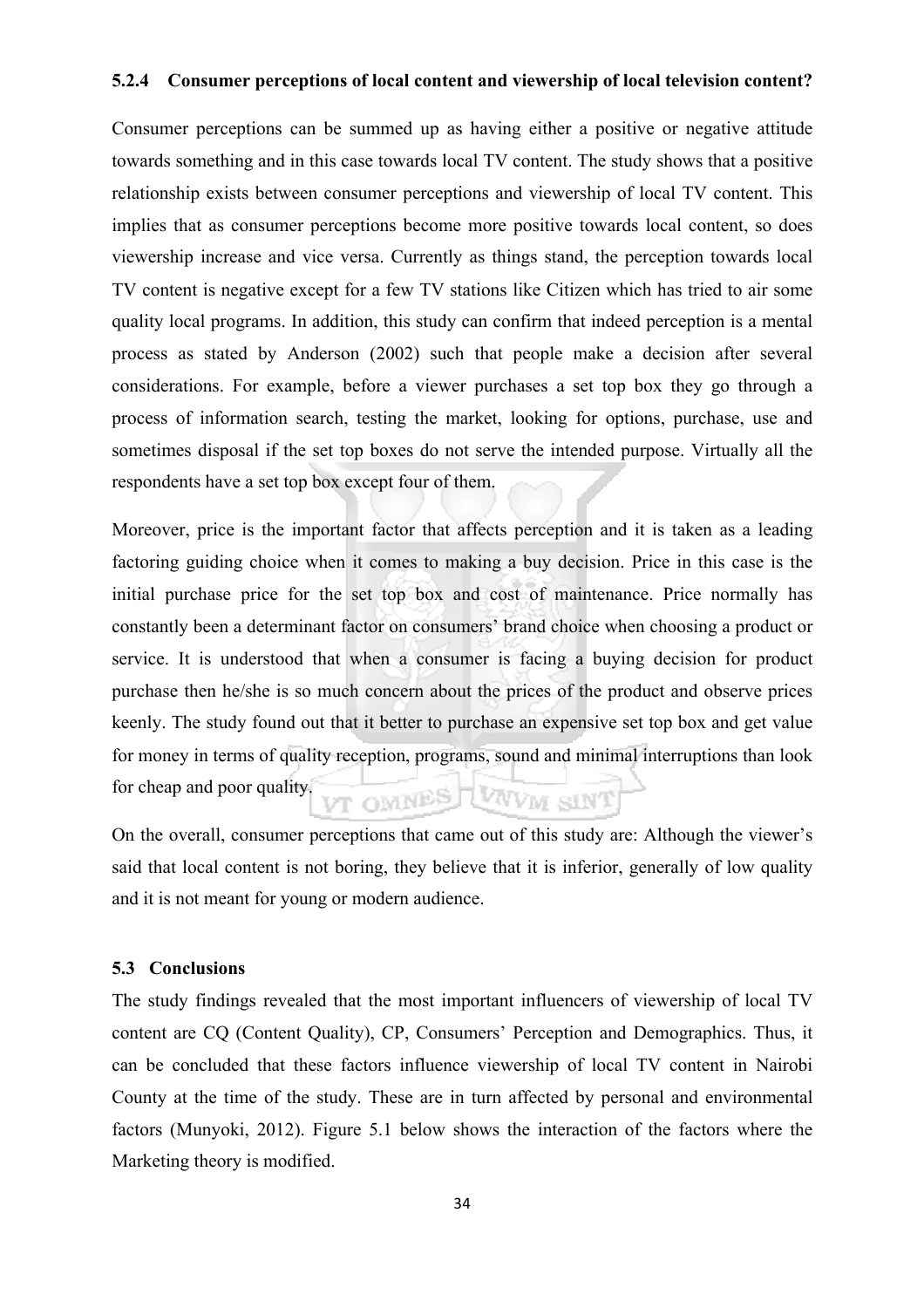

# **Figure 5.1: Summary of factors influencing viewership (Adapted from Munyoki & Odudoh, 2012)**

#### **5.3.1 Viewers' demographics influence the viewership of local television content**

The study sought to explore whether viewers' demographics influence the viewership of local television content and this was in relation to gender, age and working status of the respondents. Studies based on the "uses and gratifications" paradigm have shown that people have different motivations and needs that lead them to expose themselves to different media content. These factors according to this study are age and gender and environmental factors like location, weather changes etc.

For example, the study revealed that older people watch more TV than the young because they have some free time. In addition, personal factors like gender affect viewership with many women watching more TV than men. This concurs with findings by (Esteves-Sorenson & Perretti, 2012). Thus, it was found that age and gender plays a big role in determining whether people watch local content or not. However, religion did not seem to influence the viewership of local Television content.

# **5.3.2 To investigate if content quality influences the viewership of local television content.**

The study sought to investigate if content quality influences the viewership of local television content. The findings of the study revealed that content Quality seems to be an important factor influencing viewership of local TV content and this relates to things like audio or sound quality, picture quality and messages. As Alhassan (2013) pointed out his study about the preference for Television Stations among inhabitants in Ghana, people watch television for the purpose of education, relaxation, entertainment and as aid study/work. In addition, he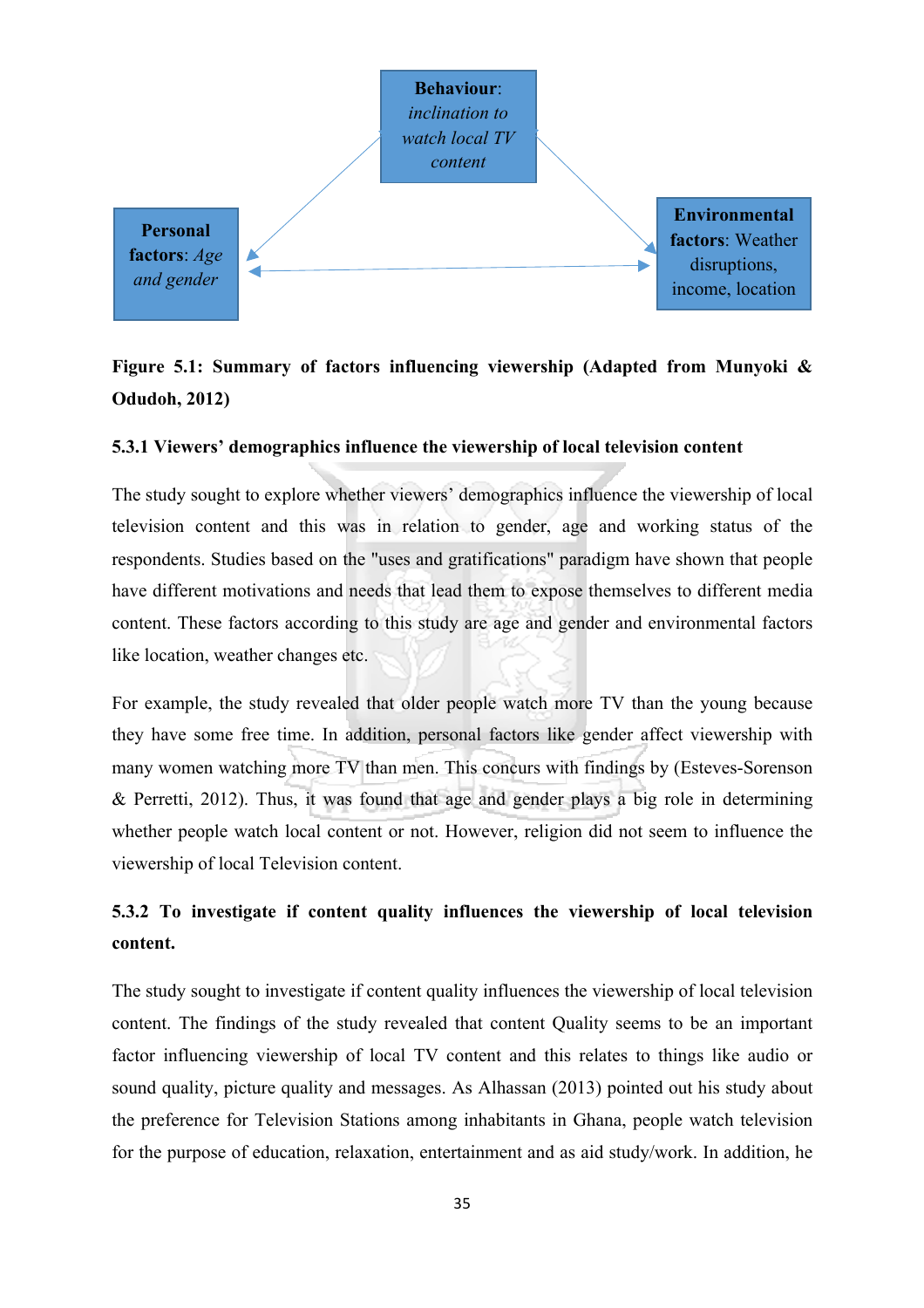has revealed in his study that the credibility of television station, clear reception of programs, station heritage and news coverage play an important role in wining viewer's hearts. This is not different from Kenya though since factors like credibility of television station, clear reception of programs, station heritage, news coverage and others play a key role in determining viewership of local content. It is imperative to note that most respondents in Nairobi County were keen on quality of local content including variety.

#### **5.3.3 Content distribution platforms influence the viewership of local television content**

The study sought to determine whether or not content distribution platforms influence the viewership of local television content. The study concludes that viewers in Nairobi are exposed to different stations ranging from free-to-air stations such as state owned Kenya Broadcasting Corporation (KBC) to Pay TV stations (e.g. DSTV). The existence of alternatives demands preference and choice of television stations based on the viewer's unique and diverse needs. The findings revealed that inclination to watch local TV content is affected by income and location such that the poor in Nairobi would prefer free to air channels to pay TV. The rich have no issue with paying for TV as long as quality is assured. If the local content is of low quality,inclination to watch local TV content will be reduced and the viewers interviewed will turn to other available content on other channels. This has been evidenced by the strong negative correlation between content distribution platforms and viewership of local TV content.

# **5.3.4 Consumers' perception of local content and influence on the viewership of local television content**

OWNES

VVVM SIN'

The study sought to investigate if consumers' perception of local content influences the viewership of local television content. From those interviewed, it was clear that local content is not. Majority of the respondents (86/120) hold the perception that local content in Kenya is of low quality which means low audio quality, poor picture quality, stories are not relevant and the messages are not educative. Furthermore, majority of the respondents 88 out of 120 believe that local content in Kenya is inferior to foreign content. Only 14 of the respondents disagreed with the statement that local content in Kenya is inferior. In relation to this, most respondents 96 or 80% believe that local content in Kenya is for free to air channels.

From the findings, it is therefore clear that the majority of those who watch TV are affected by how they perceive the local content compared to foreign materials. Thus, consumers' perception is a key determining factor of local TV content viewership.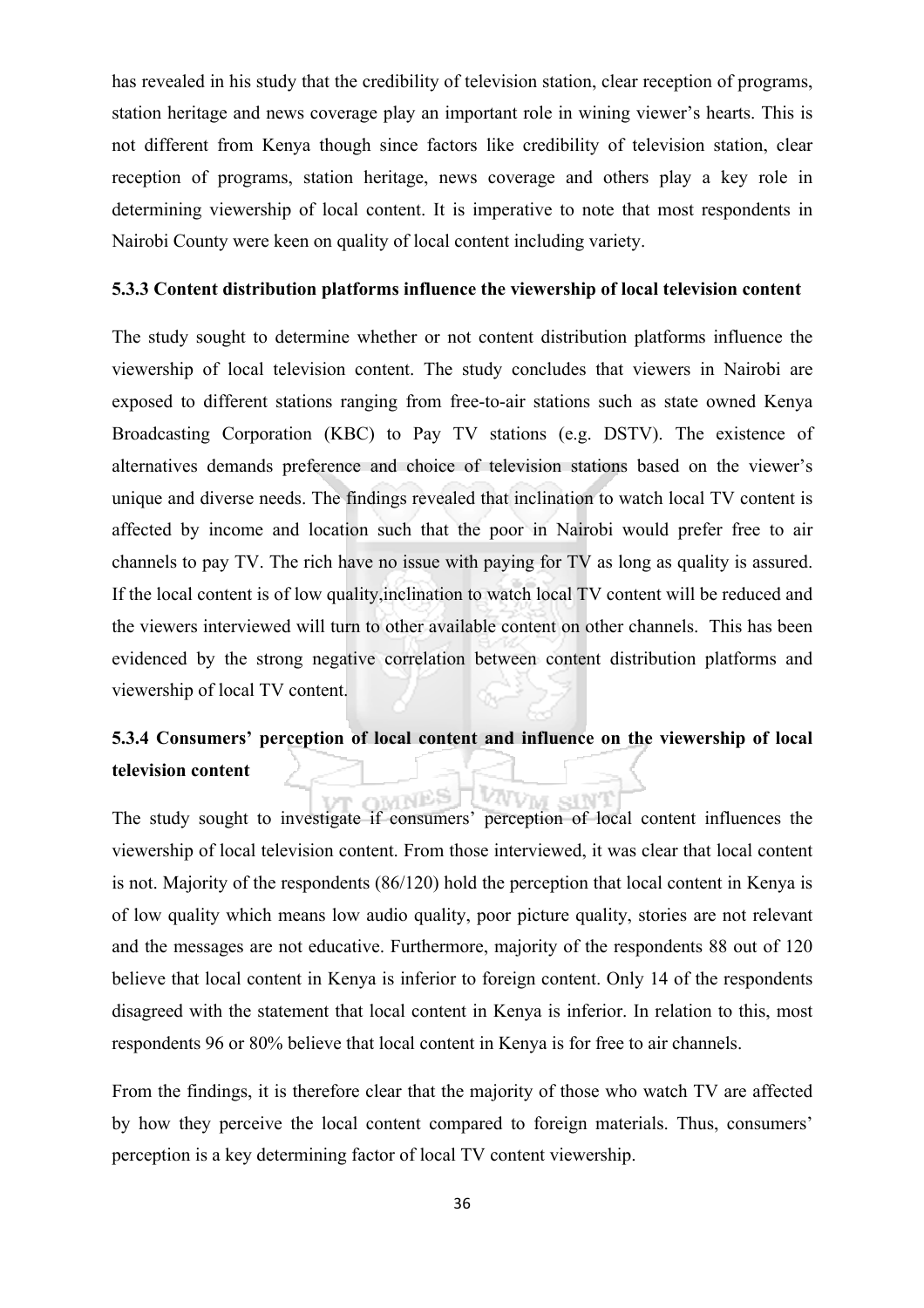#### **5.4 Recommendations, Limitations and areas of further studies**

#### **5.4.1 Recommendations**

Institutions or media houses should realize that personal and environmental factors affect viewership of local TV content. Thus, continuous market research is required in order to understand customer needs. This in turn will help to develop content that suits a particular market segment or address a certain need in the market.

On the same note, (STP) Segmentation, Targeting and Positioning strategy as suggested by Kotler and Keller (2012), allows for market segmentation according to income; gender and other factors in order to carry out target marketing as opposed to mass marketing. The idea behind this concept is to develop content that suits a particular segment in order to increase revenue. Perhaps local Television content should be open for a particular customer segment like for women, for men, for the old and other segments.

Lastly, institutions or media houses should push for free Content distribution Platforms in order to increase viewership. The policy makers should create and push policies that not only support the creation of local content but also give the viewers platforms to enjoy this content.

#### **5.4.2 Limitations**

Although this research has reached its aims, there were some unavoidable limitations. First because of time limit, this research was conducted on the small number of respondents who gave back their feedback. To generalize the results on the large population size, more respondents should have been involved.

Second, with the many cultural orientations in play among the sample involved, it is unavoidable that in this study, certain level of subjectivity in the responses can be found.

Lastly the questionnaire prepared to give the viewers' perception of local content might give useful information about the perception of local content, it seems not to provide enough evidence of the viewers' actual behavior towards the viewing of the content in relation to their perception of it.

#### **5.4.3 Areas of Further Studies**

Further studies could be conducted on this topic focusing on a particular case or TV station but perhaps using a different methodology like observations and ethnography. Mixed methodologies could be applied to this topic to establish how the lagged variables influence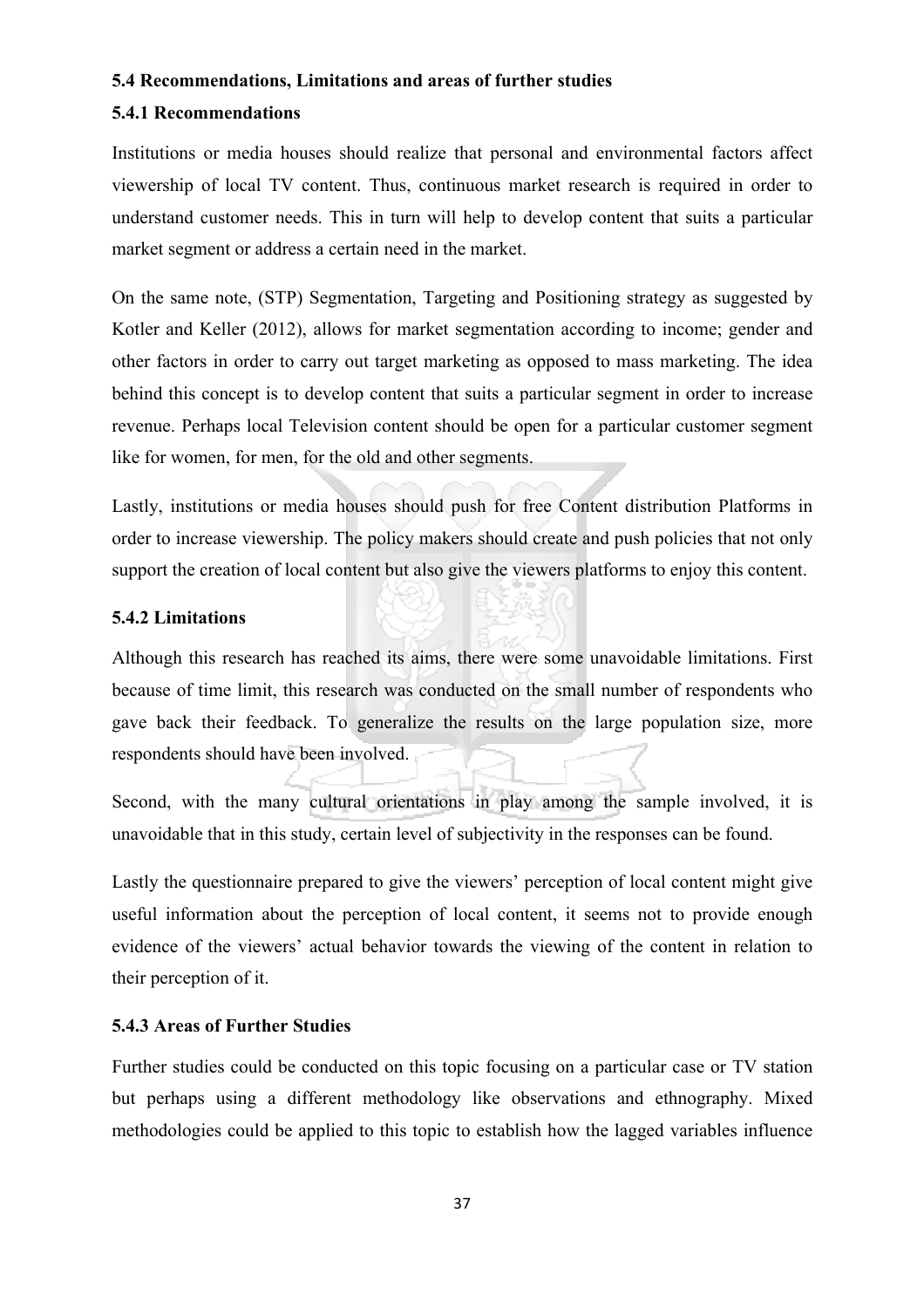viewership of local TV content. Moreover, data could be collected over a long period of time as opposed to a particular point in time perhaps 5-year period.

In addition, further studies in this area could be done to investigate other factors that influence viewership of local TV content other than CDP (Content distribution Platforms), CQ (Content Quality), and CP (Consumers' Perception and Demographics). The model explains 80.5% of variations in Viewership of local television content, which suggests that 19.5% of the variations in viewership of local TV content are possibly explained by other factors not considered in this study. Duplication of this study in other areas in Kenya particularly rural areas will provide empirical evidence on other moderating effects on viewership of local Television content. Such research efforts are desirable in the light of the differences in viewership practices across the country as well as differences in culture, social and economic development.

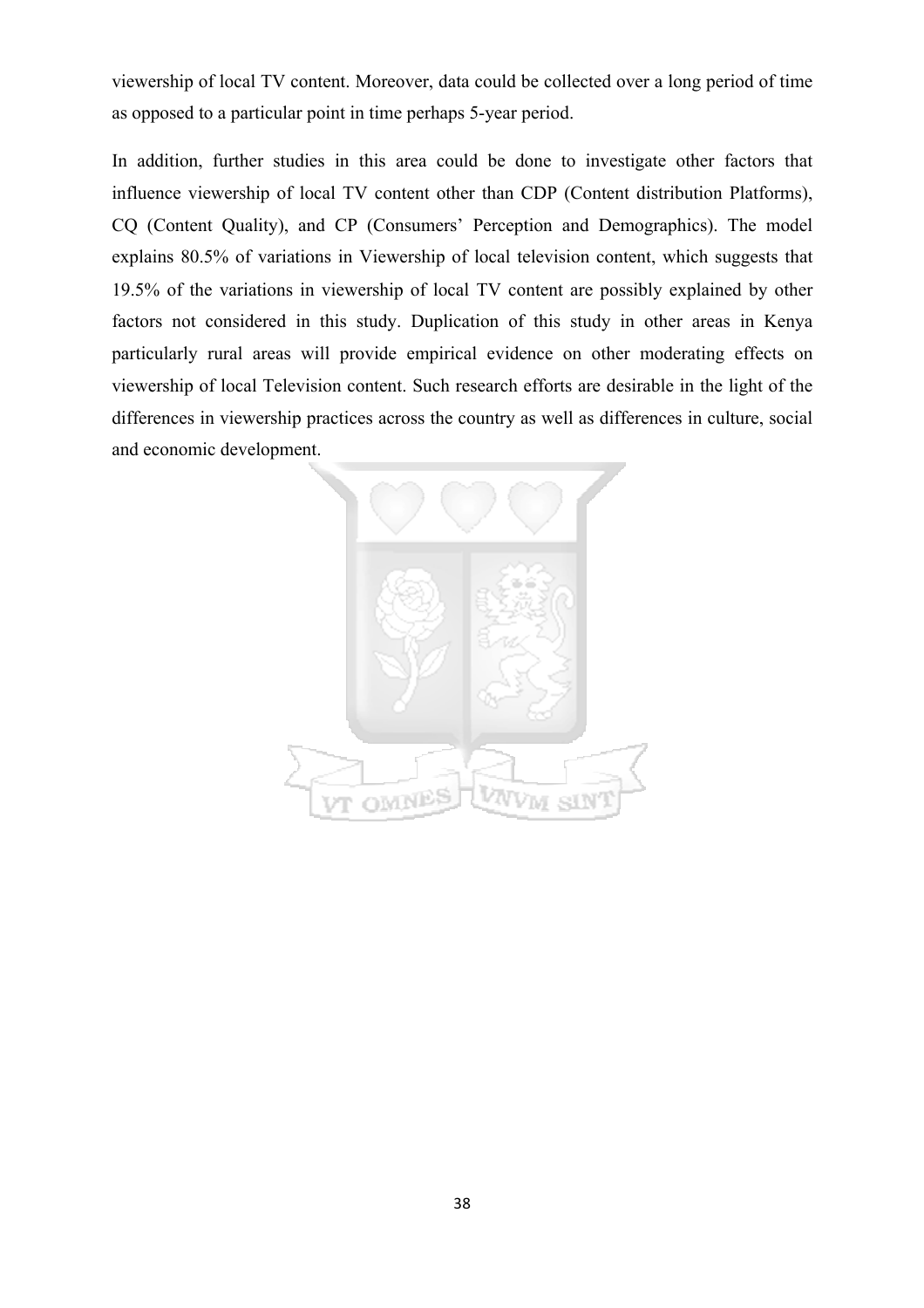#### **References**

- Abelman, R. (1987). Why Do People Watch Religious TV?: A Uses and Gratifications Approach. *Review of Religious Research,* 29(2), 199-210. doi: 10.2307/3511726.
- AMA Task Force on the Development of Marketing Thought (1988), "Developing, disseminating, and utilizing marketing knowledge", *Journal of Marketing,* 52, 1-25.
- Anderson, P.F. (1983), "Marketing, scientific progress and scientific method", *Journal of Marketing*, 47,18-31.
- Anderson, P.F. (1986), "On method in consumer research: a critical relativist perspective", *Journal of Consumer Research,* 13, 155-173.
- Ashuri, T. (2007). Television tension: national versus cosmopolitan memory in a co-produced television documentary. *Media, Culture & Society,* 29(1), 31-51. doi: 10.1177/0163443706068921.
- Blackwell , R. D, Miniard, P. W. & Engel. J. F. (2006) *Consumer Behaviour* 10th edition, Thomson South-Western
- Blaikie, N.W. H.: *A critique of the use of triangulation in social research,in: Research Design,* edited by: de Vaus, D., Sage Benchmarksin Social Research Methods, Sage Publications, London,331–354, 2006.
- Bronnenberg, B. J., DubÉ, J.-P., & Mela, C. F. (2010). Do Digital Video Recorders Influence Sales? Journal of Marketing Research, 47(6), 998-1010. doi: 10.2307/25764542
- Bruno, F. J. (2002). *Psychology: a self-teaching guide.* New Jersey: John Wiley & Sons.
- Chipty, T. (2001). Vertical Integration, Market Foreclosure, and Consumer Welfare in the Cable Television Industry. *The American Economic Review,* 91(3), 428-453. doi: 10.2307/2677872

**VT OMNES LVWW SINT** 

- Cohen, J. (1966). *A new introduction to psychology.* Liverpool: George, Allen & Unwin.
- Cooper, R. and Schindler, P. S. (2003). *Business Research Methods*, McGraw-Hill/Irwin, New York
- Crawford, G. S., & Yurukoglu, A. (2012). The Welfare Effects of Bundling in Multichannel Television Markets. *The American Economic Review*, 102(2), 643-685. doi: 10.2307/23245430
- Danso, R., & McDonald, D. A. (2001). Writing Xenophobia: Immigration and the Print Media in Post-Apartheid South Africa. *Africa Today*, 48(3), 115-137. doi: 10.2307/4187436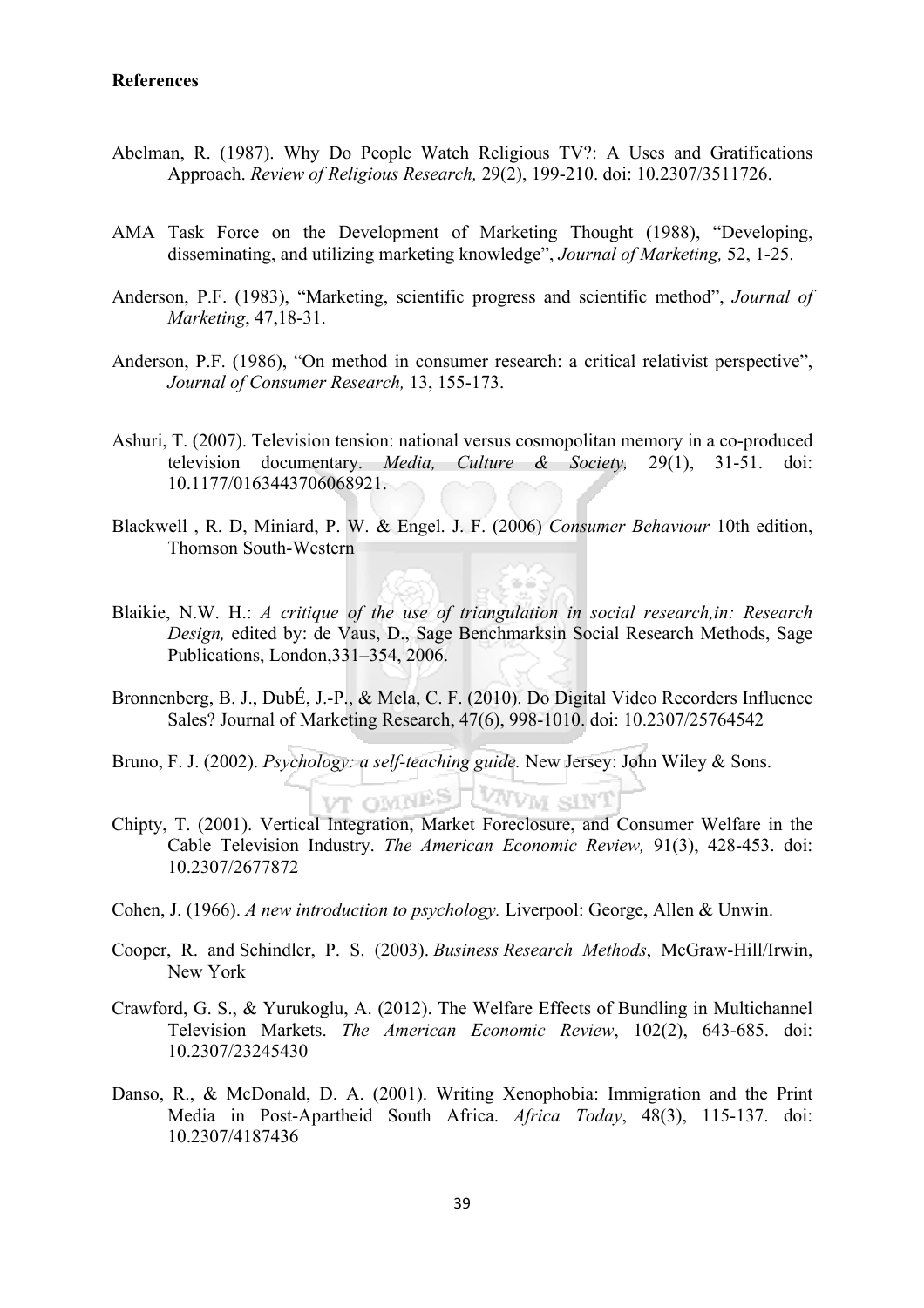- Durante, R., & Knight, B. (2012). Partisan control, media bias, and viewer responses: Evidence from berlusconi's Italy. *Journal of the European Economic Association*, 10(3), 451-481. doi: 10.2307/23250962
- Eisenlohr, P. (2012). Media and Religious Diversity. *Annual Review of Anthropology*, 41, 37- 55. doi: 10.2307/23270697
- Engelberg, J., Sasseville, C., & Williams, J. (2012). Market Madness? The Case of "Mad Money". *Management Science*, 58(2), 351-364. doi: 10.2307/41406393
- Esteves-Sorenson, C., & Perretti, F. (2012). MICRO-COSTS: INERTIA IN TELEVISION VIEWING. *The Economic Journal*, 122(563), 867-902. doi: 10.2307/23271796
- HairJr., J. F., Black, W. C., Babin, B. J., & Anderson, R. E. (2010) *Multivariate data analysis: a global perspective.* New Jersey: Pearson Education, Inc.
- Hauke, J., & Kossowski, T. (2011). Comparison of values of Pearson's and Spearman's correlation coefficients on the same sets of data. *Quaestiones geographicae*, *30*(2), 87-93.
- Kulchina, E. (2014). Media coverage and location choice. *Strategic Management Journal*, 35(4), 596-605. doi: 10.2307/24037179
- Liebowitz, S. J., & Zentner, A. (2012). Clash of the titans: does internet use reduce television viewing? *The Review of Economics and Statistics,* 94(1), 234-245. doi: 10.2307/41349172
- Mast, J. (2009). New directions in hybrid popular television: a reassessment of television mock-documentary. *Media, Culture & Society,* 31(2), 231-250. doi: 10.1177/0163443708100316
- Moe, W. W., & Trusov, M. (2011). The Value of Social Dynamics in Online Product Ratings Forums. *Journal of Marketing Research,* 48(3), 444-456. doi: 10.2307/23033850
- Mugenda, O.M & Mugenda, A.G; (2003); *Research Methods*; ACTS press; Nairobi Kenya.

Munyoki, J.M., & Kirigo, W.R. (2011) *Factors that influence consumer preference of television stations by public primary school teachers in Langata division, Nairobi.* Available at a state of  $\alpha$  at a state of  $\alpha$  at a state of  $\alpha$  at a state of  $\alpha$  at a state of  $\alpha$  at a state of  $\alpha$  at a state of  $\alpha$  at a state of  $\alpha$  at a state of  $\alpha$  at a state of  $\alpha$  at a state of  $\alpha$  at http://erepository.uonbi.ac.ke/bitstream/handle/11295/10271/Munyoki%20%26%20R ose%20%20Factors%20that%20influence%20consumer%20preference.pdf?sequence =1.Accessedon15.09.2015

- Munyoki, J. M., & Odudoh, J. A. (2012). Factors that influence consumer preference of television stations by public primary school teachers in Langata division, Nairobi. *choice,* 1(1), 79-92.
- Mwaba, J. N. (2008) *A survey of Media Consumer Market Segmentation Practices Used by Television Stations in Kenya*, Unpublished MBA Project, University of Nairobi.
- Mwabu , A M. (2009) A Survey of Viewers Perceived Service Quality of Television Stations in Nairobi, *Unpublished MBA Project,* University of Nairobi.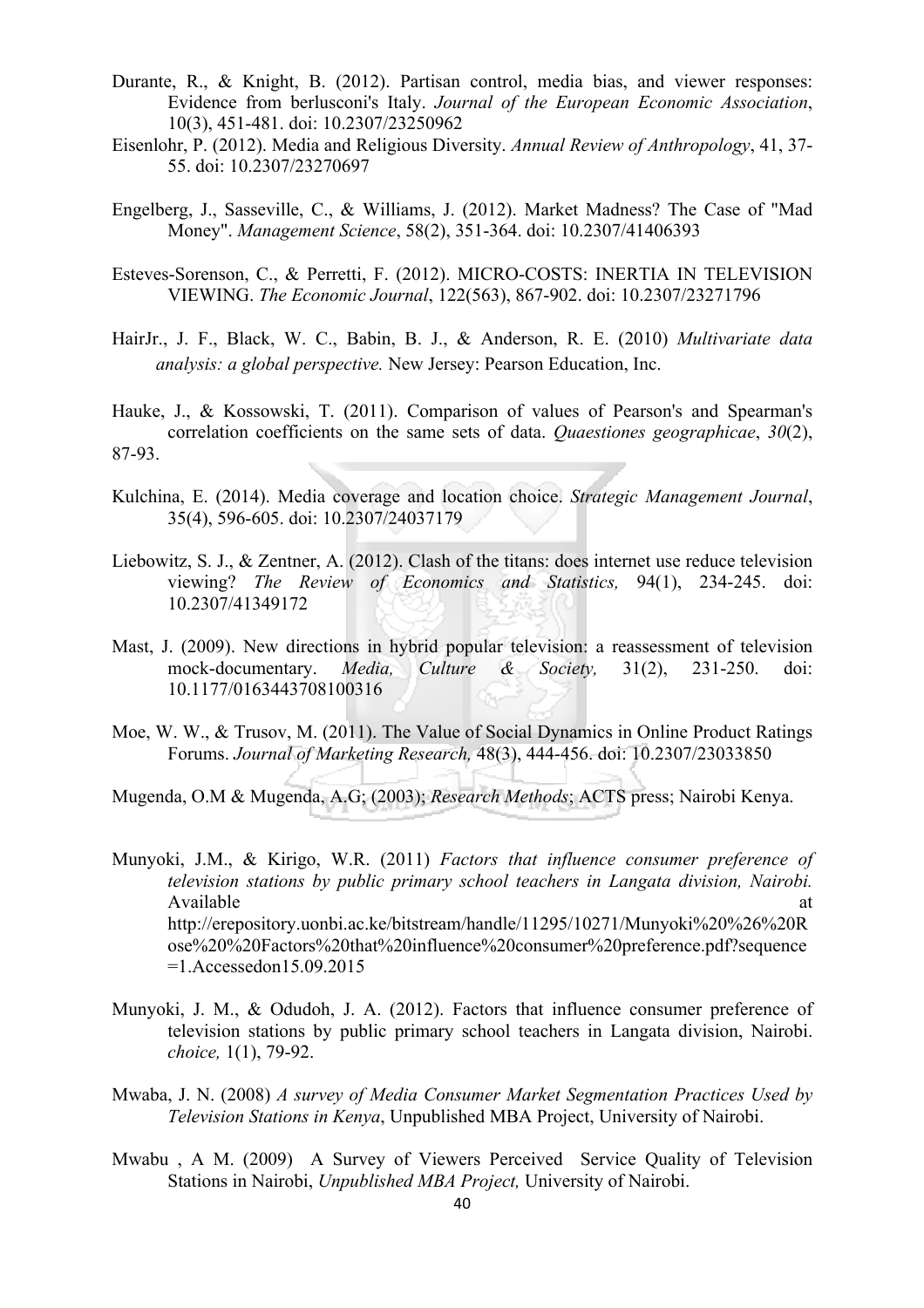- O'Brien, C. R., & Johnson, J. L. (1976). Cinema Therapy. *The School Counselor*, 24(1), 39- 42. doi: 10.2307/23896878
- OECD/AfDB/UNDP. *African Economic Outlook 2014*: OECD Publishing.
- Ogola, G. (2011). The Political Economy of the Media in Kenya: From Kenyatta's Nation-Building Press to Kibaki's Local-Language FM Radio. *Africa Today*, 57(3), 77-95. doi: 10.2979/africatoday.57.3.77
- Orago, N. W. (2013). The 2010 Kenyan Constitution and the hierarchical place of international law in the Kenyan domestic legal system: A comparative perspective. *African Human Rights Law Journal,* 13(2), 415-440. polan, d. (2010). James Beard's Early TV Work: A Report on Research. Gastronomica: The Journal of Critical Food Studies, 10(3), 23-33. doi: 10.1525/gfc.2010.10.3.23
- Reiss, S. (2000b). "A mindful approach to mental retardation", *Journal of Social Issues***,**  56(1)
- Reiss, S. (2004a). "The sixteen strivings for god", *Zygon,* 39(2)
- Reiss, S. (2004b). "Multifaceted nature of intrinsic motivation- the theory of 16 basic desires" *Review of General Psychology,* 8(3)
- Reiss, S. and J. Wiltz (2004). "Why people watch reality TV", *Media Psychology***,** 6.
- Rowe, D. (2011). *Global Media Sport. Flows, forms and futures.* Bloomsbury Academic, New York
- Saunders, M. N. K., Lewis,P., & Thornhill, A. (2012).*Research methods for business students*  $(6<sup>th</sup>$  edn.) Harlow, England: Pearson Education.
- Smith, M. D., & Telang, R. (2009). Competing with Free: The Impact of Movie Broadcasts on DVD Sales and Internet Piracy. *MIS Quarterly,* 33(2), 321-338. doi: 10.2307/20650294
- Strelitz, L. N. (2002). Media consumption and identity formation: the case of the 'homeland' viewers. Media, Culture & Society, 24(4), 459-480. doi: 10.1177/016344370202400401
- Thussu, D. K. (2007). The `Murdochization' of news? The case of Star TV in India. *Media, Culture & Society,* 29(4), 593-611. doi: 10.1177/0163443707076191
- Valck, M. d., & Teurlings, J. (2013). After the Break: *Television Theory Today*.
- Russell & W., & Neuman, E. (2010). Media, Technology, and Society: Theories of Media Evolution.
- Wilbur, K. C. (2008). How the Digital Video Recorder (DVR) Changes Traditional Television Advertising. *Journal of Advertising,* 37(1), 143-149. doi: 10.2307/20460834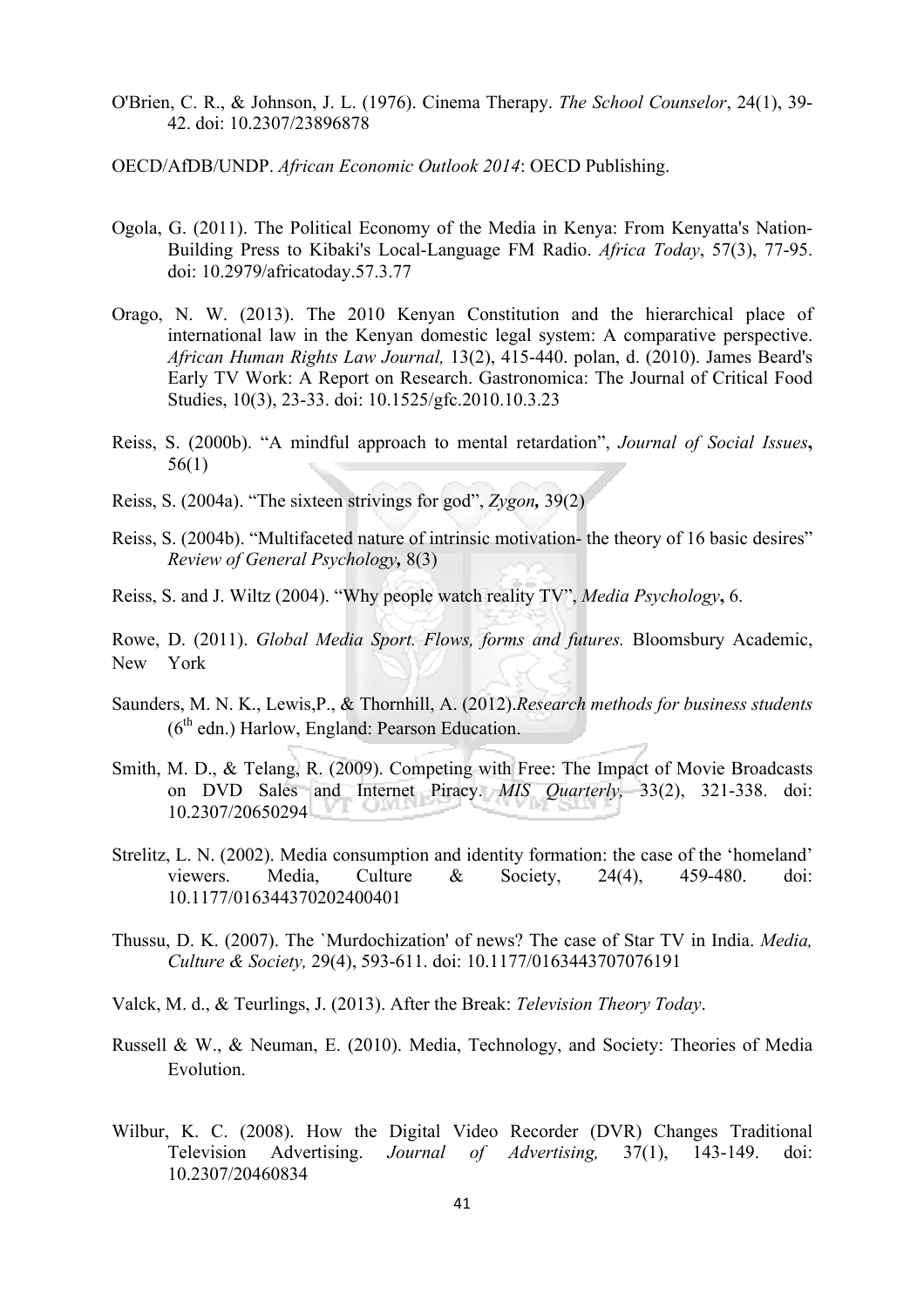- Yeoh, M. M. (2010). Television, Code Law, and Integrated Markets. *Public Choice,* 142(3/4), 355-361. doi: 10.2307/40541971
- Yount, R, (2006). *Populations and Sampling,* New York: Holt, Rinehart and Winston, Inc
- Zaffiro, J. J. (1992). Western Media and the Stereotyping of Africa. *Africa Today*, 39(4), 81- 82. doi: 10.2307/4186870

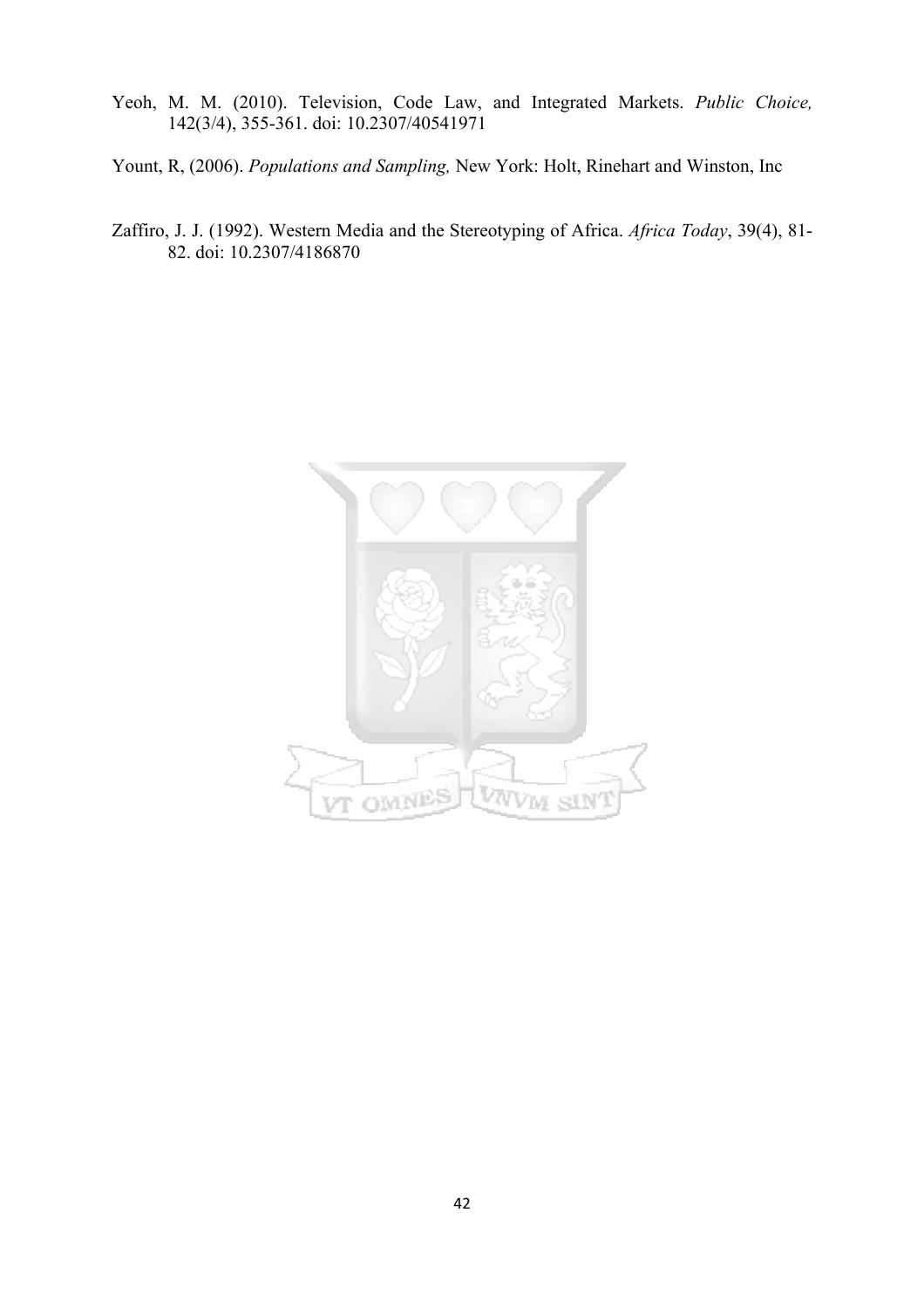# **APPENDIX I: INTRODUCTION LETTER**

Dear Respondent,

## COLLECTION OF SURVEY DATA

I am a postgraduate student at the Strathmore Business School. In partial fulfillment of the requirements for the degree of Masters in Business Administration (MBA), I am undertaking a management research project entitled; **"Factors influencing the viewership of local television content in Kenya: a case of Nairobi county."**

I therefore kindly request you to assist me in filling out the attached questionnaire.

The Information provided will be used exclusively for the purpose of this research and will be treated in strict confidence. A copy of the final report will be availed to you on request.

Your cooperation will be highly appreciated.

MBA Student

Strathmore Business School

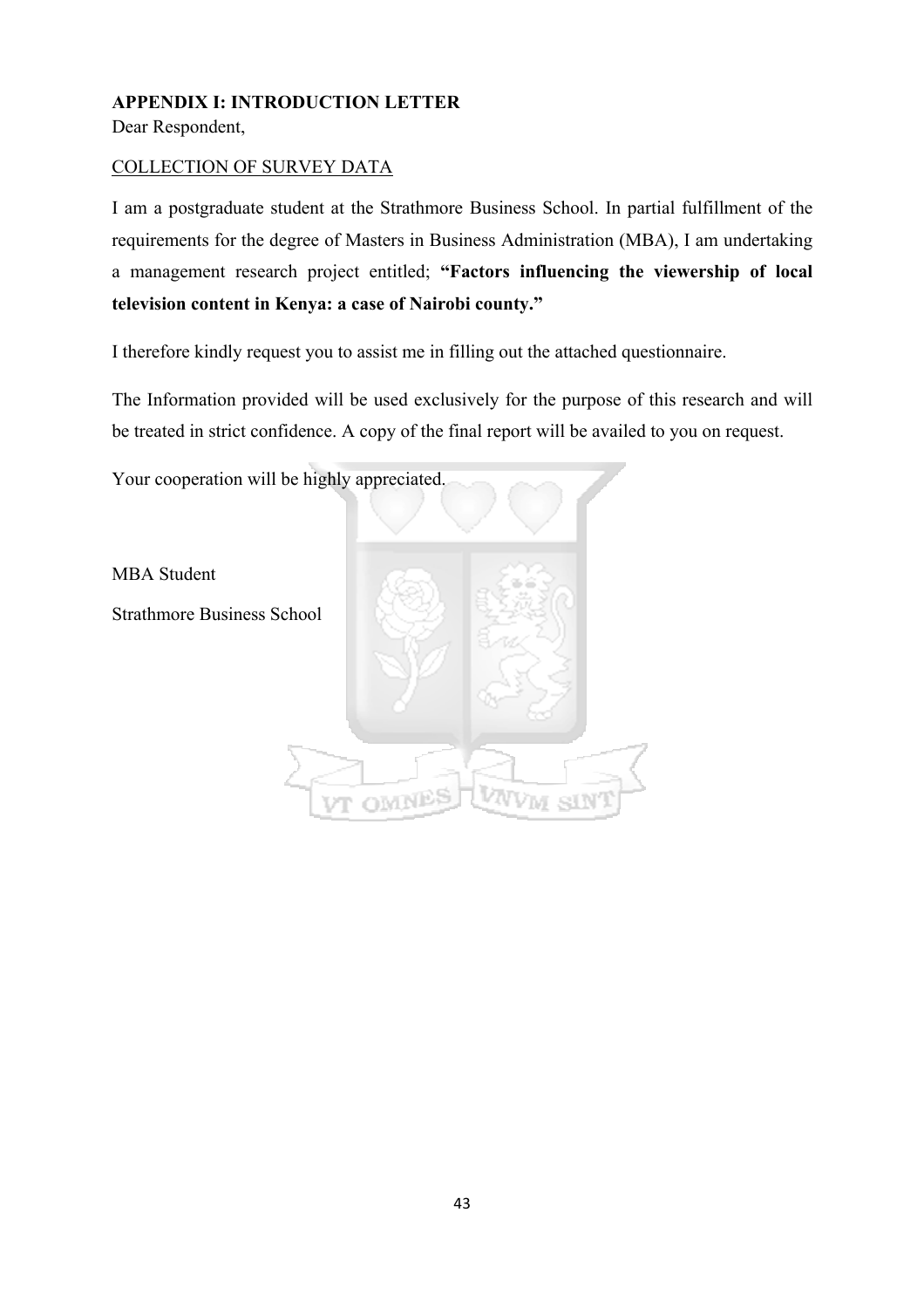# **APPENDIX II: QUESTIONNAIRE Part 1: Demographics**

1. Where do you reside?

Nairobi West ……………………………. ( ) Nairobi East……………………………... ( ) Nairobi North…………………………… ( ) Westland's………………………………. ( ) 2. What is your age in years? 18 – 24 years ( )  $25 - 29$  years ( )  $30 - 34$  years ( )  $35 - 39$  years ()  $40 - 44$  years ()  $45 - 49$  years ( )  $50+ \text{ years}$  () **3. Gender**  Male () Female () **4. Marital status**  Married / cohabiting  $\Box$ Single ( ) Separated / divorced ( ) Widow/ Widower () **5. Working status** Full time ( ) Part time ( ) Unemployed ( ) Student ( ) Retired ( ) **6. Religion** Muslim ( ) Christian -Catholic ( )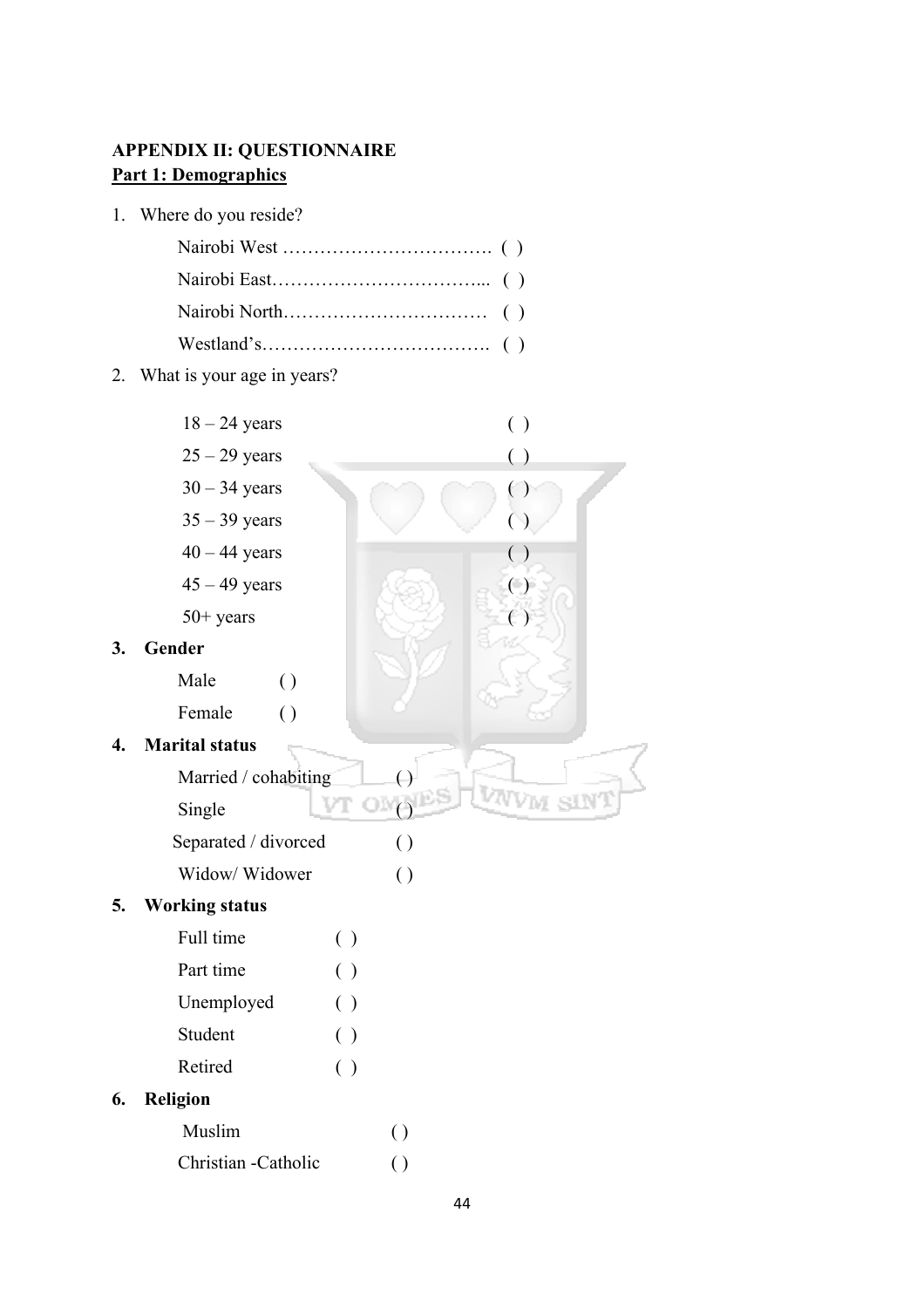| Christian - Protestant | $\left( \right)$ |
|------------------------|------------------|
| Indigenous             | $\left( \right)$ |
| Hindu                  | $\left( \right)$ |
| Other - specify        | ( )              |

7. What is your level of education?

| Never went to school | (     |
|----------------------|-------|
| Some Primary school  | $($ ) |
| Secondary school     | $($ ) |
| College education    | ( )   |
| University           | ( )   |
| Post graduate        | $($ ) |
| Other (specify)      |       |
|                      |       |

# **Part 2: Content Quality**

8. Please tick to rate your level of satisfaction with the following aspects of the local content provided on a scale of 1 to 5 where on a scale of 1-5 where 1= Extremely dissatisfied; 2= Dissatisfied; 3= Rather Dissatisfied; 4= Satisfied and 5= Extremely Satisfied

| <b>Aspects of Content Quality</b>                                |  |  |  |
|------------------------------------------------------------------|--|--|--|
| The stories carried by the content                               |  |  |  |
| The picture quality of the content<br>VT OMNES TWWW              |  |  |  |
| Audio (sound) quality of the content                             |  |  |  |
| General presentation of the content. How the content is packaged |  |  |  |
| Messages carried by the content                                  |  |  |  |
| <b>Others (Please Specify)</b>                                   |  |  |  |

## **Part 3: Distribution Channels**

9. Do you own a set top box?

Yes……………………………………………………………………………1